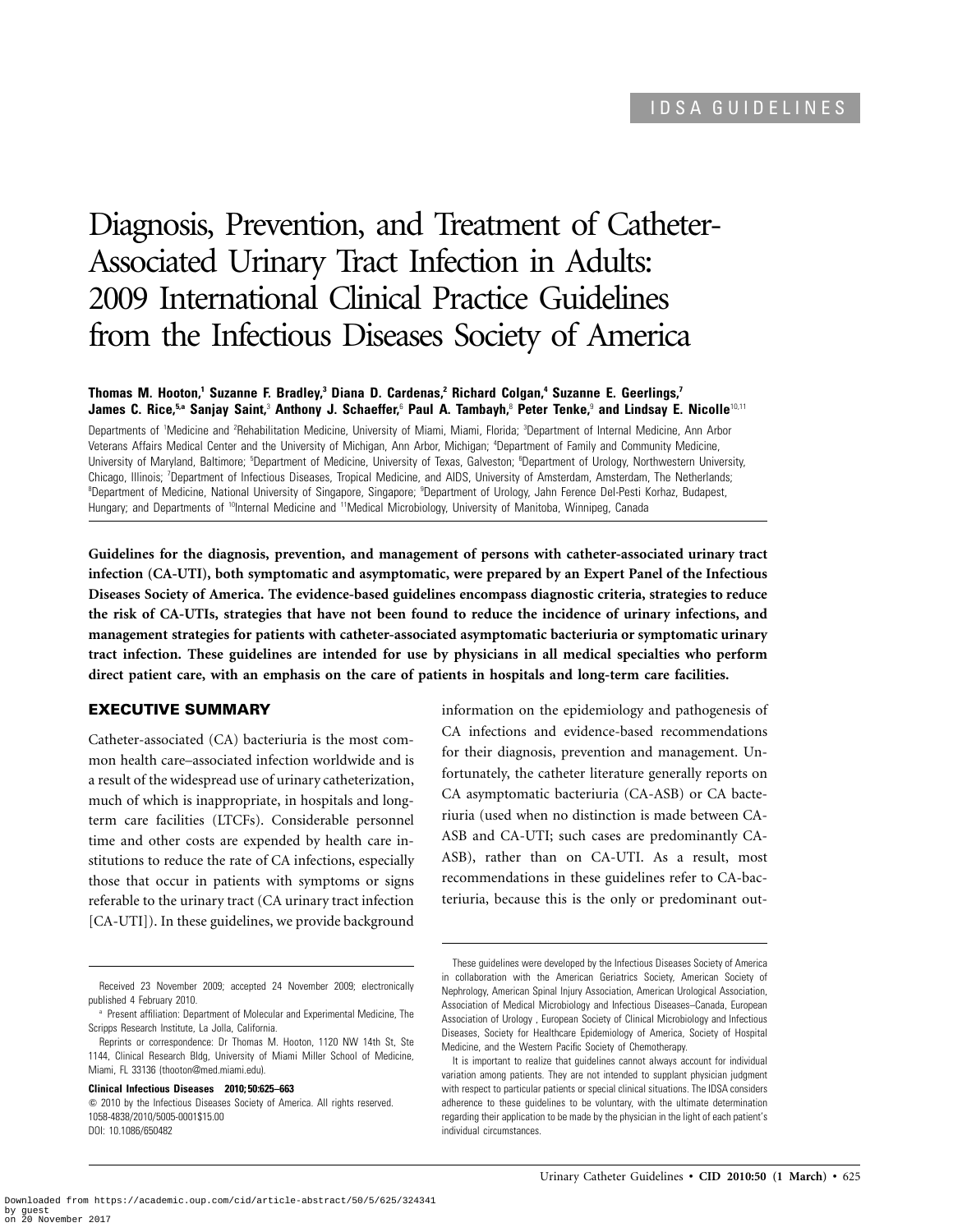come measure reported in most clinical trials. We refer to CA-ASB and CA-UTI as appropriate on the basis of the published literature.

The most effective way to reduce the incidence of CA-ASB and CA-UTI is to reduce the use of urinary catheterization by restricting its use to patients who have clear indications and by removing the catheter as soon as it is no longer needed. Strategies to reduce the use of catheterization have been shown to be effective and are likely to have more impact on the incidence of CA-ASB and CA-UTI than any of the other strategies addressed in these guidelines. Implementing such strategies should be a priority for all health care facilities.

# **Method of Diagnosing CA-ASB and CA-UTI**

1. CA-UTI in patients with indwelling urethral, indwelling suprapubic, or intermittent catheterization is defined by the presence of symptoms or signs compatible with UTI with no other identified source of infection along with  $\geq 10^3$  colonyforming units (cfu)/mL of  $\geq 1$  bacterial species in a single catheter urine specimen or in a midstream voided urine specimen from a patient whose urethral, suprapubic, or condom catheter has been removed within the previous 48 h (A-III).

i. Data are insufficient to recommend a specific quantitative count for defining CA-UTI in symptomatic men when specimens are collected by condom catheter.

2. CA-ASB should not be screened for except in research studies evaluating interventions designed to reduce the incidence of CA-ASB or CA-UTI (A-III) and in selected clinical situations, such as in pregnant women (A-III).

i. CA-ASB in patients with indwelling urethral, indwelling suprapubic, or intermittent catheterization is defined by the presence of  $\geq 10^5$  cfu/mL of  $\geq 1$  bacterial species in a single catheter urine specimen in a patient without symptoms compatible with UTI (A-III).

ii. CA-ASB in a man with a condom catheter is defined by the presence of  $\geq 10^5$  cfu/mL of  $\geq 1$  bacterial species in a single urine specimen from a freshly applied condom catheter in a patient without symptoms compatible with UTI (A-II).

3. Signs and symptoms compatible with CA-UTI include new onset or worsening of fever, rigors, altered mental status, malaise, or lethargy with no other identified cause; flank pain; costovertebral angle tenderness; acute hematuria; pelvic discomfort; and in those whose catheters have been removed, dysuria, urgent or frequent urination, or suprapubic pain or tenderness (A-III).

i. In patients with spinal cord injury, increased spasticity, autonomic dysreflexia, or sense of unease are also compatible with CA-UTI (A-III).

4. In the catheterized patient, pyuria is not diagnostic of CA-bacteriuria or CA-UTI (AII).

i. The presence, absence, or degree of pyuria should not be used to differentiate CA-ASB from CA-UTI (A-II).

ii. Pyuria accompanying CA-ASB should not be interpreted as an indication for antimicrobial treatment (A-II).

iii. The absence of pyuria in a symptomatic patient suggests a diagnosis other than CA-UTI (A-III).

5. In the catheterized patient, the presence or absence of odorous or cloudy urine alone should not be used to differentiate CA-ASB from CA-UTI or as an indication for urine culture or antimicrobial therapy (A-III).

# **Reduction of Inappropriate Urinary Catheter Insertion and Duration**

#### **Limiting Unnecessary Catheterization**

6. Indwelling catheters should be placed only when they are indicated (A-III).

i. Indwelling urinary catheters should not be used for the management of urinary incontinence (A-III). In exceptional cases, when all other approaches to management of incontinence have not been effective, it may be considered at patient request.

7. Institutions should develop a list of appropriate indications for inserting indwelling urinary catheters, educate staff about such indications, and periodically assess adherence to the institution-specific guidelines (A-III).

8. Institutions should require a physician's order in the chart before an indwelling catheter is placed (A-III).

9. Institutions should consider use of portable bladder scanners to determine whether catheterization is necessary for postoperative patients (B-II).

#### **Discontinuation of Catheter**

10. Indwelling catheters should be removed as soon as they are no longer required to reduce the risk of CA-bacteriuria (A-I) and CA-UTI (A-II).

11. Institutions should consider nurse-based or electronic physician reminder systems to reduce inappropriate urinary catheterization (A-II) and CA-UTI (A-II).

12. Institutions should consider automatic stop-orders to reduce inappropriate urinary catheterization (B-I).

#### **Strategies to Consider Prior to Catheter Insertion**

#### **Infection Prevention**

13. Hospitals and LTCFs should develop, maintain, and promulgate policies and procedures for recommended catheter insertion indications, insertion and maintenance techniques, discontinuation strategies, and replacement indications (A-III).

<sup>626</sup> • **CID 2010:50 (1 March)** • Hooton et al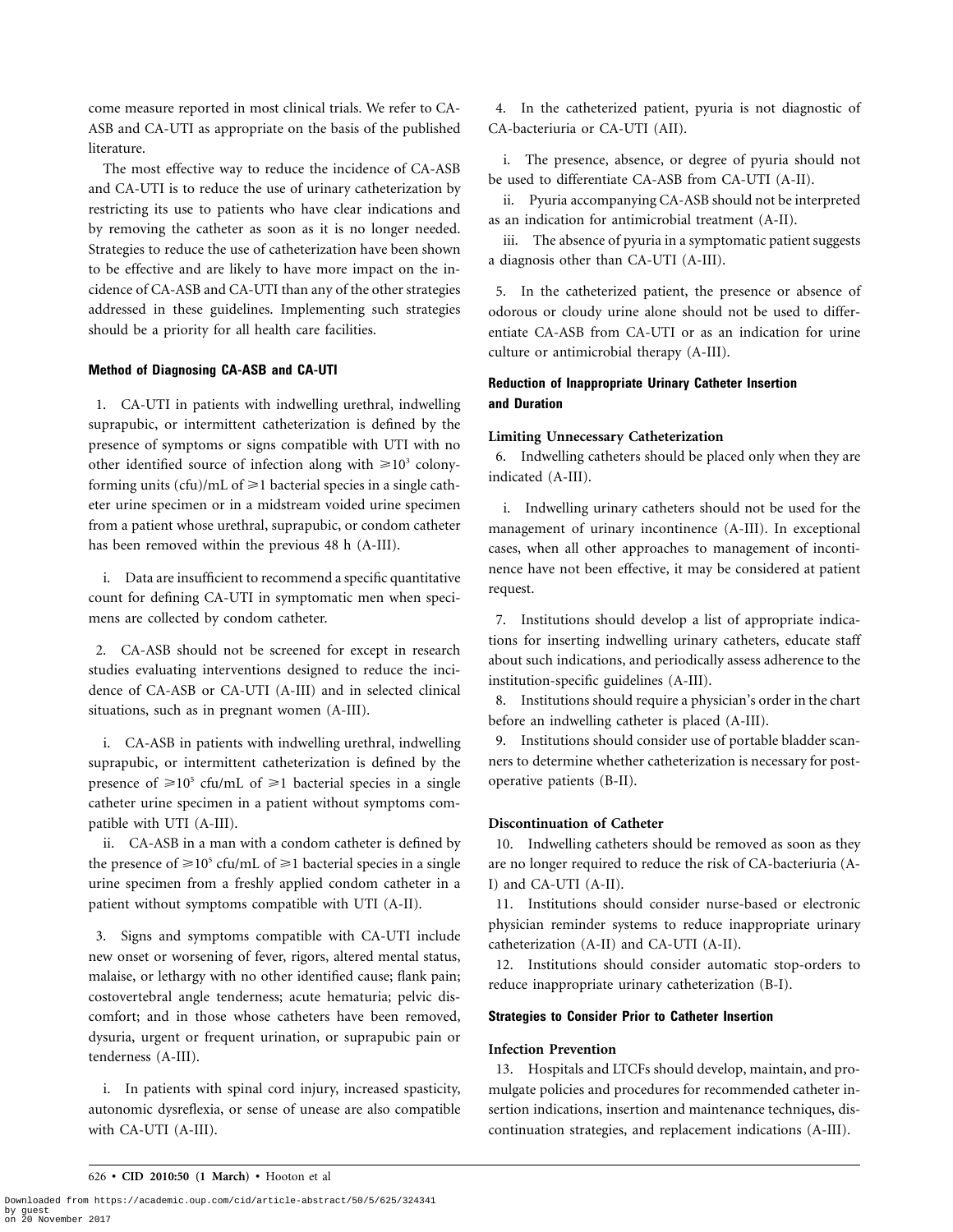i. Strategies should include education and training of staff relevant to these policies and procedures (A-III).

14. Institutions may consider feedback of CA-bacteriuria rates to nurses and physicians on a regular basis to reduce the risk of CA-bacteriuria (C-II).

i. Data are insufficient to make a recommendation as to whether such an intervention might reduce the risk of CA-UTI.

15. Data are insufficient to make a recommendation as to whether institutions should place patients with indwelling urinary catheters in different rooms from other patients who have indwelling urinary catheters or other invasive devices to reduce the risk of CA-bacteriuria or CA-UTI.

# **Alternatives to Indwelling Urethral Catheterization**

16. In men for whom a urinary catheter is indicated and who have minimal postvoid residual urine, condom catheterization should be considered as an alternative to short-term (A-II) and long-term (B-II) indwelling catheterization to reduce CA-bacteriuria in those who are not cognitively impaired.

i. Data are insufficient to make a recommendation as to whether condom catheterization is preferable to short-term or long-term indwelling urethral catheterization for reduction of CA-UTI.

ii. Data are insufficient to make a recommendation as to whether condom catheterization is preferable to short-term or long-term indwelling urethral catheterization for reduction of CA-bacteriuria in those who are cognitively impaired.

17. Intermittent catheterization should be considered as an alternative to short-term (C-I) or long-term (A-III) indwelling urethral catheterization to reduce CA-bacteriuria and an alternative to short-term (C-III) or long-term (A-III) indwelling urethral catheterization to reduce CA-UTI.

18. Suprapubic catheterization may be considered as an alternative to short-term indwelling urethral catheterization to reduce CA-bacteriuria (B-I) and CA-UTI (C-III).

i. Data are insufficient to make a recommendation as to whether suprapubic catheterization is preferable to long-term indwelling urethral catheterization for reduction of CA-bacteriuria or CA-UTI.

ii. Data are insufficient to make a recommendation as to whether intermittent catheterization is preferable to suprapubic catheterization for reduction of CA-bacteriuria or CA-UTI.

# **Intermittent Catheterization Technique**

19. Clean (nonsterile) rather than sterile technique may be considered in outpatient (A-III) and institutional (B-I) settings with no difference in risk of CA-bacteriuria or CA-UTI.

20. Multiple-use catheters may be considered instead of sterile single-use catheters in outpatient (B-III) and institutional (C-I) settings with no difference in risk of CA-bacteriuria or CA-UTI.

21. Data are insufficient to make a recommendation as to whether one method of cleaning multiple-use catheters is superior to another.

22. Hydrophilic catheters are not recommended for routine use to reduce the risk of CA-bacteriuria (B-II) or CA-UTI (B- $II$ ).

23. Data are insufficient to make recommendations on whether use of portable bladder scanners or "no-touch" technique reduces the risk of CA-UTI, compared with standard care.

# **Insertion Technique for Indwelling Urethral Catheter**

24. Indwelling urethral catheters should be inserted using aseptic technique and sterile equipment (B-III).

# **Prevention Strategies to Consider after Catheter Insertion**

# **Closed Catheter System**

25. A closed catheter drainage system, with ports in the distal catheter for needle aspiration of urine, should be used to reduce CA-bacteriuria (A-II) and CA-UTI (A-III) in patients with short-term indwelling urethral or suprapubic catheters and to reduce CA-bacteriuria (A-III) and CA-UTI (A-III) in patients with long-term indwelling urethral or suprapubic catheters.

i. Institution-specific strategies should be developed to ensure that disconnection of the catheter junction is minimized (A-III) and that the drainage bag and connecting tube are always kept below the level of the bladder (A-III).

26. Use of a preconnected system (catheter preattached to the tubing of a closed drainage bag) may be considered to reduce CA-bacteriuria (C-II).

i. Data are insufficient to make a recommendation as to whether such a system reduces CA-UTI.

27. Use of a complex closed drainage system or application of tape at the catheter-drainage tubing junction after catheter insertion is not recommended to reduce CA-bacteriuria (A-I) or CA-UTI (A-III).

# **Antimicrobial Coated Catheters**

28. In patients with short-term indwelling urethral catheterization, antimicrobial (silver alloy or antibiotic)–coated urinary catheters may be considered to reduce or delay the onset of CA-bacteriuria (B-II).

i. Data are insufficient to make a recommendation about whether use of such catheters reduces CA-UTI in patients with short-term indwelling urethral catheterization.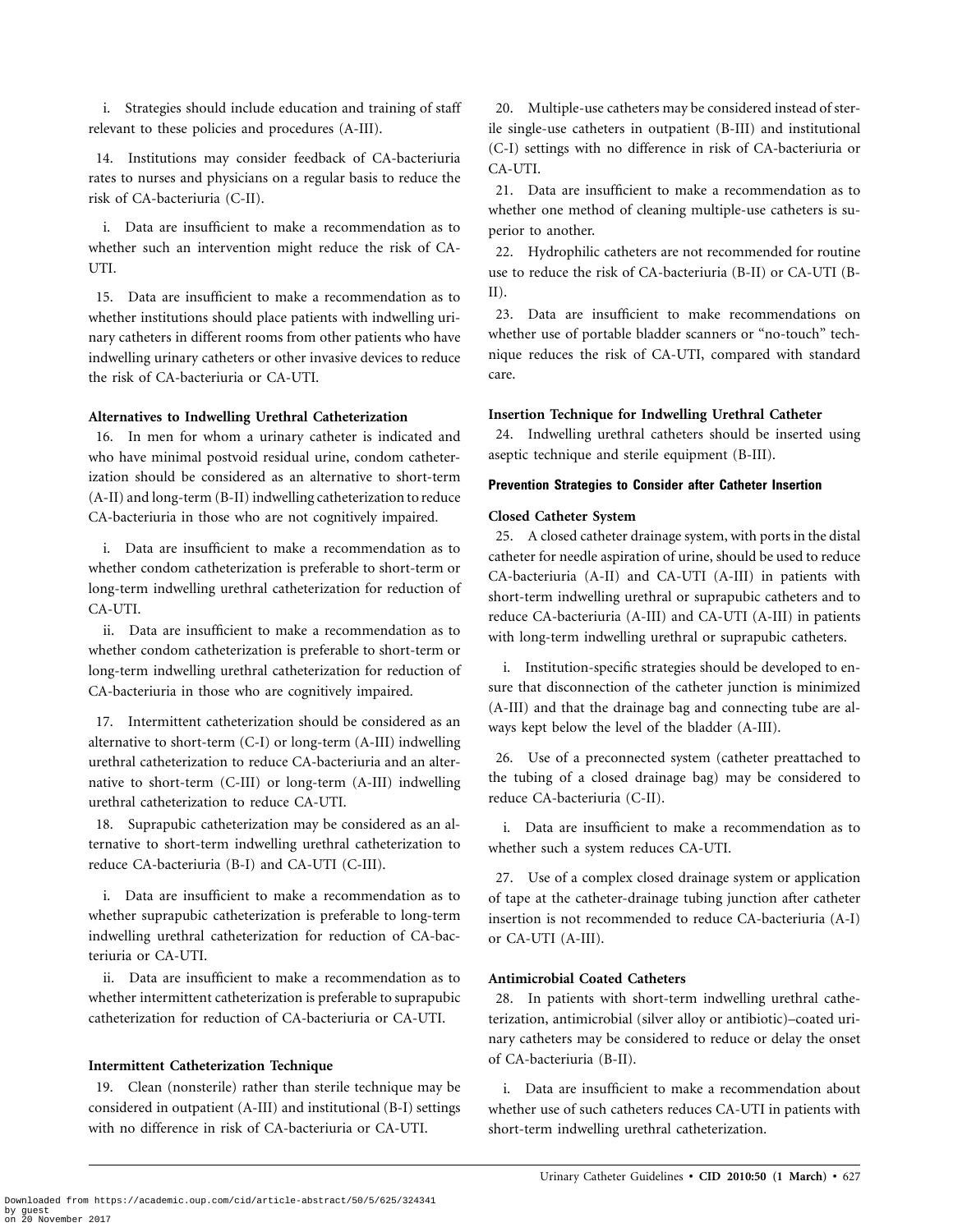ii. Data are insufficient to make a recommendation as to whether use of such catheters reduces CA-bacteriuria or CA-UTI in patients with long-term catheterization.

### **Prophylaxis with Systemic Antimicrobials**

29. Systemic antimicrobial prophylaxis should not be routinely used in patients with short-term (A-III) or long-term (A-II) catheterization, including patients who undergo surgical procedures, to reduce CA-bacteriuria or CA-UTI because of concern about selection of antimicrobial resistance.

#### **Prophylaxis with Methenamine Salts**

30. Methenamine salts should not be used routinely to reduce CA-bacteriuria or CA-UTI in patients with long-term intermittent (A-II) or long-term indwelling urethral or suprapubic (A-III) catheterization.

i. Data are insufficient to make a recommendation about the use of methenamine salts to reduce CA-UTI in patients with condom catheterization.

31. Methenamine salts may be considered for the reduction of CA-bacteriuria and CA-UTI in patients after gynecologic surgery who are catheterized for no more than 1 week (C-I). It is reasonable to assume that a similar effect would be seen after other types of surgical procedures.

i. Data are insufficient to make recommendations about whether one methenamine salt is superior to another.

32. When using a methenamine salt to reduce CA-UTI, the urinary pH should be maintained below 6.0 (B-III).

i. Data are insufficient to recommend how best to achieve a low urinary pH.

#### **Prophylaxis with Cranberry Products**

33. Cranberry products should not be used routinely to reduce CA-bacteriuria or CA-UTI in patients with neurogenic bladders managed with intermittent or indwelling catheterization (A-II).

i. Data are insufficient to make a recommendation on the use of cranberry products to reduce CA-bacteriuria or CA-UTI in other groups of catheterized patients, including those using condom catheters.

# **Enhanced Meatal Care**

34. Daily meatal cleansing with povidone-iodine solution, silver sulfadiazine, polyantibiotic ointment or cream, or green soap and water is not recommended for routine use in men or women with indwelling urethral catheters to reduce CAbacteriuria (A-I).

i. Data are insufficient to make a recommendation as to whether meatal cleansing reduces the risk of CA-UTI.

#### **Catheter Irrigation**

35. Catheter irrigation with antimicrobials should not be used routinely to reduce or eradicate CA-bacteriuria (A-I) or CA-UTI (A-II) in patients with indwelling catheters.

36. Catheter irrigation with antimicrobials may be considered in selected patients who undergo surgical procedures and short-term catheterization to reduce CA-bacteriuria (C-I).

i. Data are insufficient to make a recommendation about whether bladder irrigation in such patients reduces CA-UTI.

37. Catheter irrigation with normal saline should not be used routinely to reduce CA-bacteriuria, CA-UTI, or obstruction in patients with long-term indwelling catheterization (B- $II$ ).

#### **Antimicrobials in the Drainage Bag**

38. Routine addition of antimicrobials or antiseptics to the drainage bag of catheterized patients should not be used to reduce CA-bacteriuria (A-I) or CA-UTI (A-I).

# **Routine Catheter Change**

39. Data are insufficient to make a recommendation as to whether routine catheter change (eg, every 2–4 weeks) in patients with functional long-term indwelling urethral or suprapubic catheters reduces the risk of CA-ASB or CA-UTI, even in patients who experience repeated early catheter blockage from encrustation.

# **Prophylactic Antimicrobials at Time of Catheter Removal or Replacement**

40. Prophylactic antimicrobials, given systemically or by bladder irrigation, should not be administered routinely to patients at the time of catheter placement to reduce CA-UTI (A-I) or at the time of catheter removal (B-I) or replacement (A-III) to reduce CA-bacteriuria.

i. Data are insufficient to make a recommendation as to whether administration of prophylactic antimicrobials to such patients reduces bacteremia.

# **Screening for and Treatment of CA-ASB in Catheterized Patients to Reduce CA-UTI**

41. Screening for and treatment of CA-ASB are not recommended to reduce subsequent CA-bacteriuria or CA-UTI in patients with short-term (A-II) or long-term (A-I) indwelling urethral catheters.

42. Screening for and treatment of CA-ASB are not recommended to reduce subsequent CA-bacteriuria or CA-UTI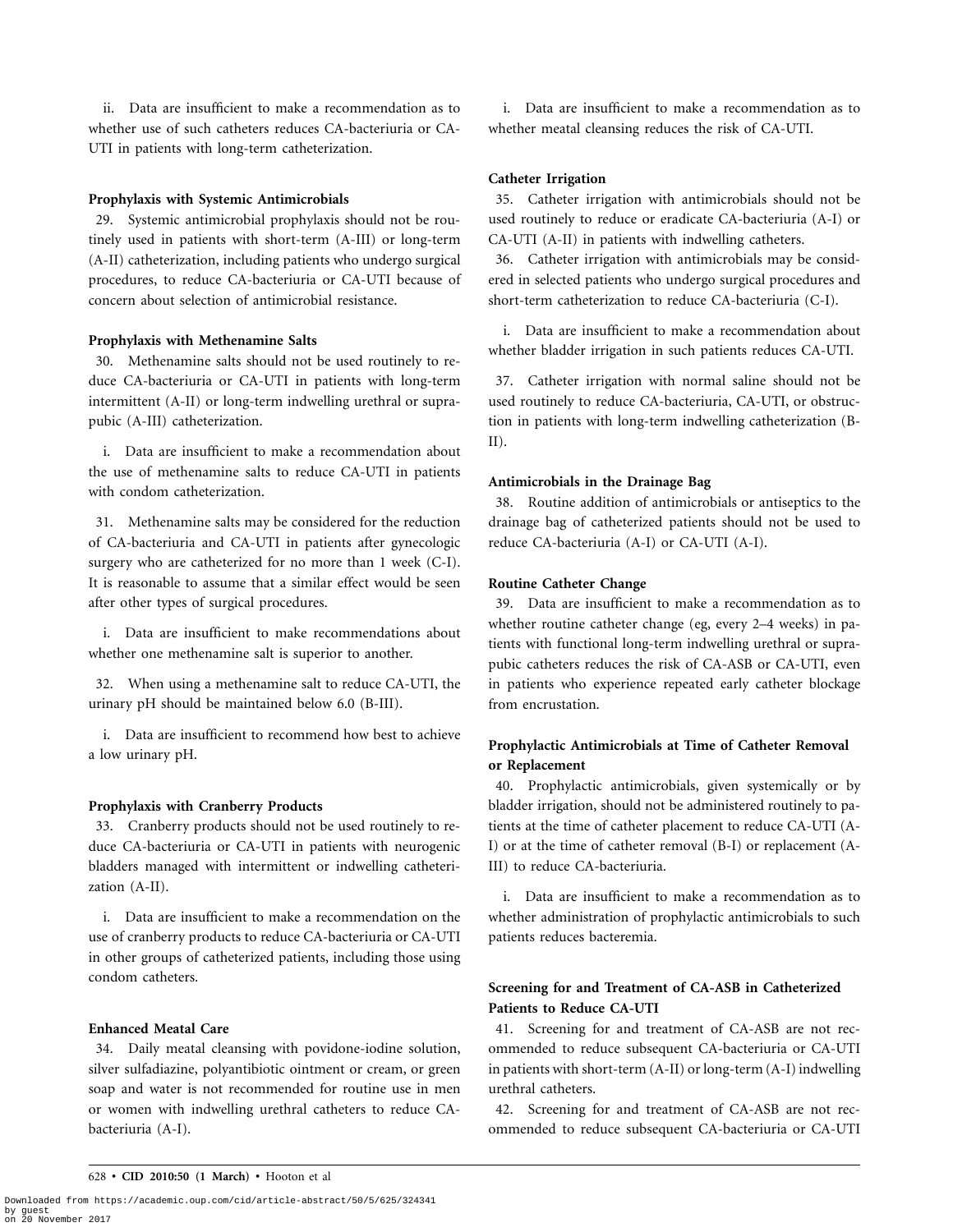in patients with neurogenic bladders managed with intermittent catheterization (A-II).

43. Screening for and treatment of CA-ASB are not recommended to reduce subsequent CA-bacteriuria or CA-UTI in other catheterized patients (A-III), except in pregnant women (A-III) and patients who undergo urologic procedures for which visible mucosal bleeding is anticipated (A-III).

# **Screening for and Treatment of CA-ASB at Catheter Removal to Reduce CA-UTI**

44. Antimicrobial treatment of CA-ASB that persists 48 h after short-term indwelling catheter removal in women may be considered to reduce the risk of subsequent CA-UTI (C-I).

i. Data are insufficient, however, to make a recommendation as to whether all women should be uniformly screened for CA-ASB at catheter removal.

ii. Data are insufficient to make a recommendation about screening for or treatment of persistent CA-ASB in men.

# **Urine Culture and Catheter Replacement before Treatment**

45. A urine specimen for culture should be obtained prior to initiating antimicrobial therapy for presumed CA-UTI because of the wide spectrum of potential infecting organisms and the increased likelihood of antimicrobial resistance (A-III).

46. If an indwelling catheter has been in place for  $>2$  weeks at the onset of CA-UTI and is still indicated, the catheter should be replaced to hasten resolution of symptoms and to reduce the risk of subsequent CA-bacteriuria and CA-UTI (A-I).

i. The urine culture should be obtained from the freshly placed catheter prior to the initiation of antimicrobial therapy to help guide treatment (A-II).

ii. If use of the catheter can be discontinued, a culture of a voided midstream urine specimen should be obtained prior to the initiation of antimicrobial therapy to help guide treatment (A-III).

# **Duration of Treatment**

47. Seven days is the recommended duration of antimicrobial treatment for patients with CA-UTI who have prompt resolution of symptoms (A-III), and 10–14 days of treatment is recommended for those with a delayed response (A-III), regardless of whether the patient remains catheterized or not. i. A 5-day regimen of levofloxacin may be considered in patients with CA-UTI who are not severely ill (B-III). Data are insufficient to make such a recommendation about other fluoroquinolones.

ii. A 3-day antimicrobial regimen may be considered for women aged -65 years who develop CA-UTI without upper urinary tract symptoms after an indwelling catheter has been removed (B-II).

# **DEFINITIONS**

In these guidelines, CA infection refers to infection occurring in a person whose urinary tract is currently catheterized or has been catheterized within the previous 48 h. UTI refers to significant bacteriuria in a patient with symptoms or signs attributable to the urinary tract and no alternate source. ASB refers to significant bacteriuria in a patient without symptoms or signs attributable to the urinary tract. Bacteriuria is a nonspecific term that refers to UTI and ASB combined. In the urinary catheter literature, CA-bacteriuria is comprised mostly of CA-ASB. In this document, CA-UTI, CA-ASB, and CAbacteriuria are each considered to represent infection of the urinary tract, because bacteria are not normal inhabitants of the urinary tract.

Significant bacteriuria is the quantitative level of bacteriuria consistent with true bladder bacteriuria, rather than contamination, based on growth from a urine specimen collected in a manner to minimize contamination and transported to the laboratory in a timely fashion to limit bacterial growth. As noted above, significant bacteriuria can occur without symptoms or signs referable to the urinary tract. The colony count criteria defining significant bacteriuria in different clinical scenarios as recommended for use by the Guideline Panel are described in the section below on diagnosis. Lower colony counts are more likely to represent significant bacteriuria in a symptomatic person, compared with an asymptomatic person. Likewise, because catheter urine specimens are not as likely to be contaminated by periurethral flora as are voided urine specimens, lower colony counts are more likely to represent significant bacteriuria. Unfortunately, studies often use different colony count criteria for defining significant bacteriuria and often do not distinguish between symptomatic and asymptomatic patients in applying the definitions.

The urinary catheter literature is problematic, in that many published studies use the term CA-bacteriuria without providing information on what proportion of infections are CA-ASB, and some studies use the term CA-UTI when referring to CA-ASB or CA-bacteriuria. The recommendations that follow refer to the more specific terms, CA-UTI and/or CA-ASB, when data on these outcomes are reported in clinical studies, but most recommendations refer to CA-bacteriuria, because this is the only or predominant outcome measure reported in most clinical trials. It is our hope that the definitions used in these guidelines might help to standardize the terminology used in the catheter literature and related discussions.

# **INTRODUCTION**

The purpose of these guidelines is to provide recommendations for the diagnosis, prevention, and treatment of CA-UTI in adults  $\geq 18$  years of age. The guidelines pertain to patients who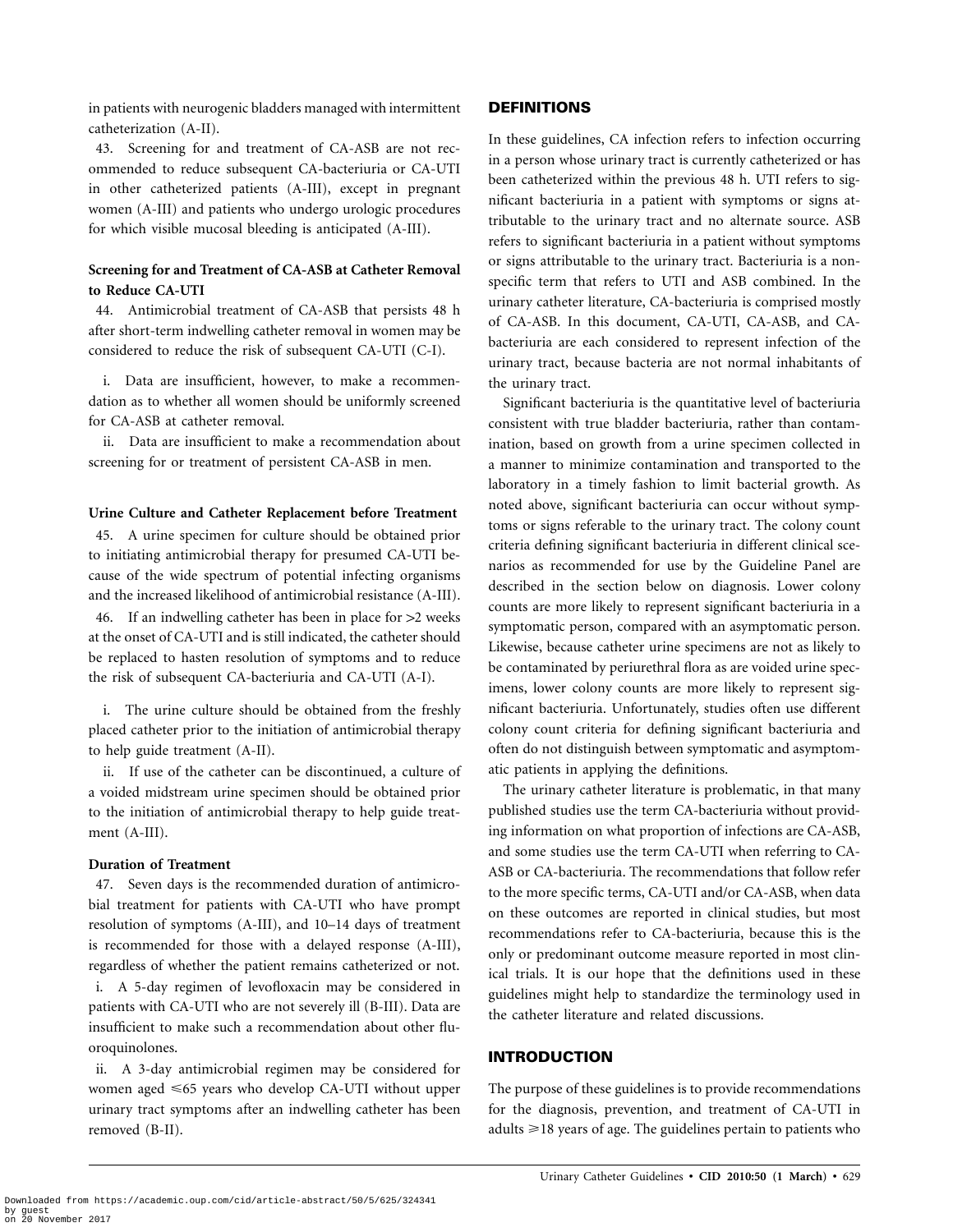are managed with indwelling catheterization, including shortterm  $(<$ 30 days) and long-term ( $\ge$ 30 days) catheterization, intermittent catheterization, and condom catheterization. Issues relevant to persons with neurogenic bladders are addressed. The guidelines do not address patients with single in-and-out catheterization for diagnostic purposes; patients who undergo complicated urologic catheterization procedures, such as those involving ureteral stents or nephrostomy tubes; or patients with fungal UTI. Recommendations for the management of fungal UTI are provided in the Infectious Disease Society of America's (IDSA) treatment guidelines for candidiasis [1]. In using these guidelines, it should be noted that CA-ASB and CA-UTI occur in a very heterogeneous group of patients, ranging from healthy persons catheterized for a surgical procedure to patients with neurogenic bladders to severely ill patients catheterized to relieve an obstructed outflow tract. The currently available literature provides little data on the effect of different prevention and treatment strategies among different types of catheterized patients. Studies to address prevention and treatment strategies in specific groupings of catheterized patients are needed.

Most hospital-acquired UTIs are associated with catheterization, and most occur in patients without signs or symptoms referable to the urinary tract. CA-bacteriuria is the most frequent health care–associated infection worldwide, accounting for up to 40% of hospital-acquired infections in US hospitals each year [2, 3]. In hospitalized patients, CA-bacteriuria accounts for many episodes of nosocomial bacteremia, and one study has found an association with increased mortality [4]. From 5% to 10% of residents in LTCFs have long-term indwelling urinary catheters with associated bacteriuria [5, 6]. In addition, CA-bacteriuria results in considerable antimicrobial use (often inappropriate) in hospitals and LTCFs and comprises a large reservoir of antimicrobial-resistant organisms that contribute to the problem of cross-infection.

CA-bacteriuria has important implications for the patient and others in the environment and should be a high priority for infection prevention programs. Not surprisingly, the most effective way to reduce the risk of CA-bacteriuria is to avoid unnecessary catheterization and to remove the catheter promptly when it is no longer needed. However, despite the strong link between urinary catheterization and subsequent UTI, US hospitals have not widely implemented strategies to reduce hospital-acquired UTI [7]. This may change in the United States with the Centers for Medicare and Medicaid Services recent modification of the hospital reimbursement system to eliminate payments to hospitals for treatment of preventable complications, such as CA-UTI [8]. It is not possible, however, to prevent all CA-UTIs, especially in patients who need longterm bladder drainage, such as those with neurogenic bladders.

Because the relationship between CA-ASB and CA-UTI and other outcomes is unclear, it is challenging to assess an intervention that has been shown to reduce CA-ASB (or CA-bacteriuria) but that has an unknown effect on CA-UTI. Although the presence of CA-ASB is presumably necessary for the development of CA-UTI, the vast majority of patients with CA-ASB do not progress to CA-UTI. Thus, the development of urinary symptoms must require some facilitating event(s) that is yet to be determined. Even if CA-ASB itself is benign, there are several reasons that may justify efforts for prevention. For example, CA-ASB may predispose a patient to CA-UTI through a common pathogenic pathway, in which case interventions that reduce CA-ASB would be expected to reduce CA-UTI. In addition, CA-ASB represents a large reservoir of antimicrobialresistant urinary pathogens that may be transmitted to other patients and frequently triggers inappropriate antimicrobial use. Therefore, the greatest impact of an intervention may be to reduce the frequent occurrence of CA-ASB, rather than to directly reduce the number of episodes of CA-UTI, which occur much less often. The majority of intervention trials that have been shown to reduce CA-ASB or CA-bacteriuria have not demonstrated effectiveness to reduce CA-UTI, but few trials have been designed and powered to evaluate such outcomes.

The focus of these guidelines is the prevention and management of CA-UTI. The Panel addressed the following clinical questions in these guidelines: "How should CA-UTI be diagnosed?," "How should CA-UTI be prevented?," and "How should CA-UTI be managed?" However, when data were available, the Panel agreed to also provide a ranking with supporting level of evidence for recommendations for or against interventions shown to impact CA-ASB or CA-bacteriuria. This recommendation schema allows users of these guidelines to decide whether to implement an intervention on the basis of evidence that it reduces CA-ASB or CA-bacteriuria with or without evidence of its effect on CA-UTI. Ideally, formal evaluations that incorporate clinical and economic consequences of interventions will help decision-makers decide whether interventions that reduce only CA-ASB or CA-bacteriuria or interventions that reduce CA-UTI should be adopted. Unfortunately, such economic evaluations are rarely available.

# **PRACTICE GUIDELINES AND METHODOLOGY**

"Practice guidelines are systematically developed statements to assist practitioners and patients in making decisions about appropriate health care for specific clinical circumstances" [9, p. 8]. Attributes of high-quality guidelines include validity, reliability, reproducibility, clinical applicability, clinical flexibility, clarity, multidisciplinary process, review of evidence, and documentation [9].

*Panel composition.* The IDSA Standards and Practice Guidelines Committee (SPGC) convened a multidisciplinary panel of experts in the management of CA-UTI. Panel participants included representatives from the following collaborating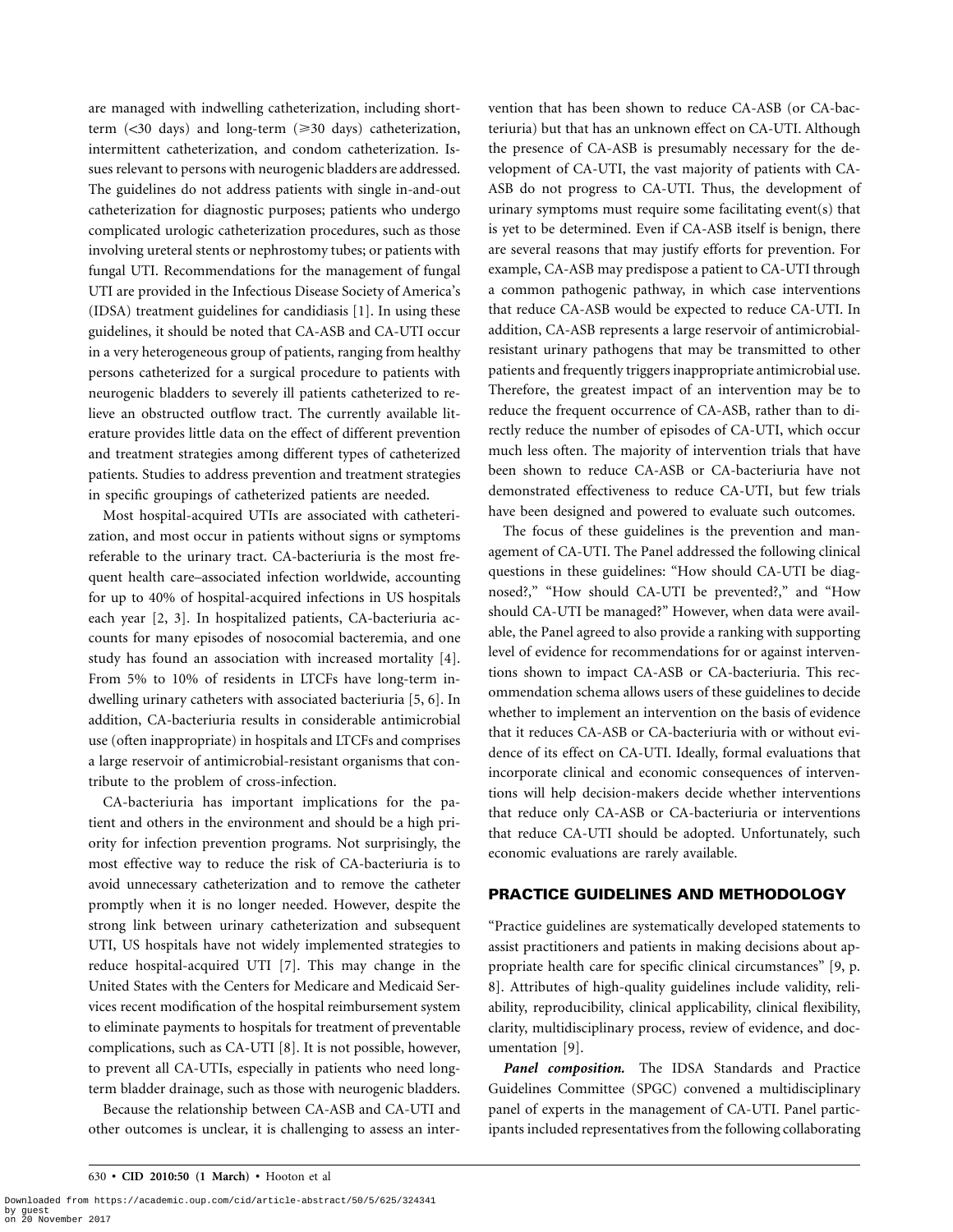organizations: American Geriatrics Society, American Society of Nephrology, American Spinal Injury Association, American Urological Association, Association of Medical Microbiology and Infectious Diseases–Canada, European Association of Urology, European Society of Clinical Microbiology and Infectious Diseases, Society for Healthcare Epidemiology of America, Society of Hospital Medicine, and the Western Pacific Society of Chemotherapy.

*Literature review and analysis.* The recommendations in these guidelines have been developed after a review of studies published in English, although foreign language articles were included in some of the Cochrane reviews summarized in these guidelines. Studies were identified through a PubMed search with no date restrictions using subject headings "urinary" combined with the keyword "catheter," other keywords such as "nosocomial," "neurogenic bladder," "intermittent," "suprapubic," and "methenamine," supplemented by review of references of relevant articles to identify additional reports, particularly early studies not accessed through the PubMed search. In addition, experts in urinary infection were asked to identify any additional trials not accessed through the review. Clinical studies include prospective randomized clinical trials, prospective cohort studies, case-control studies, and other descriptive studies. Studies were excluded if the study population, intervention, or study design were not clearly described; if procedures for patient follow-up or exclusions may have introduced sufficient bias to limit the credibility of observations; or if there were insufficient patients enrolled to support valid statistical analysis. Conclusions from meta-analyses, such as Cochrane reviews, were included.

*Process overview.* To evaluate evidence, the Panel followed a process consistent with that of other IDSA guidelines. This process included a systematic weighting of the quality of the evidence and the grade of recommendation (Table 1) [10]. Initial findings were discussed by the Panel, and final recommendations were determined by consensus. Each Panel member was assigned 1 or more proposed sections of the guidelines, so that each such section was assigned to 2 or more Panel members, and each Panel member was asked to review the literature for that section and to critique the strength of the recommendation and quality of evidence for each recommendation that had been proposed by 1 or more other Panel members for that section. The full Panel was then asked to review all recommendations, their strength, and the quality of evidence. Discrepancies were discussed and resolved, and all Panel members are in agreement with the final recommendations.

Any combination of Strength of Recommendation and Quality of Evidence is possible. For example, a recommendation can have Strength A even if it is based entirely on expert opinion and no research studies have ever been conducted on the recommendation (Quality of Evidence III). Similarly, a Strength B or C can be assigned a Quality of Evidence I if there are multiple randomized, controlled trials that arrive at divergent conclusions. Assigning a Quality of Evidence II or III should not be construed as implying that the recommendation is weak. Many important clinical questions addressed in guidelines either do not lend themselves to experimentation or have not yet been addressed by high-quality investigations. Even though randomized, controlled trials may not be available, the clinical question may be so relevant that it would be delinquent to not include it in the guidelines. Often the Quality of Evidence will parallel the Strength of Recommendation, but this is not necessarily the case.

*Consensus development on the basis of evidence.* The Panel met on 2 occasions for face-to-face meetings and on 3 occasions via teleconference to complete the work of the guidelines. The purpose of the teleconferences was to discuss the questions to be addressed, assign topics for review and writing of the initial draft, and discuss recommendations. Much of the work was done with e-mail correspondence. All members of

| Table 1. Strength of Recommendation and Quality of Evidence |  |
|-------------------------------------------------------------|--|
|-------------------------------------------------------------|--|

| Category/grade             | Definition                                                                                                                                                                                                                                      |
|----------------------------|-------------------------------------------------------------------------------------------------------------------------------------------------------------------------------------------------------------------------------------------------|
| Strength of recommendation |                                                                                                                                                                                                                                                 |
|                            | Good evidence to support a recommendation for or against use.                                                                                                                                                                                   |
| B                          | Moderate evidence to support a recommendation for or against use.                                                                                                                                                                               |
|                            | Poor evidence to support a recommendation for or against use.                                                                                                                                                                                   |
| Quality of evidence        |                                                                                                                                                                                                                                                 |
|                            | Evidence from >1 properly randomized, controlled trial.                                                                                                                                                                                         |
|                            | Evidence from >1 well-designed clinical trial, without randomization; from cohort or case-controlled ana-<br>lytic studies (preferably from >1 center); from multiple time-series; or from dramatic results from un-<br>controlled experiments. |
| Ш                          | Evidence from opinions of respected authorities, based on clinical experience, descriptive studies, or<br>reports of expert committees.                                                                                                         |

**NOTE.** Adapted from the Canadian Task Force on the Periodic Health Examination [10]. Adapted and reproduced with the permission of the Minister of Public Works and Government Services Canada, 2009. Any combination of strength of recommendation and quality of evidence is possible. See Practice Guidelines and Methodology for further discussion.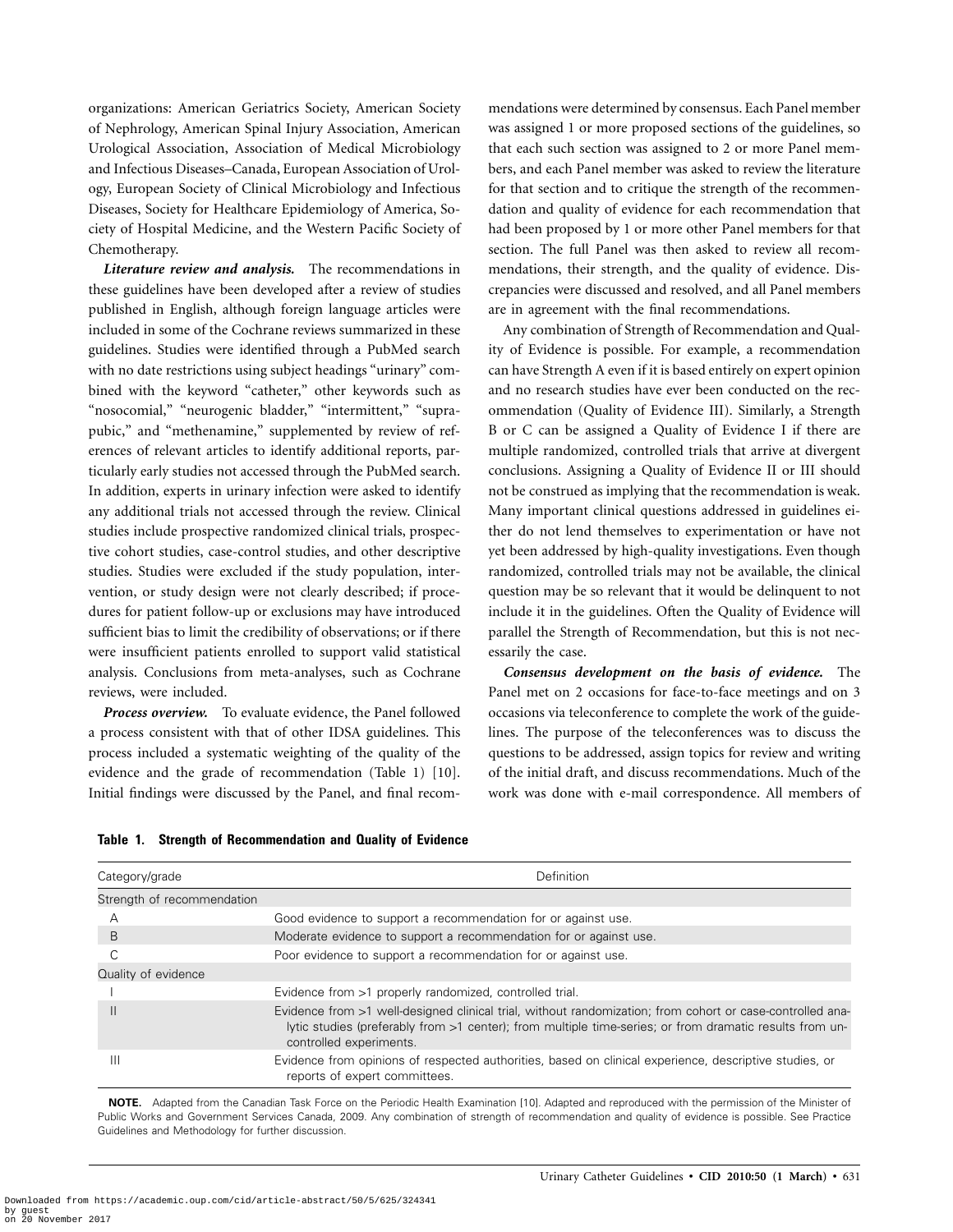the Panel participated in the preparation and review of the draft guidelines. Feedback from external peer reviewers was also obtained. The guidelines were reviewed and approved by the IDSA SPGC and Board of Directors and all collaborating organizations prior to dissemination.

*Guidelines and conflict of interest.* All members of the Expert Panel complied with the IDSA policy on conflicts of interest, which requires disclosure of any financial or other interest that might be construed as constituting an actual, potential, or apparent conflict. Members of the Expert Panel were provided IDSA's conflict of interest disclosure statement and were asked to identify ties to companies developing products that might be affected by promulgation of the guidelines. Information was requested regarding employment, consultancies, stock ownership, honoraria, research funding, expert testimony, and membership on company advisory committees. The Panel made decisions on a case-by-case basis as to whether an individual's role should be limited as a result of a conflict. Potential conflicts are listed in the Acknowledgements section.

*Revision dates.* At annual intervals, the Panel Chair, the SPGC liaison advisor, and the Chair of the SPGC will determine the need for revisions to the guidelines on the basis of an examination of current literature. If necessary, the entire Panel will be reconvened to discuss potential changes. When appropriate, the Panel will recommend revision of the guidelines to the SPGC and IDSA Board and other collaborating organizations for review and approval.

# **BACKGROUND**

*Epidemiology.* CA-bacteriuria is the most common health care–associated infection worldwide [11]. It accounts for up to 40% of hospital-acquired infections and most of the 900,000 patients with nosocomial bacteriuria in US hospitals each year [2, 3, 12, 13]. From 15% to 25% of patients in general hospitals have a urethral catheter inserted at some time during their stay [3, 14], and the rate of catheter use appears to be increasing [15]. Most hospitalized patients are catheterized for only 2–4 days [16], but many are catheterized for longer durations.

CA-bacteriuria is also among the most common infections in LTCFs [5, 6], although symptomatic UTI is less common than are respiratory and skin and soft-tissue infections [5, 6]. From 5% to 10% of nursing home residents are managed with urethral catheterization, in some cases for years [6, 17, 18]. It is estimated that >100,000 patients in US LTCFs have a urethral catheter in place at any given time [6, 16, 17, 19]. Almost all of those residents with long-term indwelling catheters are bacteriuric [20]. In one study involving a Veterans Affairs hospital and nursing home population, the majority of patients who were managed with intermittent catheterization were also bacteriuric [21].

More than 250,000 people in the United States are estimated

to be living with spinal cord injury as a result of trauma, and each year ∼12,000 new injuries occur [22]. Modern management of the bladder in spinal cord injury has successfully reduced renal-related mortality among individuals with spinal cord injury from 95% in the first half of the 20th century to 3% at present [23]. CA-bacteriuria and CA-UTI rates in patients with spinal cord injury vary according to what infection definitions are used and according to the method of bladder drainage (indwelling catheterization is associated with the highest rates of infection) [24]. In a prospective, 38-month observational study involving 128 acutely injured patients at an spinal cord injury referral hospital, the overall incidence was 2.72 cases and 0.68 cases per 100 person-days for CA- bacteriuria and CA-UTI, respectively [25].

The incidence of bacteriuria associated with indwelling catheterization is 3%–8% per day [14, 26–29], and the duration of catheterization is the most important risk factor for the development of CA-bacteriuria [30, 31]. Thus, rates will vary in published studies according to how long the patients have been catheterized and how often urine cultures are performed. By 1 month, nearly all patients with an indwelling catheter will be bacteriuric. Other risk factors associated with CA-bacteriuria include not receiving systemic antimicrobial therapy, female sex, positive urethral meatal culture results, microbial colonization of the drainage bag, catheter insertion outside the operating room, catheter care violations, rapidly fatal underlying illness, older age, diabetes mellitus, and elevated serum creatinine at the time of catheterization [14, 31–36]. In a questionnaire and microbiologic study involving patients with clean intermittent catheterization, CA-UTI was associated with less frequent catheterization [37].

*Complications of short-term catheterization.* Less than one-quarter of hospitalized patients with CA-bacteriuria develop UTI symptoms [27, 38–40]. In one study of 235 new cases of nosocomial CA-bacteriuria, >90% of the infected patients were asymptomatic and afebrile, and moreover, the occurrence of symptoms and signs suggestive of UTI, such as dysuria, fever, or leukocytosis, was similar for patients with and patients without CA-bacteriuria [40]. Likewise, in a retrospective cohort study describing 510 consecutive patients with trauma, neither fever nor leukocytosis was associated with CAbacteriuria [41]. The authors concluded that there was an unnecessary emphasis on UTI as a source of fever and leukocytosis in patients hospitalized in the intensive care unit (ICU).

Approximately 15% of cases of nosocomial bacteremia are attributable to the urinary tract [42], and bacteriuria is the most common source of gram-negative bacteremia among hospitalized patients [43]. However, bacteremia complicates CAbacteriuria in only <1%  $[40]$  to 4% of cases  $[42, 44]$ . UTIs in the ICU account for a smaller proportion of bacteremias [45]. The mortality rate among patients with nosocomial bacteremic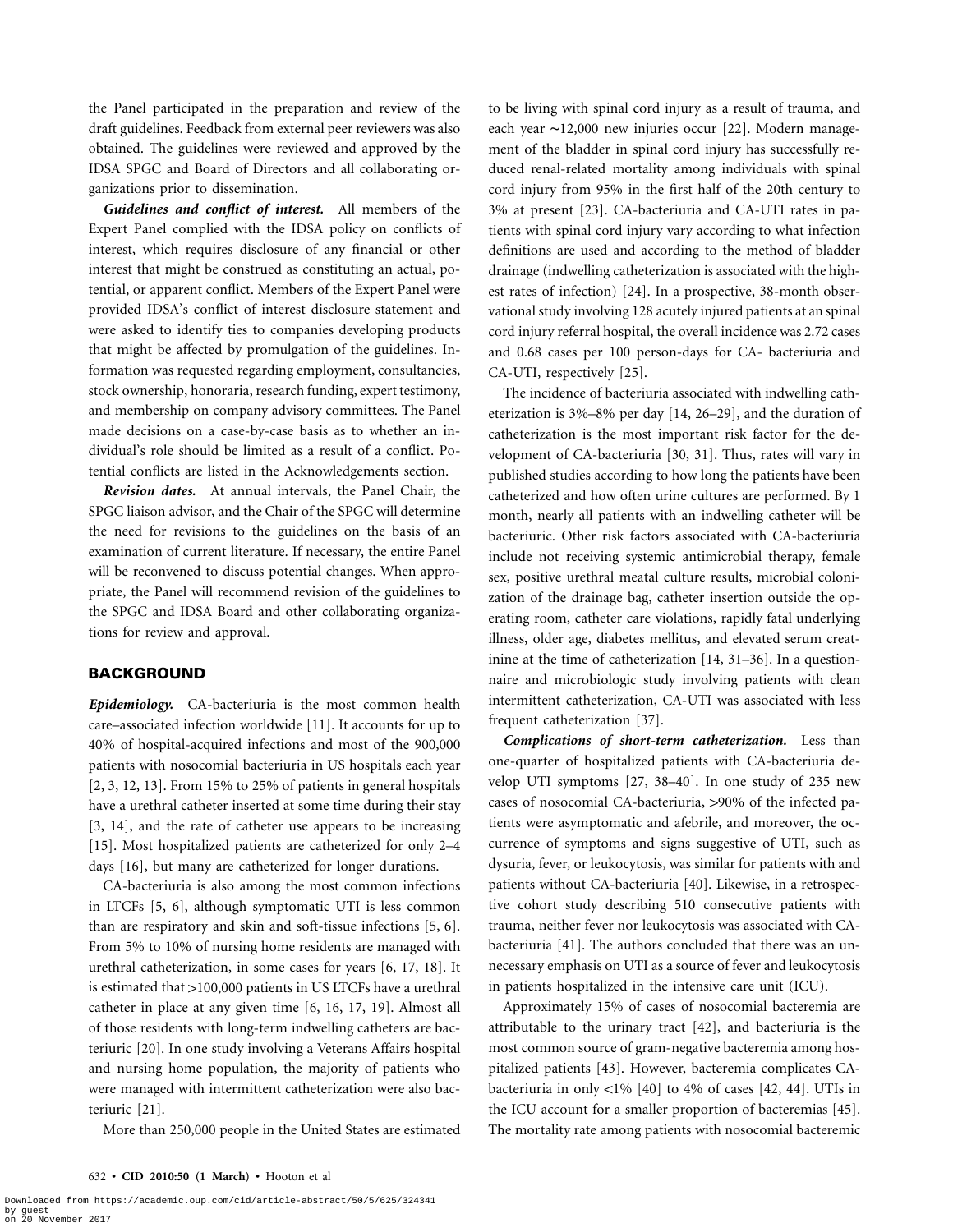UTI is ~13%, but <1% of hospital deaths are due to bacteremic UTI [42].

The effect of CA-bacteriuria on mortality remains controversial. Platt et al [4] reported in a prospective study involving 1458 hospitalized patients with indwelling bladder catheterizations that death rates were 19% among patients with CAbacteriuria, compared with 4% among those without, with an adjusted odds ratio for mortality between those who acquired CA-bacteriuria and those who did not of 2.8 (95% confidence interval [CI], 1.5–5.1). These authors presented more evidence for causality in a randomized trial evaluating sealed urinary catheter junctions, in which it was found that the degree of reduction in CA-bacteriuria with use of the sealed catheters corresponded closely with the degree of mortality reduction [46]. The mechanism accounting for an increased mortality among catheterized patients would presumably be secondary bacteremia and septicemia [47], but this is only speculative. Other investigators, in studies of mostly patients hospitalized in the ICU, have not shown an increased mortality risk associated with CA-bacteriuria [48–52]. The association with mortality is likely explained by confounding, because catheterized patients tend to be sicker and more functionally impaired [52].

Studies performed almost 3 decades ago demonstrated that patients who develop CA-bacteriuria have their hospital stays extended by 2–4 days [53, 54]. Haley et al [55] estimated that the attributable additional length of stay was somewhat shorter, ranging from 0.4 days for CA-ASB to 2.0 days for CA-UTI. In recent studies conducted in the era of managed care, each episode of CA-ASB and CA-UTI has been estimated to cost an additional \$589 and \$676, respectively, and bacteremia associated with CA-bacteriuria is estimated to cost at least \$2836 [38, 56]. Although the costs associated with individual episodes of bacteriuria are modest, the high frequency of catheter use means that these infections may add as much as \$500 million to health care costs in the United States each year [57]. However, episodes of CA-ASB that are not detected by surveillance cultures do not add to hospital costs [56], and thus, these costs, which are based on surveillance cultures that are not routinely recommended or performed, may well be overestimated.

CA-ASB comprises a large reservoir of antimicrobial-resistant organisms, particularly on critical care units, and can be the source of cross-infection [31, 58–63]. One study reported that 15% of episodes of hospital-acquired bacteriuria occur in clusters [58], and these often involve highly antimicrobial-resistant organisms. Genetic typing of uropathogens isolated from urine samples of 144 catheterized patients with CA-bacteriuria revealed a high rate of clonal relationship among uropathogens in a single urological ward [63]. In addition, CA-ASB is a ubiquitous infection and a tempting target for physicians who have a low threshold for using antimicrobials (inappropriately, in this case). For example, in a recent prospective study involving inpatients with an indwelling catheter and CA-ASB, 15 (52%) of 29 patients received inappropriate antimicrobial treatment [64].

Although most catheters are latex-based, an increasing number of hospitals are using silicone-based catheters because of the prevalence of latex allergies [65]. Silicone catheters may have advantages over latex catheters, with in vitro and in vivo observations suggesting that latex is associated with more cytotoxicity, inflammation, urethritis, stricture formation, penile discomfort, and obstruction from encrustations [66]. However, there are no convincing data that latex catheters are associated with a higher risk of CA-bacteriuria.

*Complications of long-term catheterization.* Patients in LTCFs are overrepresented among patients with long-term catheterization. The complications of CA-bacteriuria seen in the acute care setting presumably also apply to patients with CA-bacteriuria in LTCFs. In a study involving catheterized and bacteriuric female nursing home patients, the incidence of febrile episodes of possible urinary origin was 1.1 episodes per 100 catheterized patient-days, and most of these episodes were low grade, lasted for <1 day, and resolved without antimicrobial treatment [28]. However, some episodes, usually associated with higher temperatures, were associated with bacteremia and death. Moreover, long-term urinary catheterization is associated with an increased likelihood of upper urinary tract inflammation at autopsy, presumably because of CA-bacteriuria. A blinded autopsy study of 75 aged nursing home patients reported that acute inflammation of the renal parenchyma was present in 38% of patients with a urinary catheter in place at death versus 5% of noncatheterized patients  $(P = .004)$  [67]. In another prospective 2-year autopsy study of residents  $\geq 65$ years of age in a LTCF, the duration of catheterization was significantly associated with chronic pyelonephritis and chronic renal inflammation [68]. The prevalence of chronic pyelonephritis at death was 10% (5 of 52 patients) for patients catheterized for >90 days during their last year of life versus 0% (0 of 65 patients) for those catheterized for  $\leq 90$ days ( $P < .02$ ).

Bacteriuria is also a common source of bacteremia in LTCFs, accounting for 45%–55% of bacteremias [69–71], and is often polymicrobic in patients with long-term catheterization. Although bacteremias in LTCFs are uncommon [69, 72], urinary catheterization was associated with a 39-fold increase in the incidence of bacteremia in one study [71]. Transient asymptomatic bacteremia occurs in ∼4% of bacteriuric patients with long-term catheterization whose indwelling urethral or suprapubic catheter is removed or replaced [73–75].

Increased mortality has also been reported among residents of LTCFs with long-term indwelling catheters, although the association with CA-bacteriuria was not evaluated [76]. However, as with hospitalized patients, the association between uri-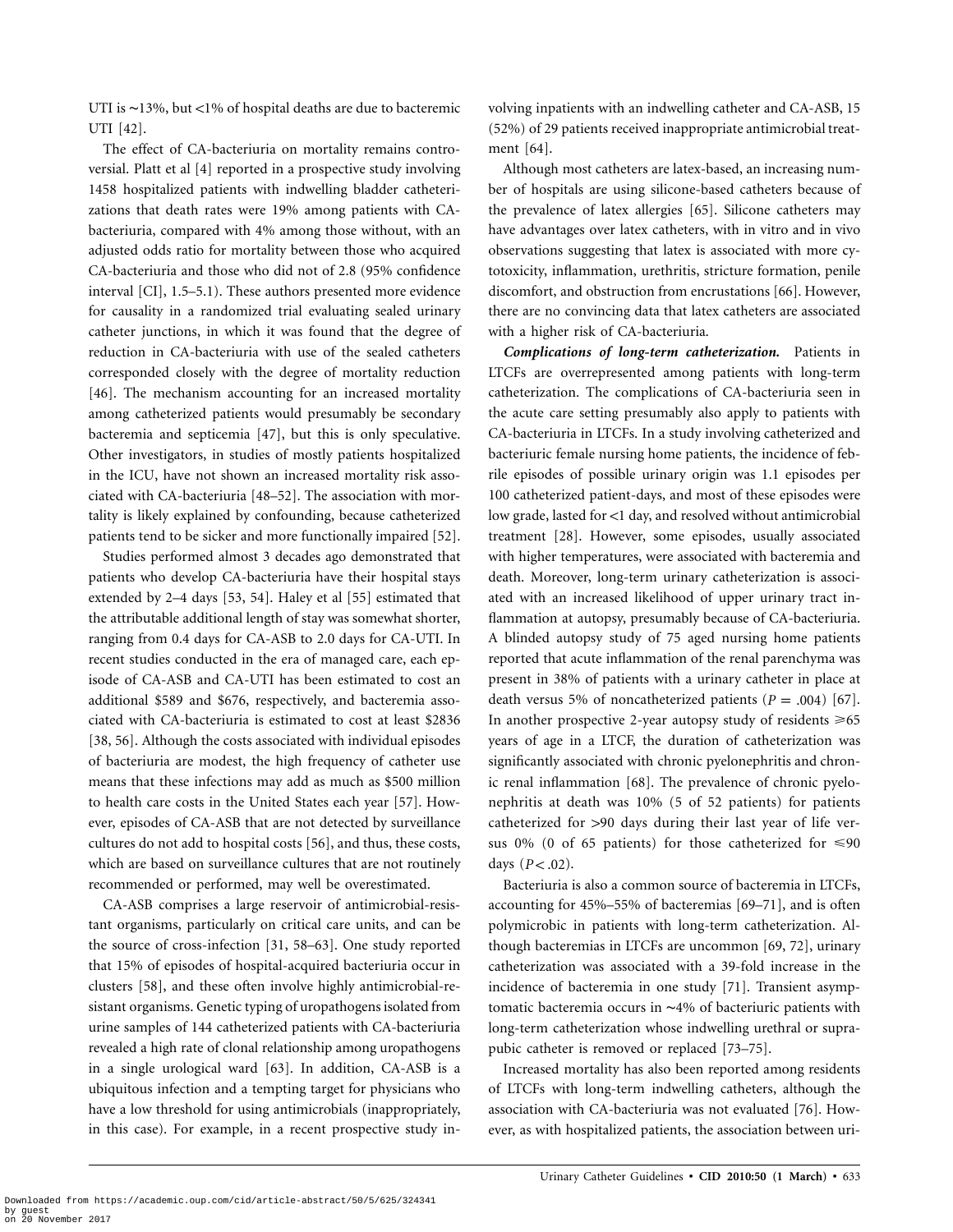nary catheterization and increased mortality is likely explained by confounding [52, 77].

Complications of long-term catheterization  $(>30$  days) include, in addition to almost universal bacteriuria, lower and upper CA-UTI, bacteremia, frequent febrile episodes, catheter obstruction, renal and bladder stone formation associated with urease-producing uropathogens, local genitourinary infections, fistula formation, incontinence, and bladder cancer [16].

*Pathogenesis.* The most important predisposing factor for nosocomial UTI is urinary catheterization, which perturbs host defense mechanisms and provides easier access of uropathogens to the bladder. The indwelling urethral catheter introduces an inoculum of bacteria (fecal or skin bacteria in a patient's own native or transitory microflora) into the bladder at the time of insertion [78], facilitates ascension of uropathogens from the meatus to the bladder via the catheter-mucosa interface, allows for intraluminal spread of pathogens to the bladder if the collecting tube or drainage bag have become contaminated, compromises complete bladder emptying, and provides a frequently manipulated foreign body on which pathogens are deposited via the hands of personnel. It also appears that uroepithelial cells from catheterized patients are more receptive to binding of bacteria just prior to onset of infection [79].

Approximately two-thirds (79% for gram-positive cocci and 54% for gram-negative bacilli) of the uropathogens that cause CA-bacteriuria in patients with indwelling urethral catheters are extraluminally acquired (by ascension along the catheterurethral mucosa interface), and one-third are intraluminally acquired [80]. The causative uropathogen can be found in the urethra in up to 67% of women and 29% of men just prior to the development of CA-bacteriuria, which suggests that entry of uropathogens via the urethral route occurs more often in women than it does in men [34, 81], which is a sex difference that is not seen in other studies [80]. Further support for extraluminal ascension as the most common pathway for bacteria to gain entry into the bladder comes from a study that showed only 3 of 29 episodes of bacteriuria with gram-negative bacilli or enterococci occurred in patients with negative meatal cultures for these organisms [29]. In addition, patients remain at increased risk of bacteriuria for at least 24 h even after removal of the catheter [27], which suggests that colonization of the urethra persists after the catheter is removed. The relative importance of the intraluminal pathway is associated with the frequency with which closed drainage systems are breached, which is associated with UTI. Both animal and human studies have demonstrated that bacteria that enter the drainage bag are soon found in the bladder [14, 27, 82, 83].

Indwelling urinary catheters facilitate colonization with uropathogens by providing a surface for the attachment of host cell binding receptors recognized by bacterial adhesins, thus enhancing microbial adhesion. In addition, the uroepithelial

mucosa is disrupted, exposing new binding sites for bacterial adhesins, and residual urine in the bladder is increased through pooling below the catheter bulb [84]. Organisms causing nosocomial UTI require fewer recognized virulence factors to colonize and establish infection than do organisms that infect a normal urinary tract [85–87]. Bacterial adhesins initiate attachment by recognizing host cell receptors located on the surfaces of the host cell or catheter. Once attached to the catheter surface, bacteria change phenotypically and produce exopolysaccharides that entrap and protect replicating bacteria, forming microcolonies and, eventually, mature biofilms [84]. Tamm-Horsfall protein and urinary salts are often incorporated into the biofilm [47]. Urinary catheters readily develop biofilms on their inner and outer surfaces after insertion, and these biofilms migrate to the bladder within 1–3 days [32]. A scanning electron microscopy study of 50 urethral catheters indwelling for a mean of 35 days showed 44 catheters with evidence of biofilm formation ranging from 3 through 490 microns in depth with visible bacterial cells up to 400 cells deep [88].

Biofilms are usually initially caused by single species but become polymicrobic, especially with long-term catheters. These organisms are often highly antimicrobial resistant. The rate of genetic material exchanged among organisms within the biofilm is greater than that between planktonic cells, which facilitates the spread of genes for antimicrobial resistance and other traits [84]. Once established, biofilms inherently protect uropathogens from antimicrobials and the host immune response. The shedding of daughter cells from actively growing cells seeds other sections of the catheter and bladder. Planktonic bacteria isolated in urine cultures obtained via a catheter with a biofilm may not accurately reflect the bacterial population growing within the bladder [89–91].

Catheter encrustations can be formed by organisms in biofilms, usually organisms that have the ability to hydrolyze urea in the urine to free ammonia, resulting in an increased local pH. These include *Proteus* species, *Pseudomonas aeruginosa*, *Klebsiella pneumoniae*, and *Providencia* species. This alkaline pH facilitates precipitation of minerals, thereby creating hydroxyapatite or struvite and encrustations that can obstruct catheter urine flow [32]. Patients with repeated blocking of catheters appear to be metabolically different from other patients, because they excrete more alkaline urine, calcium, protein, and mucin [92]. Patients with blocked catheters are also significantly more often colonized with *Proteus mirabilis* and *Providencia stuartii* than are patients without blocked catheters [93]. None of the currently available types of indwelling urethral catheters are capable of resisting encrustation by *P. mirabilis* biofilms in vitro [94, 95], but studies with anti-adherence agents, such as heparin, are promising [96, 97].

*Microbiology.* Bacteriuria in patients with short-term catheters is usually caused by a single organism [40]. *Escherichia*

Downloaded from https://academic.oup.com/cid/article-abstract/50/5/625/324341 by guest on 20 November 2017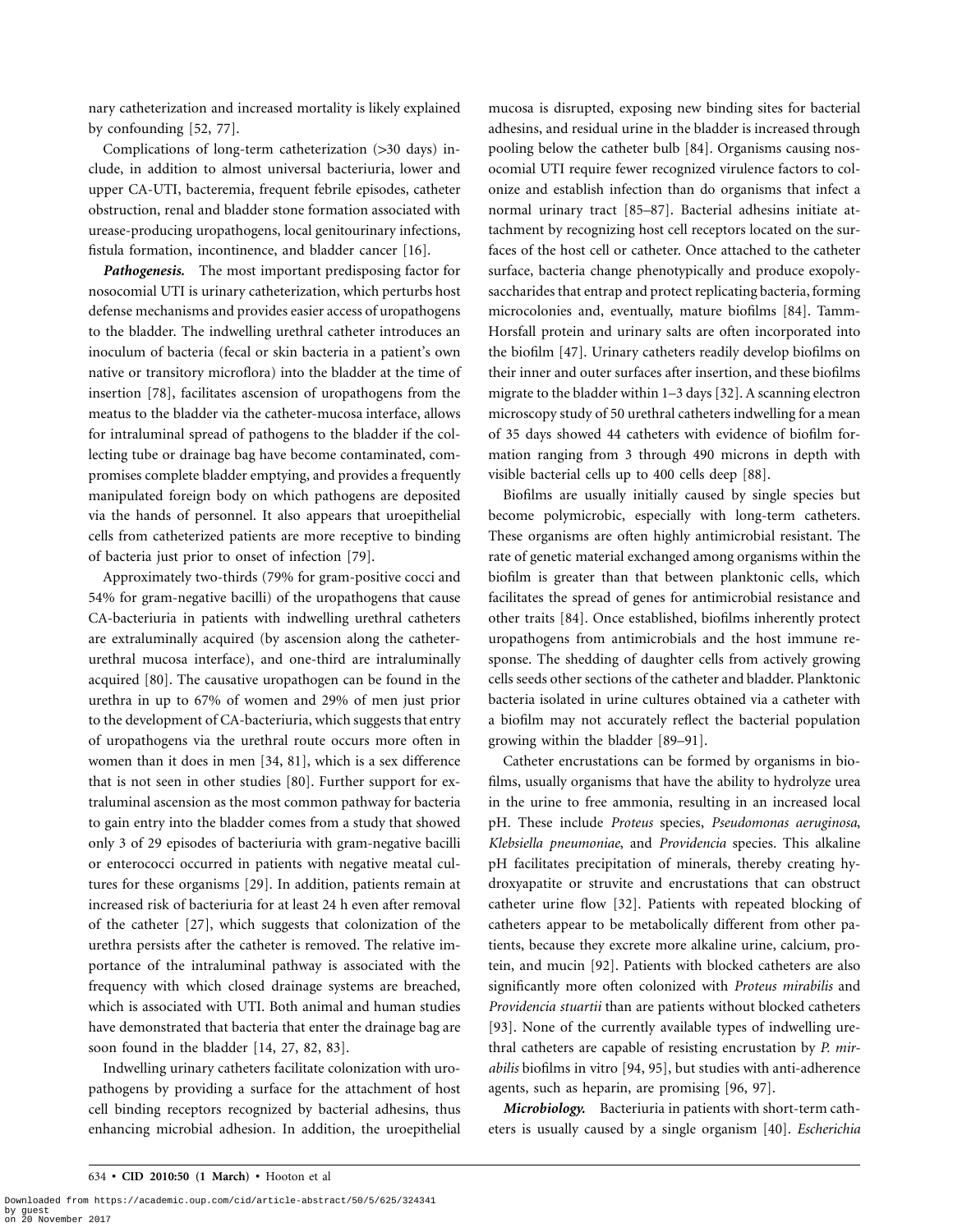*coli* is the most frequent species isolated, although it comprises fewer than one-third of isolates [77]. Other Enterobacteriaceae, such as *Klebsiella* species, *Serratia* species, *Citrobacter* species, and *Enterobacter* species, nonfermenters such as *P. aeruginosa*, and gram-positive cocci, including coagulase-negative staphylococci and *Enterococcus* species, are also isolated [77]. Funguria, mostly candiduria, is reported in 3%–32% of patients catheterized for short periods of time [40, 77]. In contrast to patients with short-term catheterization, UTIs in patients with long-term catheterization are usually polymicrobial. In addition to the pathogens isolated from patients with short-term catheterization, species such as *P. mirabilis*, *Morganella morganii*, and *P. stuartii* are common [77]. In these patients, new episodes of infection often occur periodically in the presence of existing infection with organisms that may persist for months [20]. As noted previously, a urine culture obtained from a patient whose catheter has a biofilm may not accurately reflect the bacteriology of bladder urine [89–91]. Organism concentrations increase the longer an indwelling catheter is in place and then decrease significantly when a new catheter is inserted [91]. In patients with long-term catheterization, urine cultures obtained before and after the catheter was replaced showed that the mean concentrations of *P. mirabilis*, *P. stuartii*, *M. morganii*, *P. aeruginosa,* and enterococci were 110-fold higher in the indwelling catheter than they were in the replacement catheter, whereas concentrations of *E. coli* and *K. pneumoniae* were similar in the 2 specimens [91]. These data suggest that the catheter is more important for persistence in the urinary tract with the former group of uropathogens than with the latter group.

# **GUIDELINE RECOMMENDATIONS FOR THE DIAGNOSIS, PREVENTION, AND MANAGEMENT OF CA-ASB AND CA-UTI**

# **I. IN A PATIENT WITH CATHETER DRAINAGE OF THE BLADDER, WHAT IS THE APPROPRIATE METHOD OF DIAGNOSING CA-ASB AND CA-UTI?**

## **Recommendations**

1. CA-UTI in patients with indwelling urethral, indwelling suprapubic, or intermittent catheterization is defined by the presence of symptoms or signs compatible with UTI with no other identified source along with  $\geq 10^3$  cfu/mL of  $\geq 1$  bacterial species in a single catheter urine specimen or in a midstream voided urine specimen from a patient whose urethral, suprapubic or condom catheter has been removed within the previous 48 h (A-III).

i. Data are insufficient to recommend a specific quantitative count for defining CA-UTI in symptomatic men when specimens are collected by condom catheter.

2. CA-ASB should not be screened for except in research studies evaluating interventions designed to reduce CA-ASB or CA-UTI (A-III) and in selected clinical situations, such as in pregnant women (A-III).

i. CA-ASB in patients with indwelling urethral, indwelling suprapubic, or intermittent catheterization is defined by the presence of  $\geq 10^5$  cfu/mL of  $\geq 1$  bacterial species in a single catheter urine specimen in a patient without symptoms compatible with UTI (A-III).

ii. CA-ASB in a man with a condom catheter is defined by the presence of  $\geq 10^5$  cfu/mL of  $\geq 1$  bacterial species in a single urine specimen from a freshly applied condom catheter in a patient without symptoms compatible with UTI (A-II).

3. Signs and symptoms compatible with CA-UTI include new onset or worsening of fever, rigors, altered mental status, malaise, or lethargy with no other identified cause; flank pain; costovertebral angle tenderness; acute hematuria; pelvic discomfort; and in those whose catheters have been removed, dysuria, urgent or frequent urination, or suprapubic pain or tenderness (A-III).

i. In patients with spinal cord injury, increased spasticity, autonomic dysreflexia, or sense of unease are also compatible with CA-UTI (A-III).

4. In the catheterized patient, pyuria is not diagnostic of CA-bacteriuria or CA-UTI (AII).

i. The presence, absence, or degree of pyuria should not be used to differentiate CA-ASB from CA-UTI (A-II).

ii. Pyuria accompanying CA-ASB should not be interpreted as an indication for antimicrobial treatment (A-II).

iii. The absence of pyuria in a symptomatic patient suggests a diagnosis other than CA-UTI (A-III).

5. In the catheterized patient, the presence or absence of odorous or cloudy urine alone should not be used to differentiate CA-ASB from CA-UTI or as an indication for urine culture or antimicrobial therapy (A-III).

#### **Evidence Summary**

*Significant bacteriuria versus contamination.* Significant bacteriuria is the quantitative level of bacteriuria consistent with bladder bacteriuria, rather than contamination, determined on the basis of growth from a urine specimen collected in a manner to minimize contamination and transported to the laboratory in a timely fashion to limit bacterial growth. ASB is defined as the presence of significant bacteriuria in a patient without signs or symptoms referable to the urinary tract. Symptomatic UTI is defined as the presence of significant bacteriuria in a patient with signs or symptoms referable to the urinary tract and no alternate source. Because catheter urine specimens are not as likely to be contaminated by periurethral flora as are voided urine specimens, low colony counts in a urine sample from a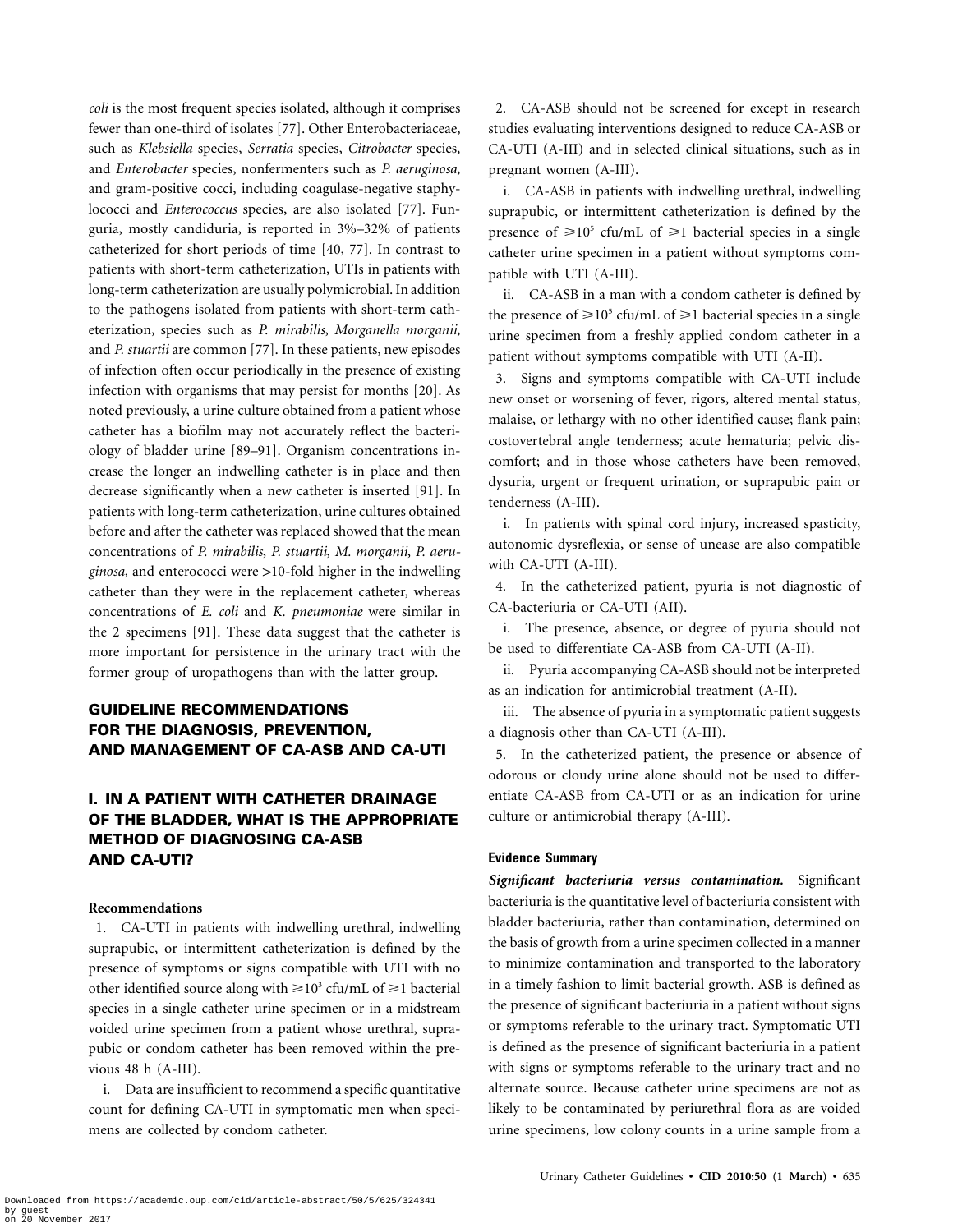freshly placed catheter are more likely to represent true bladder bacteriuria, compared with low counts in a voided specimen.

There is no standard definition for significant bacteriuria in catheterized patients. The National Institute on Disability and Rehabilitation Research (NIDRR) Consensus Statement, entitled "The Prevention and Management of Urinary Tract Infection among People with Spinal Cord Injuries," has defined significant bacteriuria from indwelling catheter or suprapubic aspirate specimens as any detectable concentration;  $\geq 10^2$  cfu/ mL in a catheter urine specimen from a patient with intermittent catheterization; and  $\geq 10^4$  cfu/mL in a clean-catch specimen obtained from a catheter-free man with a condom collection device [98]. The NIDRR Consensus Statement has defined UTI as bacteriuria with tissue invasion and resultant tissue response with signs and/or symptoms. If antimicrobial therapy is not given to patients with indwelling catheters who have colony counts  $\geq 10^2$  cfu/mL (or even lower colony counts), the level of bacteriuria or candiduria uniformly increases to  $>10^5$  cfu/mL within 24–48 h in those patients who remain catheterized [99]. Given that colony counts in bladder urine as low as  $10^2$  cfu/mL are associated with symptomatic UTI in uncatheterized patients [100], that catheter urine specimens are less likely than other specimens to be contaminated by periurethral flora, and that colony counts rapidly increase in untreated catheterized individuals [98], it is reasonable to assume that colony counts  $\geq 10^2$  cfu/mL are reflective of true bladder bacteriuria in a catheterized person with a freshly placed catheter. Low colony counts in catheter urine specimens are also reflective of significant bacteriuria in patients with intermittent catheterization. One study describing 47 persons with acute spinal cord injury and intermittent catheterization, 70% of whom had symptoms clearly or possibly associated with bacteriuria, found that catheter urine specimens with colony counts  $\geq 10^2$  cfu/mL had optimal sensitivity and specificity, compared with paired suprapubic aspirates [101]. It should be noted, however, that most persons with CA-UTI have colony counts  $\geq 10^5$  cfu/mL.

A quantitative count  $\geq 10^3$  cfu/mL in a catheter urine specimen from a symptomatic person with indwelling urethral or intermittent catheterization is recommended as representing significant bacteriuria, because this threshold is a reasonable compromise between sensitivity in detecting CA-UTI and feasibility for the microbiology laboratory in quantifying organisms (ie, with standard methods, the minimum level of detection is  $10<sup>3</sup>$  cfu/mL). As noted above, even lower colony counts may reflect bladder bacteriuria in a catheterized patient and may be reasonably interpreted as such by a clinician in deciding whether to treat or continue treatment in a symptomatic patient. On the other hand, in those situations in which it is desirable to detect CA-ASB, such as in research studies or in selected populations (eg, pregnant women),  $\geq 10^5$  cfu/mL is

considered indicative of CA-ASB, because increased specificity is desirable to reduce overuse of antimicrobials, even though lower counts may represent bladder bacteriuria. These definitions for significant bacteriuria are also reasonable for specimens taken via a suprapubic catheter, although studies have not been performed to address this.

Urine within condom catheters may develop high concentrations of organisms, and the urethra and skin may be colonized with uropathogens [16], so it is difficult to distinguish bladder bacteriuria from skin or mucosal contamination. Thus, in men with condom catheters, the presence of significant bacteriuria should be assessed by analysis of a clean-catch midstream urine specimen or a urine specimen collected from a freshly applied condom catheter after cleaning of the glans. If urine specimens are collected using a freshly applied condom catheter,  $\geq 10^5$  cfu/mL is the appropriate quantitative criterion for CA-ASB, with 100% sensitivity, 94% specificity, 86% positive predictive value, and 90% negative predictive value for identifying ASB in the voided specimen, compared with a paired catheterized specimen [102, 103]. Comparable studies involving symptomatic men with condom catheters have not been performed.

In uncatheterized men with urinary symptoms, a quantitative count of  $\geq 10^3$  cfu/mL of one predominant species in cleancatch midstream-void urine specimens best differentiated uninfected from infected bladder urine (as determined by urethral catheterization or suprapubic aspiration) with 97% sensitivity and 97% specificity [104]. Thus, we recommend a quantitative count  $\geq 10^3$  cfu/mL in a voided urine specimen as the definition of significant bacteriuria in a man with urinary symptoms who has had a urethral, suprapubic, or condom catheter removed within 48 h as an indicator of CA-UTI. Definitions for significant bacteriuria in asymptomatic men and women who are not currently catheterized have been published previously [105]. The National Healthcare Safety Network definitions for symptomatic and asymptomatic health care–associated UTI are for surveillance purposes [106] and are somewhat different from the definitions used in these guidelines.

*The collection of urine specimens.* In patients with shortterm catheterization, it is recommended that specimens be obtained by sampling through the catheter port using aseptic technique or, if a port is not present, puncturing the catheter tubing with a needle and syringe [77]. In patients with longterm indwelling catheters, the preferred method of obtaining a urine specimen for culture is to replace the catheter and collect a specimen from the freshly placed catheter. In a symptomatic patient, this should be done immediately prior to initiating antimicrobial therapy [89–91, 107]. Culture specimens should not be obtained from the drainage bag.

*Other laboratory tests that might be useful to differentiate CA-ASB from CA-UTI.* Pyuria is evidence of inflammation

Downloaded from https://academic.oup.com/cid/article-abstract/50/5/625/324341 by guest on 20 November 2017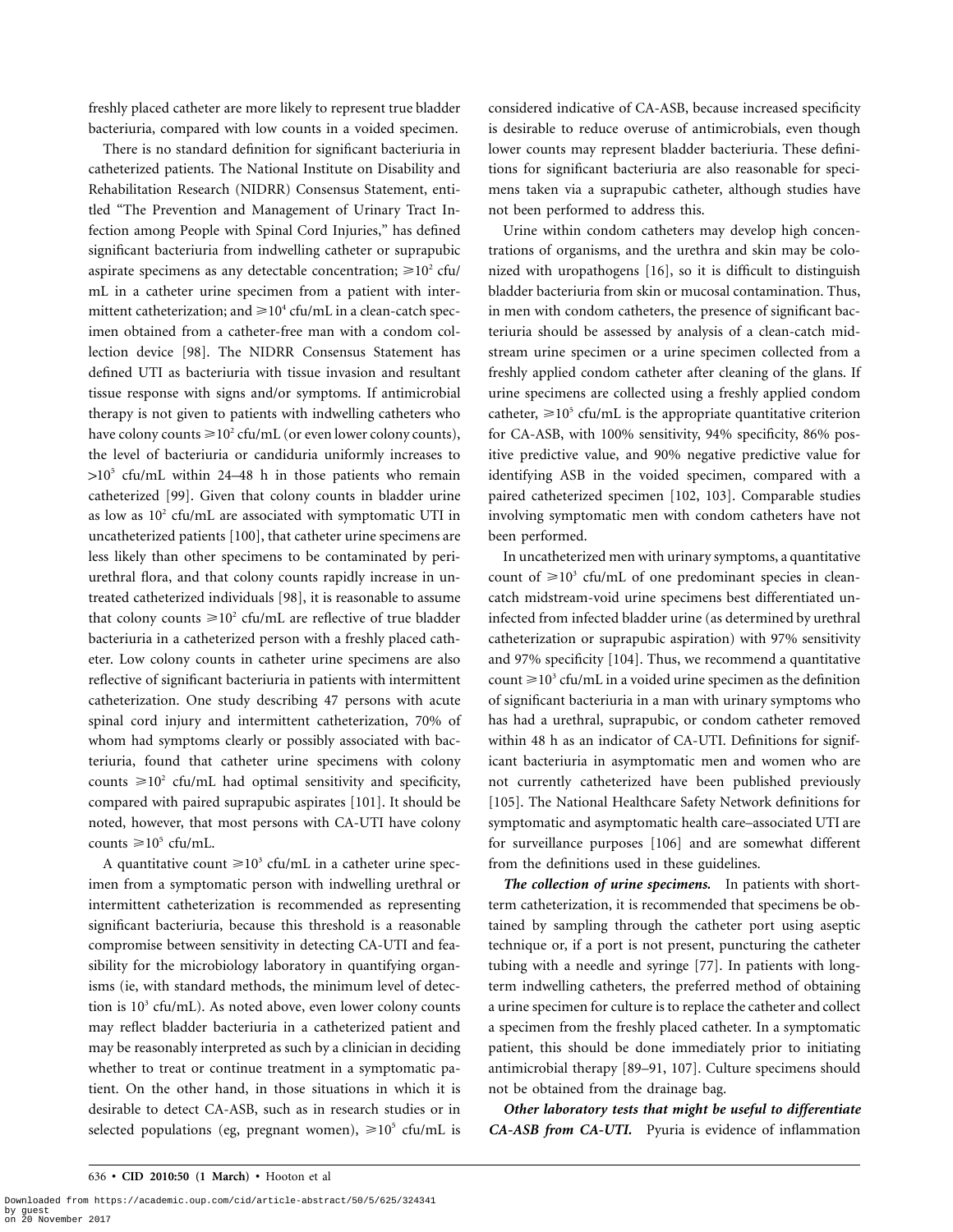in the genitourinary tract and is usually present in CA-UTI, as well as in CA-ASB. In 761 newly catheterized patients in a university hospital, the sensitivity of pyuria for CA-bacteriuria  $(>10^5 \text{ cfu/mL}$ ; almost all patients were asymptomatic) was 47%, the specificity was 90%, and the positive predictive value was 32% [108]. The sensitivity of pyuria for detecting infections due to enterococci or yeasts appears to be lower than that for gram-negative bacilli [105]. The low sensitivity of pyuria for identification of CA-bacteriuria in patients with short-term catheterization contrasts with that in patients catheterized for longer durations [109]. In 177 sequential quantitative cultures and urinalyses from 14 patients with long-term urinary catheters during a 12-month period, bacteriuria and pyuria were common even during asymptomatic periods, and levels of pyuria and bacteriuria did not change substantially during symptomatic episodes [110]. Studies have shown that pyuria is also not helpful in establishing a diagnosis in patients with neurogenic bladders [111, 112]. Dipstick testing for nitrites and leukocyte esterase was also shown to be unhelpful in establishing a diagnosis in catheterized patients hospitalized in the ICU [113]. Thus, in the catheterized patient, pyuria is not diagnostic of CA-bacteriuria or CA-UTI, and the presence, absence, or degree of pyuria alone does not, by itself, differentiate CA-ASB from CA-UTI. However, the absence of pyuria in a symptomatic catheterized patient suggests a diagnosis other than CA-UTI.

*Symptoms and signs suggestive of UTI in a catheterized patient.* Catheterized patients with CA-UTI usually do not manifest the classic symptoms of dysuria, frequent urination, and urgent urination, although such symptoms may occur in CA-UTI after the catheter has been removed. In addition, patients with neurogenic bladders frequently have absence of sensation in the pelvis, and ascertainment of potential symptoms of UTI is often difficult. The majority of patients with CAbacteriuria lack symptoms referable to the urinary tract [40]. When 1497 newly catheterized patients were observed prospectively with daily urine cultures, urine leukocyte counts, and symptom assessment, 224 patients developed 235 episodes of CA-bacteriuria (defined as a colony count  $>10^3$  cfu/mL; 85% of patients had a colony count of  $>10^5$  cfu/mL in at least 1 culture). Of 194 patients with CA-bacteriuria who could respond to symptom assessment, only 15 (8%) reported subjective symptoms referable to the urinary tract, including pain, urgent urination, or dysuria, although bacteriuria and pyuria were present in most patients for many days. In addition, there were no significant differences between catheterized patients with and those without CA-bacteriuria with respect to signs or symptoms commonly associated with UTI (fever, dysuria, urgent urination, or flank pain) or with respect to leukocytosis. Thus, for a hospitalized patient with an indwelling urinary catheter, symptoms referable to the urinary tract, fever, or peripheral leukocytosis have little predictive value for the diagnosis of CA-UTI. The lack of an association between fever and CA-bacteriuria has also been convincingly demonstrated in studies of LTCF residents. A prospective study by Kunin et al [52] involving elderly nursing home patients found that, although 74% of catheterized patients developed CA-bacteriuria,  $< 2\%$  had a temperature  $> 38^{\circ}$ C. Likewise, in a LTCF, the incidence of febrile episodes of possible urinary origin was 1.1 cases per 100 patient-days of catheterization, despite a high prevalence of CA-bacteriuria, and most fever episodes resolved spontaneously [28].

The foul smell of urine around patients with urine incontinence is thought to be attributable mainly to the production of ammonia from urea by bacterial ureases [114]. Foul-smelling and/or cloudy urine is often interpreted as warranting antimicrobial treatment in catheterized patients with bacteriuria [115]. However, not all individuals with UTI have an unpleasant odor to their urine, and not all urine with an unpleasant odor is indicative of bacteriuria [116]. No studies have demonstrated that odorous or cloudy urine in a catheterized individual, even if these findings are new, has clinical significance. Thus, odorous or cloudy urine should not be used alone to determine the presence of CA-bacteriuria and, in particular, to distinguish CA-ASB from CA-UTI, and alternate interventions, such as improved continence management or hydration, rather than antimicrobial therapy, should be instituted [116, 117].

Unfortunately, most signs and symptoms in bacteriuric catheterized patients are nonspecific and place a burden on the clinician who wishes to use antimicrobials appropriately. Catheterized patients should be thoroughly evaluated for the source of signs and symptoms before attributing them to the urinary tract. Algorithms have been developed and validated to optimize urine culturing and antimicrobial use for patients hospitalized in LTCFs with suspected UTI [118]. For catheterized patients, symptoms appropriate for obtaining a culture and initiating antimicrobial therapy include new costovertebral tenderness, rigors, or new onset of delirium. Use of these algorithms has been shown to reduce the number of antimicrobial prescriptions with no resulting adverse events in LTCF residents, but few catheterized patients were included in these studies [118, 119]. Algorithms for use in the treatment of hospitalized patients have not been developed. In patients with spinal cord injury, the NIDRR Consensus Statement [98] listed signs and symptoms that are suggestive of CA-UTI, including discomfort or pain over the kidney or bladder or during urination, onset of urinary incontinence, fever, increased spasticity, autonomic hypereflexia, malaise, lethargy, or sense of unease. When no alternate source of symptoms is identified in patients with CA-bacteriuria, it is reasonable to monitor symptoms and treat only if the symptoms do not resolve.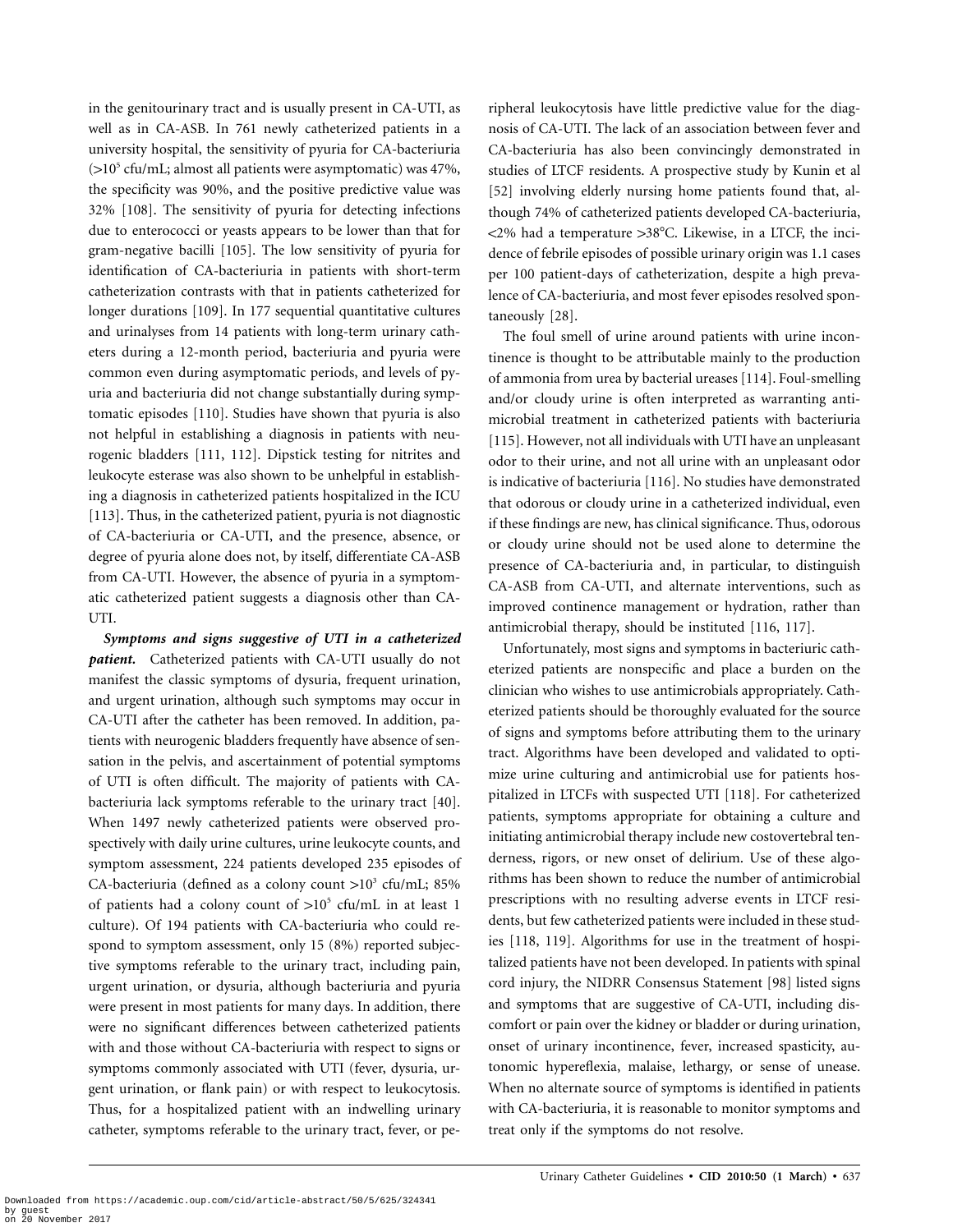#### **Table 2. Acceptable Indications for Indwelling Urinary Catheter Use**

| Indication                                   | Comment(s)                                                                                                                                                                                                                 |
|----------------------------------------------|----------------------------------------------------------------------------------------------------------------------------------------------------------------------------------------------------------------------------|
| Clinically significant urinary retention     | Temporary relief or longer-term drainage if medical therapy is not effective and surgical cor-<br>rection is not indicated.                                                                                                |
| Urinary incontinence                         | For comfort in a terminally ill patient; if less invasive measures (eg, behavioral and pharmaco-<br>logical interventions or incontinence pads) fail and external collecting devices are not an<br>acceptable alternative. |
| Accurate urine output monitoring required    | Frequent or urgent monitoring needed, such as with critically ill patients.                                                                                                                                                |
| Patient unable or unwilling to collect urine | During prolonged surgical procedures with general or spinal anesthesia; selected urological<br>and gynecological procedures in the perioperative period.                                                                   |

**NOTE.** Adapted from [30, 120 121].

# **II. WHAT STRATEGIES MAY BE USED TO HELP REDUCE THE RISK OF CA-UTI?**

In the recommendations that follow, the focus is the effect of interventions on CA-UTI. When a recommendation is provided without reference to type of infection, CA-UTI is assumed. On the other hand, when data were available, the Panel agreed to also provide a ranking with supporting level of evidence for recommendations for or against interventions shown to impact CA-ASB or CA-bacteriuria. However, we do not know with certainty whether interventions shown to reduce CA-ASB but not CA-UTI (or vice versa) similarly reduce CA-UTI (or vice versa).

As noted previously, any combination of Strength of Recommendation and Quality of Evidence is possible. For example, there are convincing data (Quality of Evidence I) that systemic antimicrobial therapy reduces CA-UTI in studies of patients who undergo surgical procedures and have short-term catheterization. However, the Panel felt strongly that prophylactic antimicrobials should not be given routinely for the prevention of CA-UTI in this setting because of the potential problem of antimicrobial resistance, and we ranked this recommendation A-III. The Quality of Evidence provided after each recommendation below thus pertains to the overall recommendation, which weighs both the pros and cons of a preventive measure.

# **REDUCTION OF INAPPROPRIATE URINARY CATHETER INSERTION AND DURATION**

#### **Limiting Unnecessary Catheterization**

#### **Recommendations**

6. Indwelling catheters should be placed only when they are indicated (A-III).

i. Indwelling urinary catheters should not be used for the management of urinary incontinence (A-III). In exceptional cases, when all other approaches to management of incontinence have not been effective, it may be considered at patient request.

7. Institutions should develop a list of appropriate indications for inserting indwelling urinary catheters, educate staff about such indications, and periodically assess adherence to the institution-specific guidelines (A-III).

8. Institutions should require a physician's order in the chart before an indwelling catheter is placed (A-III).

9. Institutions should consider use of portable bladder scanners to determine whether catheterization is necessary for postoperative patients (B-II).

#### **Evidence Summary**

Interventions that reduce urinary catheterization ultimately reduce CA-ASB and CA-UTI. Studies have repeatedly documented that urinary catheters are often inserted for inappropriate reasons or remain in situ longer than necessary. Generally accepted indications for use of indwelling urinary catheters are shown in Table 2. In a prospective study that described 202 hospitalized patients with urinary catheters, the initial indication for catheter use was judged to be inappropriate in 21%, and continued catheterization was judged to be inappropriate for almost one-half of catheter-days [120]. In the medical ICU, many unjustified catheter-days were attributed to presumed monitoring of urine output when this was no longer clinically relevant. No clear indication was apparent in 26% of the unjustified catheter-days. On medical wards, urinary incontinence was the major reason for unjustified initial and continued urinary catheterization. Other studies report 38%–50% of catheterizations had no justifiable indication [122, 123], and 200 (36%) of 562 catheter-days were judged to be unnecessary [27]. In one community teaching hospital, an inappropriate indication for catheterization was identified for 54% of patients, physician or nurse explicit documentation giving the reason for catheter placement was found for only 13% of catheterizations, and there was no written order for catheterization in 33% of charts [124].

A retrospective cohort study involving 170,791 US Medicare patients who were admitted to skilled nursing facilities after discharge from hospitals after major surgery found that hospitalization in the Northeastern or Southern United States was associated with a lower likelihood of admission to a nursing facility with an indwelling urinary catheter, compared with hos-

Downloaded from https://academic.oup.com/cid/article-abstract/50/5/625/324341 by guest on 20 November 2017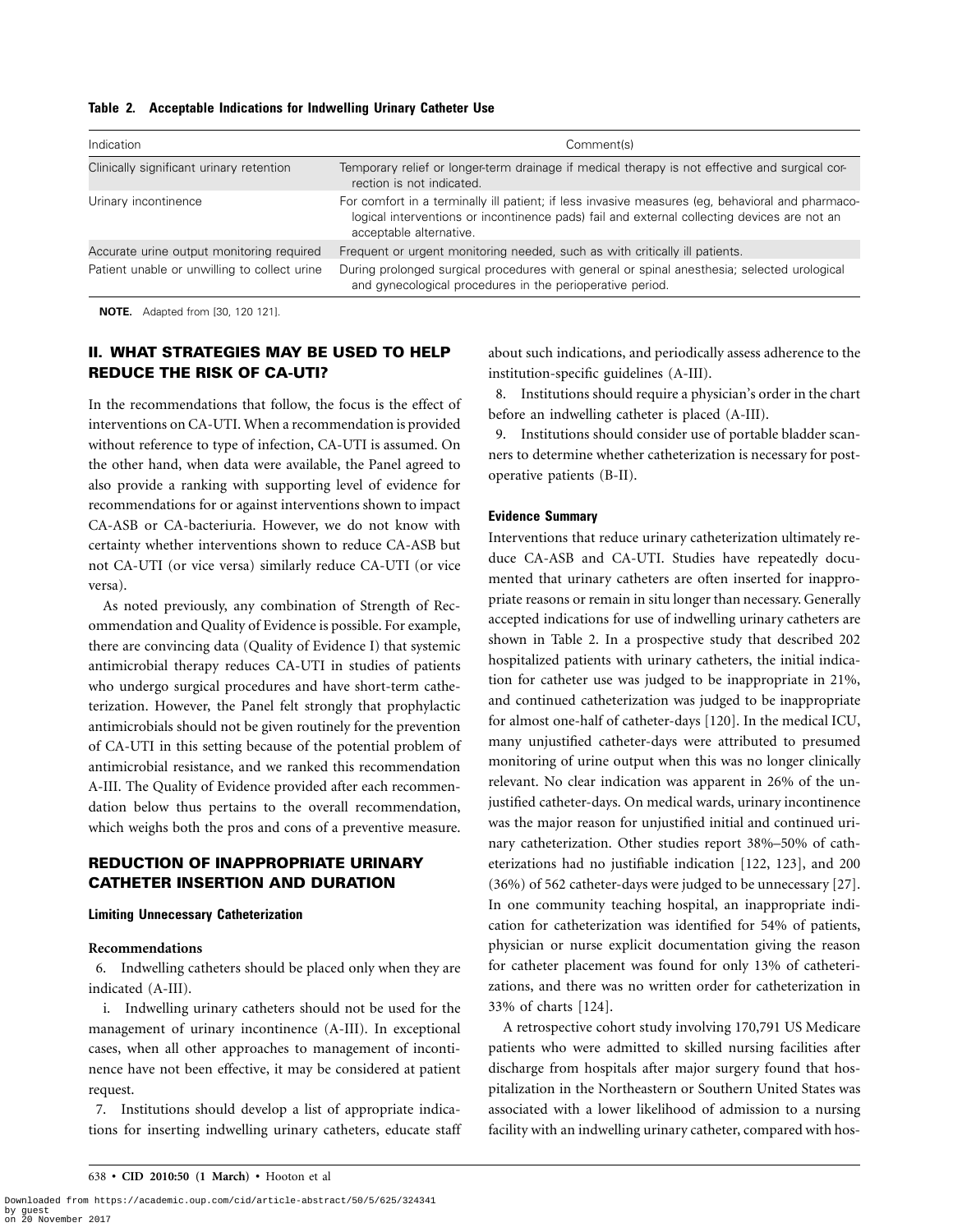pitalization in the Western United States ( $P = .002$  and  $P =$ .03, respectively) [125]. After adjusting for patient characteristics, the patients with catheters had greater odds of rehospitalization for UTI and death within 30 days than did patients who did not have catheters. The reason for these regional differences is unclear, but the differences are consistent with regional variations in the use of many health care services by the Medicare population [126]. Urinary catheters are not routinely indicated when patients are transferred from LTCFs to other health care facilities.

Clinicians are often unaware that their patients are catheterized. In one study, physicians and medical students responsible for patients who were admitted to the medical services at 4 university-affiliated hospitals were asked to identify which patients on their service had an indwelling urethral catheter [126]. Providers were unaware of catheterization for 88 (28%) of the 319 provider-patient observations: this rate was 21% for students, 22% for interns, 27% for residents, and 38% for attending physicians. Catheter use was considered to be inappropriate in 36 (31%) of the 117 patients with a catheter. Among patients with inappropriate catheterization, health care providers were unaware of catheter use for 44 (41%) of the 108 provider-patient observations. Catheterization was more likely to be appropriate if respondents were aware of the catheter ( $P < .001$ ).

Several strategies appear to be effective in reducing inappropriate insertion of catheters. In a pre-post study in an emergency department, an intervention consisting of education and use of an indication sheet produced a dramatic reduction in the total number of catheters used but had a smaller impact on appropriateness of use and documentation in the medical record [127]. The total number of catheters placed after the intervention (in 2003) decreased from 2029 in 2001 and 2188 in 2002 to 300 in 2004 and 512 in 2005. In 2003, just prior to the intervention, compared with just after the intervention, appropriate use of catheters increased from 37% to 51%  $(P = .06)$ , and physician orders for catheter placement significantly increased from 43% to 63% ( $P < .01$ ) [127]. In a controlled, prospective, pre-post study involving 1328 adult patients scheduled for orthopedic (intervention group) or abdominal (control group) surgery, a multifaceted intervention whereby urinary catheterization in the operating room and postanesthesia care unit was restricted to patients with specified conditions together with prompt catheter removal on the postoperative surgical ward led to a reduction in the frequency  $(31.5\% \text{ vs } 24.0\%; P = .052)$  and duration of catheterization  $(5.0 \text{ vs } 3.9 \text{ days}; P = .02)$  [128]. The rate of UTI, which was not clearly defined, decreased from 10.4 to 3.9 cases per 100 patients (incidence density ratio, 0.41; 95% CI, 0.20–0.79), and antimicrobial use for UTI also decreased  $(P < .001)$ . In a study involving 60 postoperative patients with urinary retention, recatheterization and CA-bacteriuria rates were similar (and very low in each group) for patients randomized to indwelling or intermittent urethral catheterization for 24 h after the operation [129].

Use of a portable ultrasound bladder scanner to assess bladder volumes also has the potential to reduce unnecessary catheterization. Bladder scanning has been shown to be an accurate measure of bladder volume in some [130, 131] but not all [132] studies. In a pre-post study of patients after orthopedic surgery, 1920 patients were evaluated and catheterized if there was no spontaneous diuresis by 8 h after surgery during a 4-month observation period; 31% of the patients were catheterized, and 18 developed CA-UTI. In a subsequent 4-month period, 2196 patients were evaluated and catheterized only if the bladder volume was >800 mL 8 h after surgery; 16% were catheterized, and 5 developed CA-UTI [131]. Use of portable bladder ultrasound devices warrants further study in the care of oliguric patients [133, 134].

# **Discontinuation of Catheter**

# **Recommendations**

10. Indwelling catheters should be removed as soon as they are no longer required to reduce the risk of CA-bacteriuria (A-I) and CA-UTI (A-II).

11. Institutions should consider nurse-based or electronic physician reminder systems to reduce inappropriate urinary catheterization (A-II) and CA-UTI (A-II).

12. Institutions should consider automatic stop-orders to reduce inappropriate urinary catheterization (B-I).

# **Evidence Summary**

The optimal time at which to remove indwelling urethral catheters, once they are no longer required for patient management, has not been determined. A Cochrane review of randomized and quasi-randomized, controlled trials that compared the effects of alternative strategies for removal of short-term indwelling urethral catheters on patient outcomes found 13 trials that investigated the effects of different durations of catheterization after treatment for urethral strictures, acute retention of urine, and various surgical procedures [135]. There was an increasing risk of CA-bacteriuria with later catheter removal irrespective of sex. Another Cochrane review of patients after undergoing urogenital surgical procedures [136], in which there is some overlap with the previously mentioned review in terms of the studies reviewed [135], also reported a lower risk of CAbacteriuria when the catheter was removed earlier (1 day vs 3 days; relative risk [RR], 0.50; 95% CI, 0.29–0.87). In neither review were recatheterization rates consistently higher in the groups in which catheters were removed earlier.

Several strategies have been shown to be effective in reducing the duration of catheterization and CA-UTI. Using a pre-post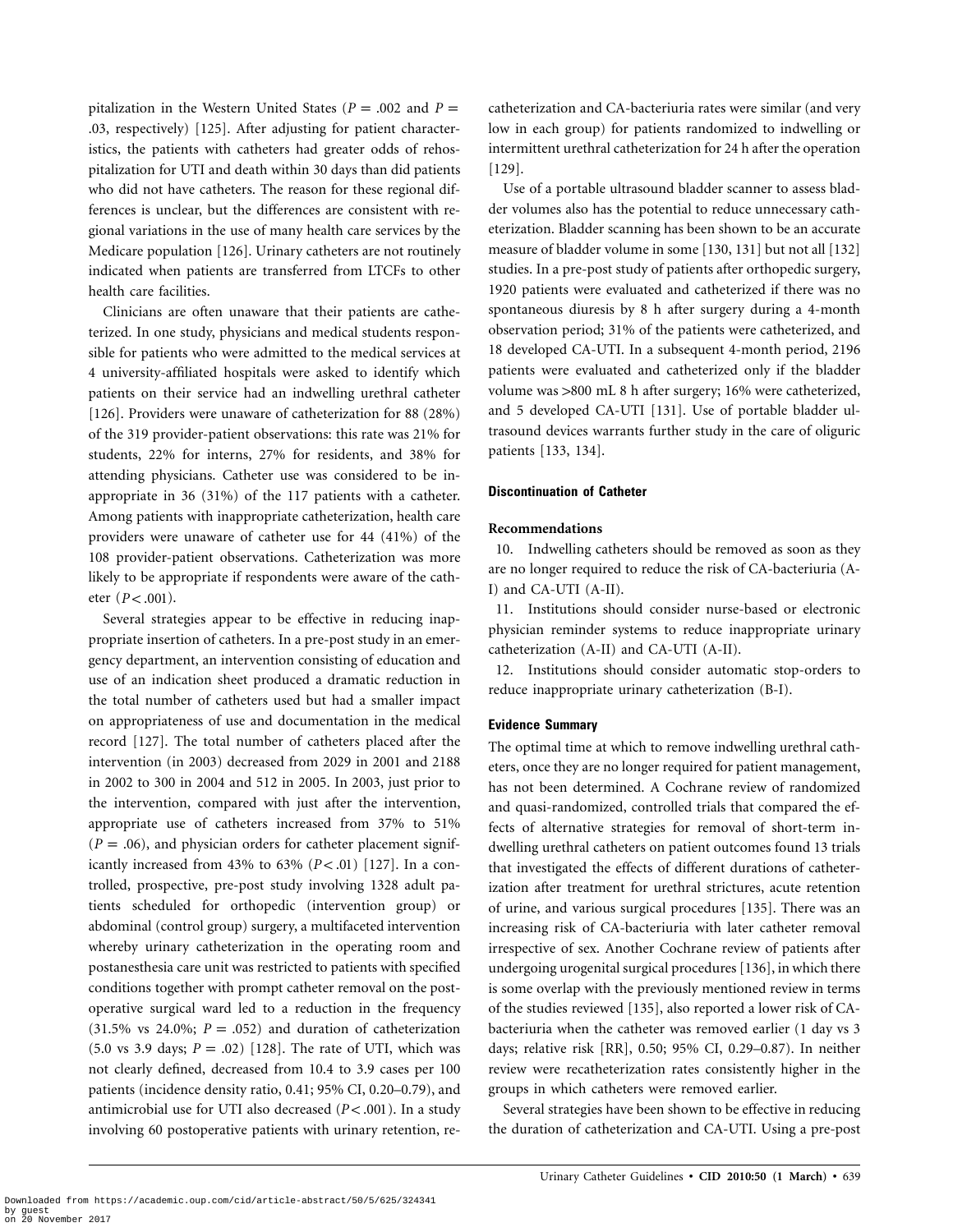intervention design in an ICU setting in a large Taiwanese hospital, daily prompts to remove unnecessary catheters by the nursing staff to physicians starting 5 days after hospital admission significantly decreased the duration of catheterization (from 7.0 to 4.6 days;  $P < .001$ ) and the incidence of CA-UTI (from 11.5 to 8.3 patients per 1000 catheter-days;  $P = .009$ ) [137]. Another pre-post intervention study involving 2412 patients in a tertiary hospital in Thailand evaluated nurse-based reminders to physicians to remove unnecessary catheters 3 days after insertion [138]. The intervention reduced the rate of inappropriate urinary catheterization (pre-intervention vs postintervention rate, 20% vs 11%;  $P = .04$ ), the rate of CA-UTI (21.5 vs 5.2 infections per 1000 catheter-days;  $P < .001$ ), the duration of urinary catheterization (mean duration, 11 vs 3 days;  $P < .001$ ), and the duration of hospitalization (mean duration, 16 vs 5 days;  $P < .001$ ). The monthly hospital costs for antimicrobials to treat CA-UTI were also reduced by 63% and the hospitalization cost for each patient during the intervention was reduced by 58%. Using a pre-post controlled trial design, 2 of 4 wards at an academic medical center were assigned to an intervention group, and 2 wards served as controls [139]. The intervention consisted of a nurse-based written reminder placed on the chart of catheterized patients to remind the physicians that their patients were catheterized. The mean length of time that patients were catheterized increased by 15.1% in the control group but decreased by 7.6% in the intervention group ( $P = .007$ ), with no statistically significant difference in urethral recatheterizations between the 2 groups.

Computer reminders can be effective in improving patient care [140]. Using a before-and-after cross-over design, use of a computer-based order for placing an indwelling urinary catheter was found to decrease the average duration of catheterization from 8 to 5 days ( $P = .03$ ) on a medicine and cardiology service with no impact on recatheterization rates [141]. Of 36 patients who were on the study ward when their catheters were placed, 33 (92%) had the order documented in the medical record, compared with only 10 (29%) of 34 on the control ward ( $P < .001$ ). Another pre-post study used prompts in the computerized order/entry system together with handheld bladder scanners, staff education, and nurse empowerment and reported an 81% reduction in device use (calculated as the percentage of urinary catheter–days per 1000 patient-days) and a 69% reduction in the rate of CA-UTI (36 vs 11 cases per 1000 catheter-days;  $P < .001$ ) [142].

A recent Canadian randomized, controlled trial involving 692 hospitalized patients with indwelling urinary catheters in place for  $\leq 48$  h tested whether prewritten orders for the removal of urinary catheters if specified criteria were not met, with followup by a research nurse, reduced catheterization days, compared with usual care [36]. Stop-orders listed 6 criteria as acceptable for a urinary catheter: urinary obstruction, neurogenic bladder and urinary retention, urological surgery, fluid challenge for acute renal failure, open sacral wound care for incontinent patients, and comfort care for incontinence in terminal illness. There were fewer days of inappropriate and total urinary catheter use in the intervention group than there were in the usual care group (2.20 vs 3.89 days [difference,  $-1.69$  days; 95% CI,  $-1.23$  to  $-2.15$  days;  $P < .001$ ] and 3.70 vs 5.04 days [difference,  $-1.34$  days; 95% CI,  $-0.64$  to  $-2.05$  days;  $P < .001$ ], respectively). However, there was no significant difference in the CA-bacteriuria rates between the 2 groups (19% vs 20%) or CA-UTI (2.1% in each group), perhaps because of the low overall reduction in duration of catheterization (1.34 days), the exposure of 58% of study participants to antimicrobials, and the lack of urine cultures obtained at study completion in ∼25% of patients. Nevertheless, it is unclear whether such an intervention could reduce the duration of catheterization to a degree necessary to reduce the risk of CA-bacteriuria or CA-UTI. Of note, the Panel did not find any evidence that the routine use of urinary catheters in patients with pressure ulcers improved wound healing when compared with other measures to prevent urinary incontinence. Therefore, in contrast with other recent guidelines [143, 144], the Panel did not recommend the presence of sacral ulcers as an appropriate indication for routine urinary catheter placement.

Danish national guidelines issued in 1985 encouraged a restrictive policy for use of urinary catheterization. In a 1995 survey to assess compliance of hospitals and LTCFs with the national recommendations, 84% of hospitals but only 27% of LTCFs reported daily or weekly review of whether to continue indwelling catheterization [145]. There are no national US guidelines similar to the Danish guidelines, and most US hospitals report that they do not have systems to monitor placement of urinary catheters or duration of urinary catheterization [7].

# **STRATEGIES TO CONSIDER PRIOR TO CATHETER INSERTION**

#### **Infection Prevention**

# **Recommendations**

13. Hospitals and LTCFs should develop, maintain, and promulgate policies and procedures for recommended catheter insertion indications, insertion and maintenance techniques, discontinuation strategies, and replacement indications (A-III).

i. Strategies should include education and training of staff relevant to these policies and procedures (A-III).

14. Institutions may consider feedback of CA-bacteriuria rates to nurses and physicians on a regular basis to reduce the risk of CA-bacteriuria (C-II).

i. Data are insufficient to make a recommendation as to

Downloaded from https://academic.oup.com/cid/article-abstract/50/5/625/324341 by guest on 20 November 2017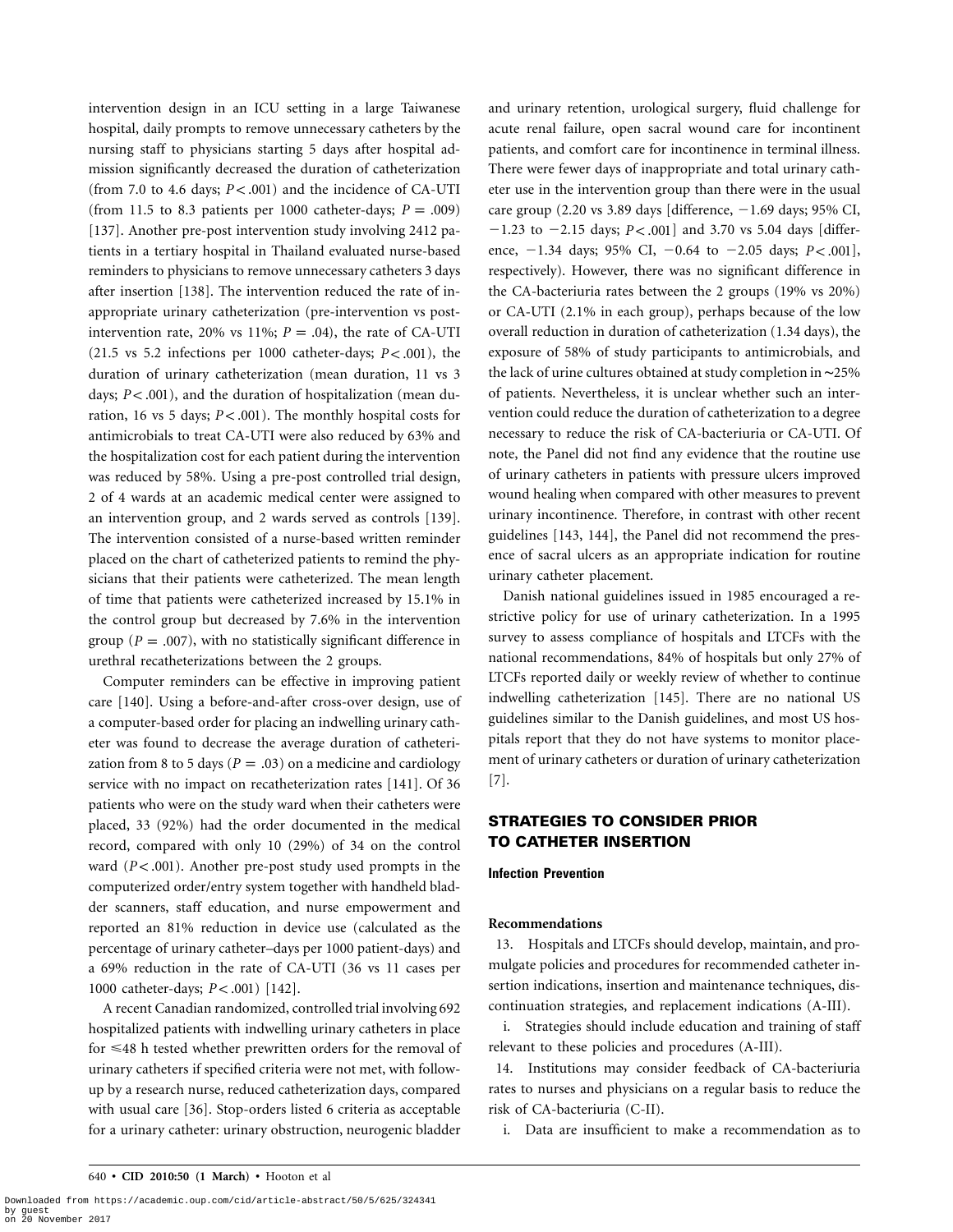whether such an intervention might reduce the risk of CA-UTI.

15. Data are insufficient to make a recommendation as to whether institutions should place patients with indwelling urinary catheters in different rooms from other patients who have indwelling urinary catheters or other invasive devices to reduce the risk of CA-bacteriuria or CA-UTI.

#### **Evidence Summary**

Intensive infection surveillance and prevention programs in US hospitals are strongly associated with reductions in the rates of nosocomial UTI [146]. Updated evidence-based guidelines have been recently published for prevention of CA-UTIs among hospitalized patients [143, 147] and residents of LTCFs [6, 147]. Institutions should incorporate optimal strategies for the prevention of CA-UTI in their infection prevention programs. At a minimum, the program should include appropriate indications for urinary catheterization, recommended insertion and maintenance techniques, discontinuation strategies, and catheter change indications.

Infection prevention programs should also address whether it is beneficial to segregate catheterized patients to reduce the risk of cross-infection, given that cross-infection in hospitals and presumably in LTCFs is common [50, 63, 148]. In a 1 month case-control study involving 40 LTCF residents with indwelling catheters and bacteriuria, 20 of whom were nursed together and 20 of whom were nursed in separate rooms, there was a higher transmission rate of urinary strains between patients within rooms (5 of 9 possible transmissions) than between patients in separate rooms (9 of 53 possible transmissions)  $(P = .02)$ , suggesting that catheterized patients should be segregated in different rooms whenever possible [149]. On the other hand, in a 6-month study of cross-infection in which the drainage bags of 12% of catheterized patients had microbial contamination, there was no cross-infection identified among 87 pairs of catheterized roommates and only 1 possible crossinfection identified among >700 pairs of catheterized patients simultaneously residing on the same nursing unit [150].

Feedback of infection rates and other relevant indices to physicians and other health care workers has been followed by reduced rates of CA-bacteriuria, presumably by drawing attention and improving adherence to good infection prevention techniques. In a pre-post study in which the intervention was the daily recording of hospitalized patients' urine culture information in their charts, CA-bacteriuria rates decreased significantly, from 17.9% to 12.5% [39]. However, the authors concluded that routine daily bacteriologic monitoring of urine specimens from all catheterized patients was not an efficient way to decrease the incidence of CA-UTI. In another pre-post study involving hospitalized patients in which nursing staff members were provided with a quarterly report of CA-bacteriuria rates by unit, the CA-bacteriuria rate decreased from 32

to 17.4 cases per 1000 catheter-days over the 18-month intervention period [151]. A pre-post study in ICUs in a hospital in Argentina that evaluated education and performance feedback regarding catheter care measures and hand washing compliance reported a significant reduction in CA-UTI rates, from 21.3 to 12.4 cases per 1000 catheter-days (RR, 0.58; 95% CI,  $0.39-0.86$ ;  $P = .006$  [152].

Many hospitals have not implemented infection prevention recommendations relevant to CA-bacteriuria. Saint and colleagues recently reported a national study of US hospitals that described practices used to reduce hospital-acquired UTI [7, 153]. Overall, 56% of hospitals did not have a system for monitoring which patients had urinary catheters placed, and 74% did not monitor duration of catheterization. There was no single strategy that appeared to be widely used to reduce hospital-acquired UTI. For example, 30% of hospitals reported regularly using antimicrobial urinary catheters and portable bladder scanners, 14% used condom catheters, and 9% used catheter reminders [7]. In a companion qualitative study that consisted of semistructured phone interviews and in-person interviews with personnel in 14 diverse hospitals, several key themes emerged [153]. First, although preventing hospital-acquired UTI was a low priority for most hospitals, there was substantial recognition of the value of early removal of a urinary catheter for patients. Second, those hospitals that made UTI prevention a high priority had committed advocates who facilitated prevention activities. Third, hospital-specific pilot studies were important in deciding whether to use devices such as antimicrobial-impregnated catheters. Finally, external forces, such as public reporting, influenced UTI surveillance and infection prevention activities.

CA-bacteriuria is common and has important implications for patient health. Thus, prevention of CA-bacteriuria and/or CA-UTI should receive high priority in infection prevention programs. In this regard, the link between hospital-acquired infection prevention and patient safety promotion has been recently highlighted [139]. Although US hospitals have not widely implemented strategies to reduce hospital-acquired UTI [7], this may change with the Centers for Medicare and Medicaid Services modification of the hospital reimbursement system, which is designed to eliminate payments previously provided to hospitals for the treatment of preventable complications during hospitalization, such as CA-UTI [8, 154].

#### **Alternatives to Indwelling Urethral Catheterization**

#### **Recommendations**

16. In men for whom a urinary catheter is indicated and who have minimal postvoid residual urine, condom catheterization should be considered as an alternative to short-term (A-II) and long-term (B-II) indwelling catheterization to reduce CA-bacteriuria in those who are not cognitively impaired.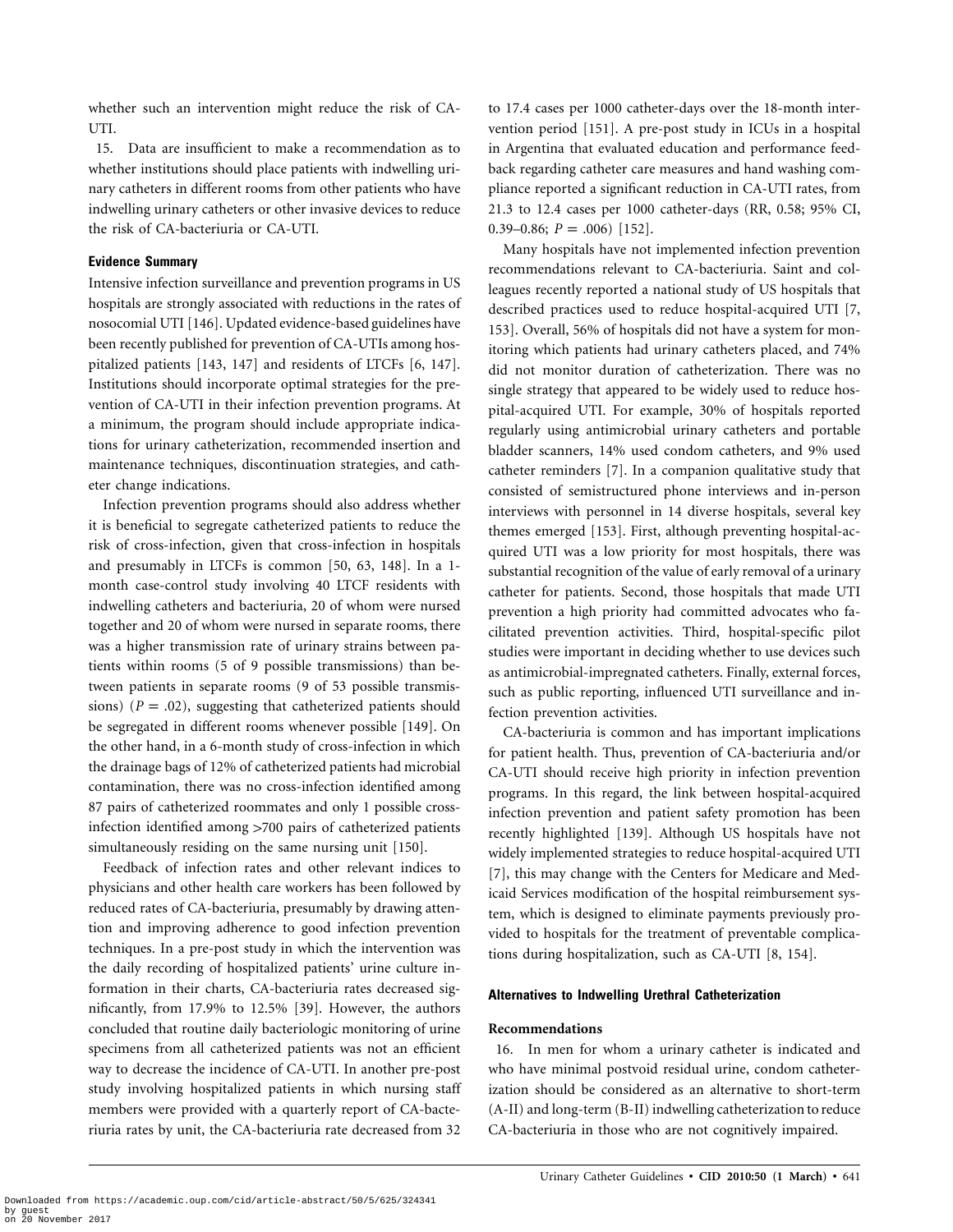i. Data are insufficient to make a recommendation as to whether condom catheterization is preferable to short-term or long-term indwelling urethral catheterization for reduction of CA-UTI.

ii. Data are insufficient to make a recommendation as to whether condom catheterization is preferable to short-term or long-term indwelling urethral catheterization for reduction of CA-bacteriuria in those who are cognitively impaired.

17. Intermittent catheterization should be considered as an alternative to short-term (C-I) or long-term (A-III) indwelling urethral catheterization to reduce CA-bacteriuria and an alternative to short-term (C-III) or long-term (A-III) indwelling urethral catheterization to reduce CA-UTI.

18. Suprapubic catheterization may be considered as an alternative to short-term indwelling urethral catheterization to reduce CA-bacteriuria (B-I) and CA-UTI (C-III).

i. Data are insufficient to make a recommendation as to whether suprapubic catheterization is preferable to long-term indwelling urethral catheterization for reduction of CA-bacteriuria or CA-UTI.

ii. Data are insufficient to make a recommendation as to whether intermittent catheterization is preferable to suprapubic catheterization for reduction of CA-bacteriuria or CA-UTI.

#### **Intermittent Catheterization Technique**

#### **Recommendations**

19. Clean (nonsterile) rather than sterile technique may be considered in outpatient (A-III) and institutional (B-I) settings with no difference in risk of CA-bacteriuria or CA-UTI.

20. Multiple-use catheters may be considered instead of sterile single-use catheters in outpatient (B-III) and institutional (C-I) settings with no difference in risk of CA-bacteriuria or CA-UTI.

21. Data are insufficient to make a recommendation as to whether one method of cleaning multiple-use catheters is superior to another.

22. Hydrophilic catheters are not recommended for routine use to reduce the risk of CA-bacteriuria (B-II) or CA-UTI (B-II).

23. Data are insufficient to make recommendations on whether use of portable bladder scanners or "no-touch" technique reduces the risk of CA-UTI, compared with standard care.

# **Evidence Summary**

Alternatives to indwelling urethral catheterization include intermittent catheterization, suprapubic catheterization, and the use of external collection devices, including condom catheters, diapers or pads.

*Indications and limitations of intermittent catheterization.* Guttman and Frankel [155] in 1966 described intermittent catheterization using sterile technique in patients with neurogenic bladders. Lapides et al [156] later demonstrated in observational studies that the clean (nonsterile) technique was safe and associated with a low incidence of complications. Intermittent catheterization is widely viewed to be associated with fewer complications, compared with indwelling urethral catheterization, including fewer instances of CA-bacteriuria, pyelonephritis, epididymitis, periurethral abscess, urethral stricture, vesicoureteral reflux, hydronephrosis, bladder and renal calculi, bladder cancer, and autonomic dysreflexia [22, 24, 157, 158]. In a 38-month prospective observational study involving 128 patients with acute spinal cord injuries, the incidence rates per 100 person-days for CA-bacteriuria and CA-UTI, respectively, were 5 and 2.72 cases for men with indwelling urethral catheters (128 patients), 2.95 and 0.41 cases for men with clean intermittent catheterization (124 patients), 2.41 and 0.36 cases for men with condom catheters (41 patients), and 0.96 and 0.34 cases for women with suprapubic catheterization (10 patients), respectively [25]. Although there are no randomized, controlled trials that have compared long-term catheterization methods (intermittent urethral catheterization, indwelling urethral or suprapubic catheterization, and external catheter for men) in managing voiding problems in patients with [159] or without neurogenic bladders, clean intermittent catheterization has become the standard of care for appropriate women and men with spinal cord injuries [16]. In addition, clean intermittent catheterization is a more commonly used alternative in men with bladder atonia and elderly patients who need assistance with voiding [21, 77, 160].

In contrast to patients with long-term catheterization, patients with short-term catheterization have been the subject of randomized trials of catheterization techniques. A recent Cochrane review of randomized or quasi-randomized trials that compared catheterization methods in patients who underwent short-term bladder drainage  $(\leq 14$  days duration) found 2 trials (both involving patients who underwent surgical procedures) that compared indwelling urethral catheterization with intermittent catheterization [161]. The meta-analysis showed that significantly more cases of CA-bacteriuria occurred in the indwelling urethral catheterization group (RR, 2.90; 95% CI, 1.44–5.84).

Intermittent catheterization is not commonly used for shortterm catheterization, however, because of the educational, motivational, and staff-time requirements necessary for its implementation and because of discomfort in sensate patients. Other limitations to intermittent catheterization include the inability or unwillingness of patients to perform frequent catheterization because of comorbid conditions or discomfort, or abnormal urethral anatomy, such as stricture, false passages, or bladder neck obstruction. Upper extremity impairment because of cervical spinal cord injury or other abnormality, obesity, and spas-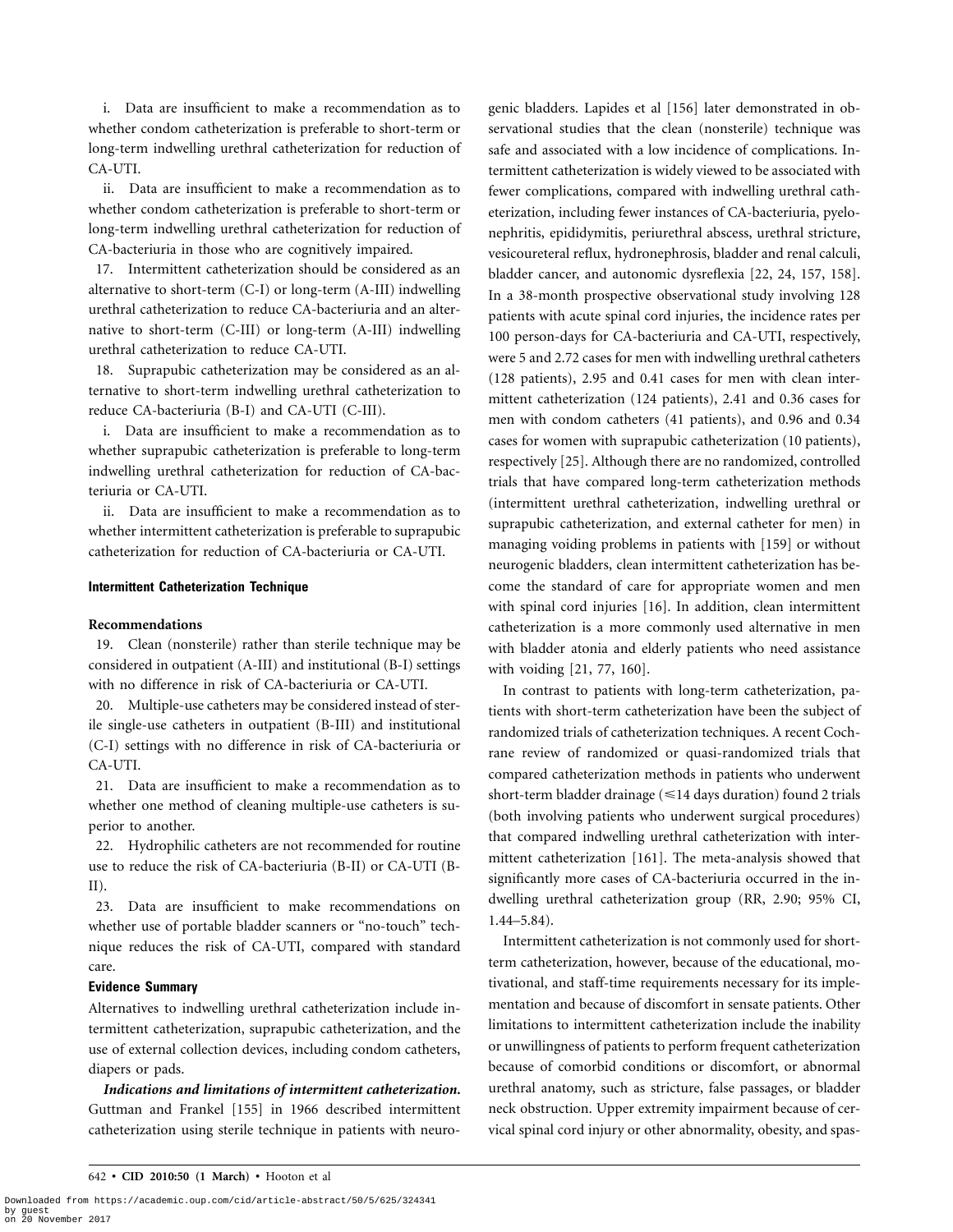ticity also make intermittent catheterization challenging for both male and female patients.

*Techniques used for intermittent catheterization.* There are many different techniques used in intermittent catheterization, such as sterile or clean technique, use of sterile or multiple-use catheters with the clean technique, whether a multipleuse catheter is changed daily or weekly, and use of hydrophilic or standard catheters. The main difference between sterile and clean (single-use) technique is that sterile gloves and drapes are used for the former but not for the latter technique. Studies that compared these techniques among patients managed with intermittent catheterization were evaluated in a recent Cochrane review [162]. The authors found studies to be methodologically weak, to have small sample sizes, and, in several trials, to combine use of catheters and of techniques leading to possible confounding. Nevertheless, the Cochrane authors concluded from a meta-analysis of these trials involving inpatients and outpatients with and without neurogenic bladders who received intermittent catheterization that there was no difference in the risk of CA-bacteriuria or CA-UTI with use of sterile or clean technique, with use of sterile catheters (single-use) or multiple-use catheters using the clean technique, or with use of multiple-use catheters changed daily or weekly using the clean technique [160, 163–167]. There are no randomized, controlled studies that compared clean or sterile technique for intermittently catheterized patients in the outpatient setting, although the clean technique is widely used by outpatients. Although there are no data that indicate that reusing urinary catheters when performing intermittent catheterization increases infection risk, it may be inconvenient for many patients who find it difficult to clean their catheters away from home, and some patients find it unaesthetic.

The Cochrane review also evaluated randomized, controlled trials of coated (hydrophilic or prelubricated with water soluble gel) or uncoated (separate lubricant) catheters in adults and children managed with intermittent catheterization [162]. Hydrophilic catheters are characterized by having a layer of polymer coating that is bound to the catheter surface that absorbs and binds water to the catheter, which results in reduced friction on catheter insertion and reduced urethral inflammation [168]. These catheters have been associated with improved patient satisfaction in some [169] but not all [166] studies. A crossover trial involving men with prostate enlargement showed no reduction in CA-bacteriuria or CA-UTI with the hydrophilic catheter [166]. Three parallel group trials compared a hydrophilic catheter with an uncoated catheter and reported data on CA-UTI [170–172]. In the largest of these 3 studies, a randomized study involving 123 male patients with spinal cord injury, there were fewer patients with CA-UTI in the hydrophilic catheter group, compared with the uncoated catheter group (39 [64%] of 61 vs 51 [82%] of 62; RR, 0.78; 95% CI,

0.62–0.97) [162, 170]. However, only 57 (46%) of the 123 subjects completed the 12-month study. The estimates from the smaller trials had wide confidence intervals that straddled the no-difference line [162, 171, 172]. In summary, current evidence does not support the routine use of hydrophilic catheters to reduce CA-bacteriuria, CA-UTI, or sequelae of urethral trauma in patients managed with intermittent catheterization [162, 173], but further studies are warranted.

In patients who undergo intermittent catheterization, ascension of bacteria colonizing the urethra into the bladder is more likely to be the source of CA-bacteriuria than is exogenous bacteria colonizing the catheter. Nevertheless, several procedures have been evaluated and have been shown to reduce bacterial contamination of reusable catheters, including rinsing catheters with running tap water after every use, air-drying, and keeping the catheters dry until reuse [174]; microwaving catheters [175–178]; and soaking catheters in hydrogen peroxide, bleach, or betadine [179]. However, there are no published trials evaluating the effectiveness of any of these cleaning methods in preventing CA-bacteriuria or CA-UTI among patients with intermittent catheterization.

In patients who undergo intermittent catheterization, portable bladder scanners accurately assess bladder volumes [180– 183]. In addition, studies that compared volume-dependent and time-dependent intermittent catheterization with these devices have shown the volume-dependent method to reduce incontinence, number of catheterizations, and cost [184–186]. However, the effectiveness of these devices in preventing CAbacteriuria or CA-UTI in patients who undergo intermittent catheterization has not been reported.

Use of the "no-touch" technique of intermittent catheterization (in which the catheter and preattached collecting system are not touched by the patient) reduces microbial contamination of the catheter [187]. Although studies have not been published that evaluate the effect of this technique on the risk of CA-bacteriuria or CA-UTI among patients with intermittent catheterization, it is unlikely to be superior to the sterile technique, which has not been demonstrated to be superior to the clean technique.

*Indications and limitations of suprapubic catheterization.* Potential advantages of suprapubic catheters in patients who need bladder drainage, compared with indwelling urethral catheters, include lower risk of CA-bacteriuria, reduced risk of urethral trauma and stricture, ability to attempt normal voiding without the need for recatheterization, and less interference with sexual activity. In the Cochrane review of randomized or quasi-randomized trials involving patients (almost all of whom were postsurgical patients) who underwent short-term bladder drainage  $(\leq 14$  days duration), 14 trials were found that compared indwelling urethral catheterization with suprapubic catheterization [161]. These trials showed that patients with in-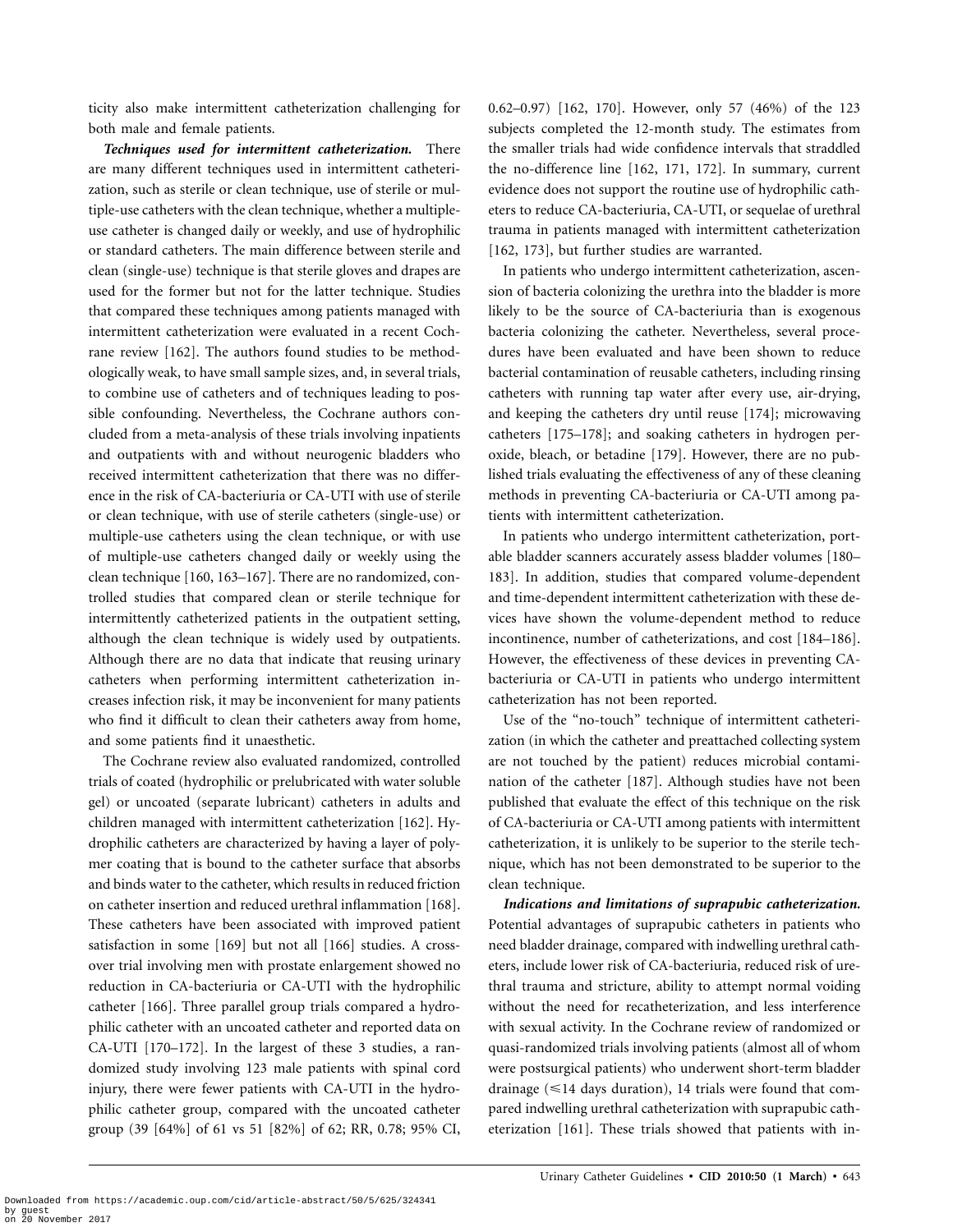dwelling urethral catheterization had more cases of CAbacteriuria (RR, 2.60; 95% CI, 2.12–3.18), more recatheterization (RR, 4.12; 95% CI, 2.94–7.56), and greater discomfort (RR, 2.98; 95% CI, 2.31–3.85). In the one trial that reported data on CA-UTI, there was no statistically significant difference between the 2 catheterization techniques. A review of randomized, controlled trials that compared indwelling urethral and suprapubic catheters among patients who underwent colorectal surgery had similar conclusions [188]. A more recent prospective randomized trial that compared clean intermittent selfcatheterization and suprapubic catheterization in a group of 248 women after urogynecologic surgery showed no statistically significant difference in the risk of CA-ASB (23% vs 31%;  $P = .23$ ), but patients with intermittent catheterization reported more frustration ( $P = .01$ ) and more difficulty ( $P =$ .003) [189].

Even though suprapubic catheterization appears to have advantages over indwelling urethral catheterization, it is not commonly used, except perhaps in gynecologic and urologic surgical procedures in some centers. The use of suprapubic catheterization is limited, because catheter insertion is an invasive procedure with risks of bleeding and visceral injury, the patient can still leak through the urethra, and—a problem especially for patients with long-term catheterization—specially trained caregivers are often needed to change the catheters. Further comparisons of intermittent urethral catheterization, suprapubic catheterization (both open surgical and percutaneous insertion techniques), and indwelling urethral catheterization are needed for patients who require long-term bladder drainage.

*Indications and limitations of condom catheter use.* External condom catheters are an effective alternative for bladder management in some men. Parallel studies involving patients at the same institution with condom catheters or indwelling urethral catheters have suggested a lower incidence of CA-bacteriuria among patients with condom catheters in most [25, 190–193] but not all [194] studies. Studies suggest that frequent manipulation of condom catheters increases the risk of CA-bacteriuria [192]. These impressions were confirmed in a recent prospective, randomized trial involving 75 men at a Veterans Affairs hospital with a maximum duration of followup of 30 days [195]. Patients without dementia who had an indwelling urethral catheter were ∼5 times as likely to develop CA-bacteriuria, to develop CA-UTI, or to die as were those patients with appropriately-sized condom catheters (hazard ratio, 4.84; 95% CI, 1.46–16.02;  $P = .01$ ). There was no statistically significant difference in this outcome variable between the condom and indwelling urethral catheterization groups among patients with dementia. The outcome variable was comprised mostly of CA-bacteriuria, but the differences between the condom and indwelling urethral catheterization groups

were not statistically significant when CA-bacteriuria alone was considered. Patients reported that condom catheters were more comfortable  $(P = .02)$  and less painful  $(P = .02)$  than were indwelling catheters. There have been no prospective trials that have compared condom catheterization and intermittent catheterization.

Thus, condom catheters appear to be associated with less risk for CA-bacteriuria than short-term indwelling urethral catheters in appropriately selected men with low postvoid residual urine volume. There is no standard definition of abnormal residual urine volume, because the association between residual urine volume and UTI is not well established, although studies often define abnormal retention as the presence of >100 mL of urine on  $\geq 2$  consecutive occasions. Another potential advantage is that condom catheters cause less urethral trauma, compared with that caused by indwelling urethral catheters. However, a condom catheter may not be an option in men whose penis is small or whose skin is ulcerated. In addition, condom catheters can lead to penile skin breakdown and scar formation. Men with neurogenic bladders secondary to spinal cord injury should undergo urodynamic testing to assess the safety of using a condom catheter, because assessment of the postvoid residual may not be a reliable indicator of detrusorsphincter dyssynergia, and long-term use of condom catheterization in the presence of dyssynergia may adversely affect renal function [196, 197].

There is currently no satisfactory external catheter suitable for use by women.

#### **Insertion Technique for Indwelling Urethral Catheter**

#### **Recommendations**

24. Indwelling urethral catheters should be inserted using aseptic technique and sterile equipment (B-III).

# **Evidence Summary**

There are few data on the optimal level of sterility required to insert an indwelling urinary catheter. Tambyah et al [80], in a large prospective study involving catheterized patients, found that patients catheterized in the operating room had a lower incidence of early CA-bacteriuria than did those catheterized on the ward or in the emergency department (RR, 0.5; 95% CI, 0.2–1.0;  $P = .03$ ), which suggests that augmented barrier precautions at the time of insertion of a catheter may reduce the risk of early CA-bacteriuria. Other studies have also shown that catheter insertion outside of the operating room is associated with a higher risk of CA-bacteriuria [198]. However, in a prospective trial conducted in the operating room, 156 patients who were undergoing preoperative urethral catheterization were randomly allocated to sterile (strict asepsis) or clean/nonsterile (hands washed with soap and water only, no gowns, nonsterile gloves, no catheter pack, cleansing of external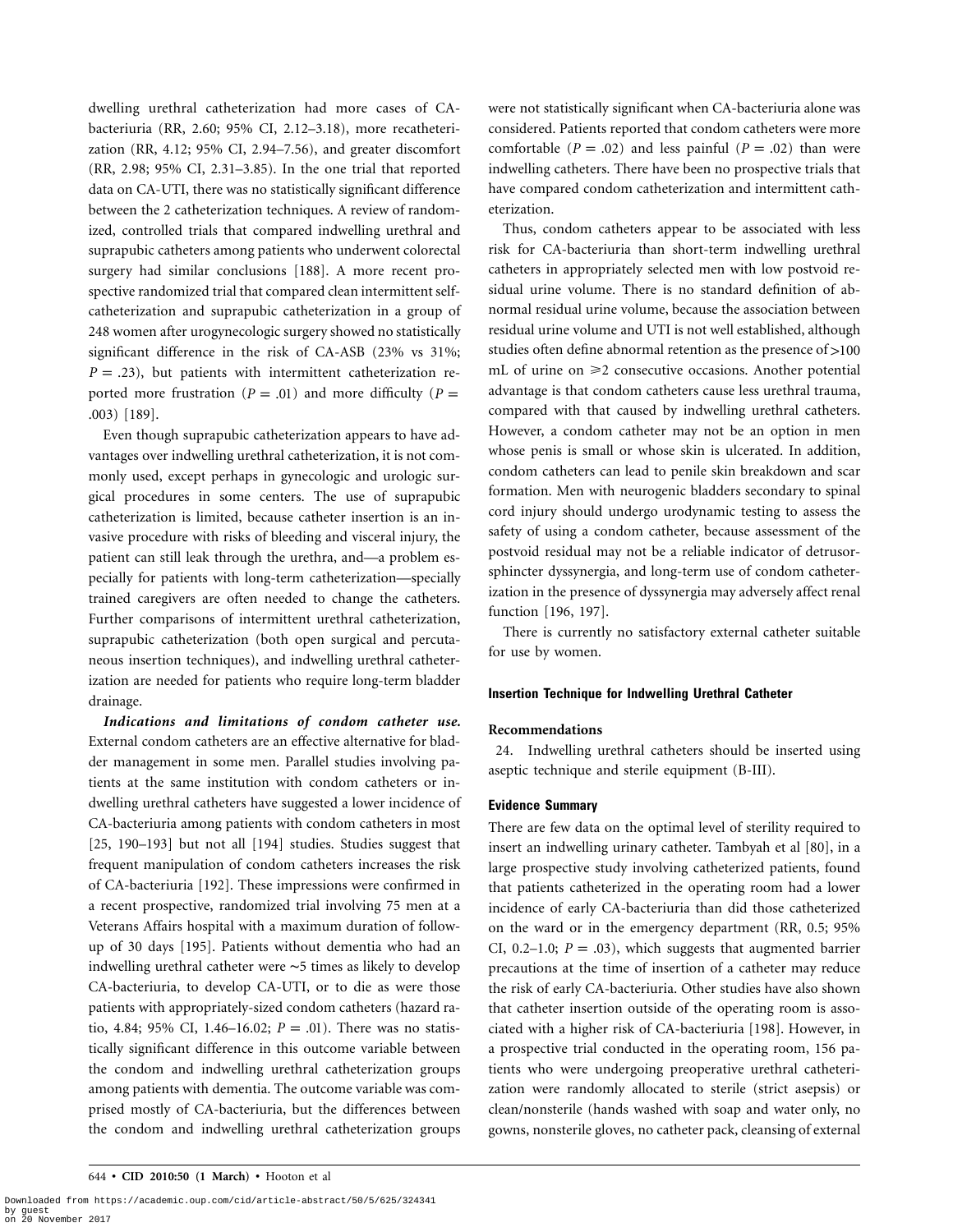genitalia with tap water only if visually unclean, and holding the catheter within its plastic sheath at all times) technique groups [199]. There was no statistically significant difference between the 2 groups with respect to the incidence of CAbacteriuria, but the sterile method was more than twice as expensive. Further support for the clean technique in inserting catheters comes from observations of patients managed with intermittent catheterization who are catheterized multiple times daily and in whom there appears to be no difference in infection risk with clean versus sterile technique [162]. The Panel concluded, however, given the lack of data on CA-UTI as an outcome measure and the ubiquity of multidrug-resistant flora in health care facilities, that the use of aseptic technique was preferred at insertion of an indwelling urethral catheter, although further study is warranted. A study comparing clean and aseptic techniques might be especially relevant for patients with longterm catheterization in LTCFs.

# **PREVENTION STRATEGIES TO CONSIDER AFTER CATHETER INSERTION**

#### **Closed Catheter System**

#### **Recommendations**

25. A closed catheter drainage system, with ports in the distal catheter for needle aspiration of urine, should be used to reduce CA-bacteriuria (A-II) and CA-UTI (A-III) in patients with short-term indwelling urethral or suprapubic catheters and to reduce CA-bacteriuria (A-III) and CA-UTI (A-III) in patients with long-term indwelling urethral or suprapubic catheters.

i. Institution-specific strategies should be developed to ensure that disconnection of the catheter junction is minimized (A-III) and that the drainage bag and connecting tube are always kept below the level of the bladder (A-III).

26. Use of a preconnected system (catheter preattached to the tubing of a closed drainage bag) may be considered to reduce CA-bacteriuria (C-II).

i. Data are insufficient to make a recommendation as to whether such a system reduces CA-UTI.

27. Use of a complex closed drainage system or application of tape at the catheter-drainage tubing junction after catheter insertion is not recommended to reduce CA-bacteriuria (A-I) or CA-UTI (A-III).

#### **Evidence Summary**

Introduction of the closed catheter drainage system, in which the collecting bag is attached to the distal end of the collecting tube, has been the most important infection prevention advance in CA-bacteriuria [4, 26, 200–202]. In noncomparative trials, use of closed drainage systems reduced the incidence of CAbacteriuria to ∼50% at 14 days of continuous catheterization [26], compared with an incidence of 95% among patients with catheter drainage into an open container for 96 h [203]. On the basis of such historical comparisons, closed systems have become the standard for bladder drainage. However, it is important that closed drainage systems remain closed, because disconnections at the catheter-collecting tube junctions have been shown to significantly increase the risk of CA-bacteriuria [46, 204].

Different methods to achieve closed drainage have been evaluated. In a randomized, controlled trial of 1494 catheter courses in a group of 1476 hospitalized patients, bladder catheters with preconnected drainage bags by sealed junctions were associated with a lower risk of catheter junction disconnection and CAbacteriuria than were catheters without presealed junctions [46]. The risk of CA-bacteriuria was 2.7 times higher prior to receipt of antimicrobials for patients who were assigned unsealed catheters (95% CI, 1.3–5.4;  $P = .007$ ). Among the 220 patients who received no antimicrobials, there was a significant association between mortality in the hospital and assignment to the unsealed junction group (RR, 3.4; 95% CI, 1.1–10.7;  $P = .03$ ). However, a smaller randomized study involving 202 hospitalized men showed no difference in CA-bacteriuria rates among patients with a preconnected system, compared with patients for whom the catheter and drainage system were attached after insertion of the catheter [205]. Likewise, a randomized trial involving 311 patients in an ICU reported that the use of a complex closed drainage system (preattached catheter, antireflux valve, drip chamber, and povidone-iodine releasing cartridge) did not reduce the risk of CA-bacteriuria, compared with a simple 2-chamber closed system [206]. Finally, a large randomized study found that the use of a tape seal applied to the catheter-drainage tubing junction within 24 h of catheter insertion, compared with no tape seal, was not associated with statistically significantly lower rates of CA-bacteriuria among patients with short-term catheterization [207].

After contamination of the drainage bag, subsequent CAbacteriuria occurs in almost all patients who remain catheterized [14, 27]. Improper positioning of the drainage tube above the level of the bladder or below the level of the collection bag is a predictor for an increased risk of CA-bacteriuria [31]. Indwelling catheters are usually anchored to minimize movement and urethral trauma, but it is not clear whether anchoring helps to reduce CA-bacteriuria. However, in a prospective, randomized trial involving 118 adults with spinal cord injury, use of a securing device to reduce the motion of indwelling catheters, compared with standard methods for anchoring catheters, was associated with a nonsignificant reduction in the rate of CA-UTI (13% vs 24%; RR, 0.55; 95% CI, 0.25–1.22) [208]. Studies that address the impact of a closed system on the risk of CA-bacteriuria or CA-UTI in patients with longterm indwelling urethral or suprapubic catheters have not been reported.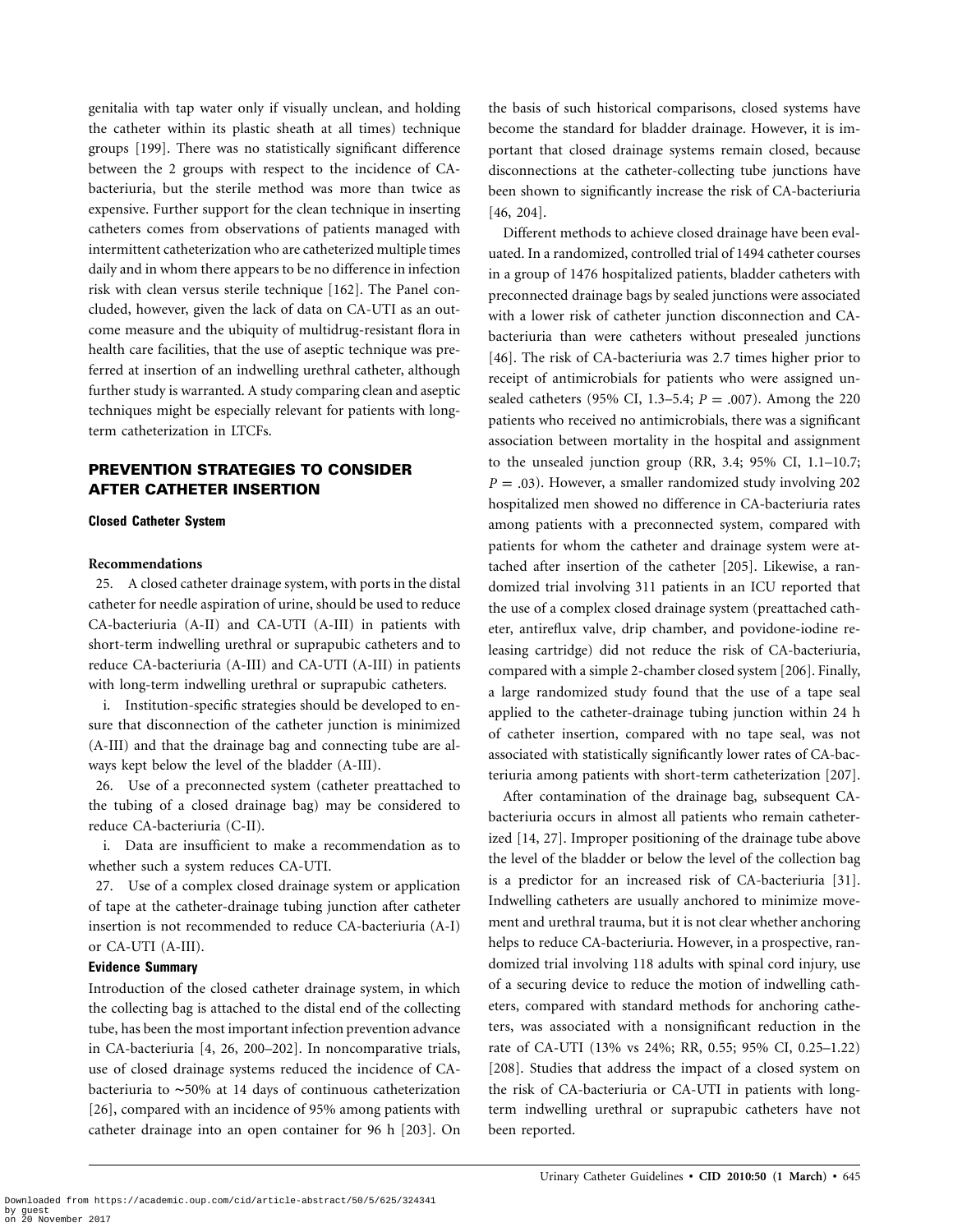#### **Antimicrobial-Coated Catheters**

#### **Recommendations**

28. In patients with short-term indwelling urethral catheterization, antimicrobial (silver alloy or antibiotic)–coated urinary catheters may be considered to reduce or delay the onset of CA-bacteriuria (B-II).

i. Data are insufficient to make a recommendation about whether use of such catheters reduces CA-UTI in patients with short-term indwelling urethral catheterization.

ii. Data are insufficient to make a recommendation as to whether use of such catheters reduces CA-bacteriuria or CA-UTI in patients with long-term catheterization.

#### **Evidence Summary**

In vitro studies have shown that antimicrobial-coated catheters have antimicrobial effects against UTI pathogens [209–211]. Antimicrobial-coated catheters have been developed to reduce the risk of CA-UTI by preventing or delaying the onset of bacteriuria. A recent Cochrane review evaluated 23 randomized and quasi-randomized trials that compared types of indwelling urinary catheters for short-term (<14 days) catheterization in hospitalized adults [212]. Silver oxide catheters were not associated with a statistically significant reduction in CA-bacteriuria; these catheters are no longer available. Silver alloy catheters were found to significantly reduce the incidence of  $CA-ASB$  in hospitalized adults catheterized for  $\lt 1$  week (RR, 0.54; 95% CI, 0.43-0.67) and at >1 week (RR, 0.64; 95% CI, 0.51–0.80). Other meta-analyses of antimicrobial catheter trials have also concluded that silver oxide–coated catheters lack efficacy and that silver alloy–coated catheters are protective against CA-bacteriuria [213–216].

These meta-analyses report consistent but variable evidence that antimicrobial-coated catheters reduce CA-bacteriuria during short-term catheterization. Of note, however, the treatment effect observed with silver alloy–coated catheters is smaller in more-recent studies than it is in earlier studies for reasons that are not entirely clear, although more-recent studies were performed in more institutions, had more-diverse study populations, and had lower background rates of CA-bacteriuria [213, 214]. Moreover, concern has been raised that the purported benefits of silver alloy may be attributable to the different catheters used in trials rather than to the silver alloy, in that silicone catheters may have better properties than latex catheters, as noted previously, and these catheters may be only minimally improved by the addition of silver alloy [66]. In this regard, a recent prospective, cross-over study that compared the efficacy of a silicone-based, silver hydrogel–coated catheter with that of a silicone-based, hydrogel-coated catheter in a group of 3036 adult hospitalized patients found no factors, including silver catheters, that were protective against CA-bacteriuria in a multivariable survival analysis [65]. Potential cost savings with the

silver alloy catheters are suggested by a prospective cross-over trial in which it was calculated that use of a silver alloy catheter would lead to a cost reduction of 3.3%–35.5% [57] and by 2 economic modeling studies [217, 218], but it has been questioned whether some of the assumptions used in these analyses are supported by data from more-recent trials [214].

The Cochrane review also evaluated trials performed with antibiotic-impregnated catheters [212]. In the only trial of minocycline and rifampin-impregnated catheters [219], which was conducted in a group of men after radical prostatectomy, coated catheters, compared with standard catheters, were associated with lower rates of CA-bacteriuria at  $<$ 1 week of catheterization (RR, 0.36; 95% CI, 0.18-0.73) but not at >1 week [212]. Patients who were assigned to the minocycline and rifampin catheter had significantly lower rates of CA gram-positive bacteriuria but did not have lower rates of CA gram-negative bacteria or CA candiduria, compared with the control catheter group [219]. One of 56 men in the minocycline-rifampin group had a CA-UTI, compared with 6 of 68 men in the standard catheter group (RR, 0.20; 95% CI, 0.03–1.63). In the 4 trials that compared nitrofurazone-coated catheters with standard catheters, the nitrofurazone catheters were associated with lower rates of CA-bacteriuria at  $<$ 1 week of catheterization (RR, 0.52; 95%) CI, 0.34–0.78), but the benefit at  $>1$  week was inconclusive [212]. A recent randomized trial showed that use of nitrofurazone catheters led to significantly fewer instances of new or changed antimicrobial therapy and decreased rates of CA-bacteriuria [220]. In vitro studies suggest that nitrofurazone catheters might have a more potent antibacterial effect than that of silver hydrogel catheters [210].

Data on the effectiveness of antimicrobial-coated catheters used in patients with long-term catheterization  $(>30$  days) were assessed in another Cochrane review of randomized trials [221]. Only 1 trial of impregnated catheters was identified, which was a randomized, controlled cross-over study in Japan involving 12 elderly patients and comparing a silver alloy catheter with a silicone catheter that reported a mean duration of intervention of 26 months. All patients developed CA-bacteriuria.

In summary, there is evidence from several trials that silver alloy– and antibiotic-coated catheters, compared with standard catheters, reduce the risk of CA-ASB in patients catheterized for short periods of time. However, the clinical benefit of these catheters, especially regarding CA-UTI, morbidity, secondary bloodstream infection, other health care–associated infections, and cost savings have yet to be demonstrated in a randomized trial with any of these devices and in any patient population [212, 214]. Moreover, the benefit of the silver alloy–coated catheter in reducing CA-bacteriuria has been less impressive in more-recent trials. No trial has yet directly compared antibioticcoated versus silver alloy–coated catheters or one type of silver alloy–coated catheter versus another. Resistance development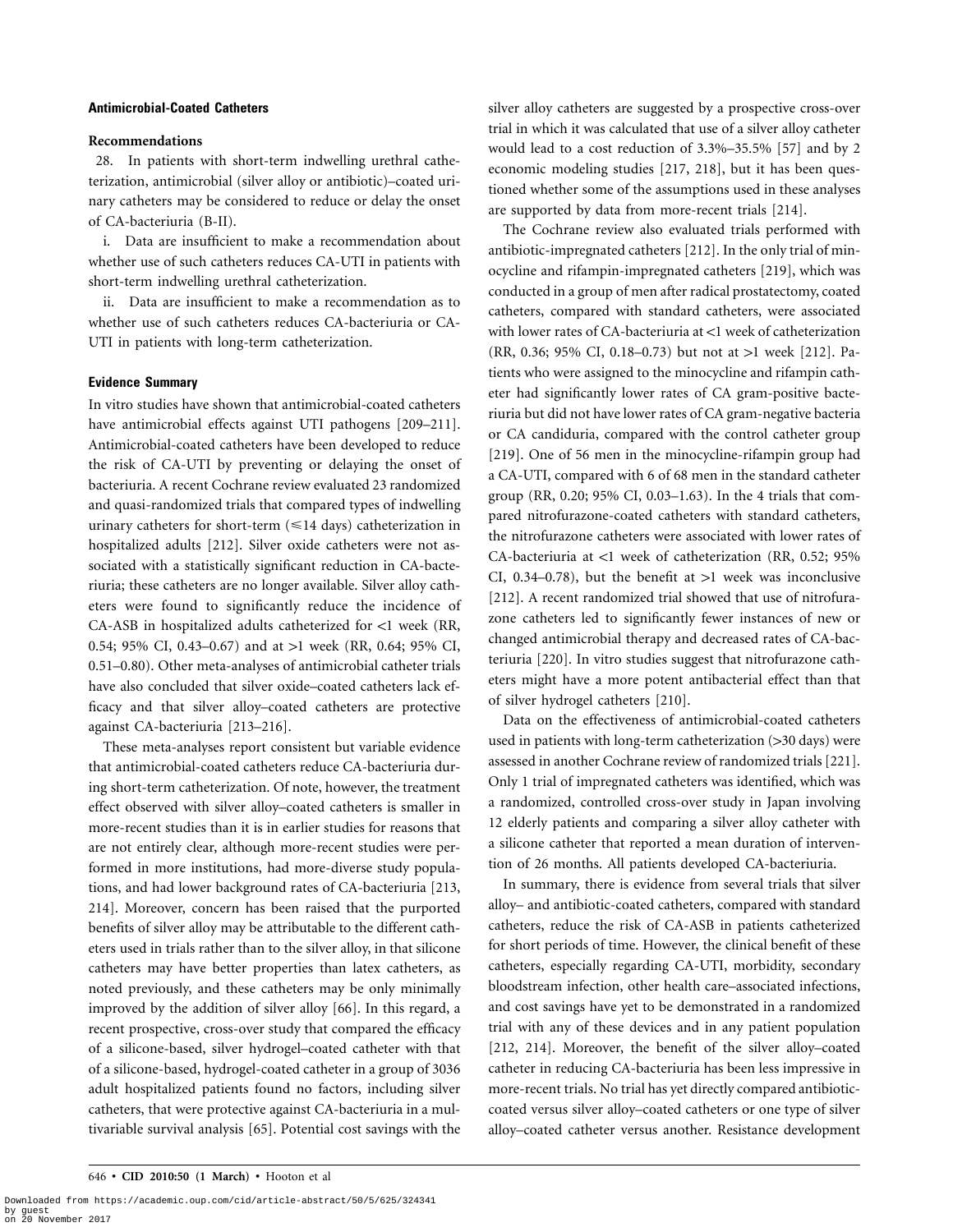to catheter antimicrobials has not been demonstrated in published trials [212, 222], and it has been suggested that the likelihood of antimicrobial resistance selection is likely to be considerably less than that with use of systemic antimicrobials [210]. However, possible resistance will remain a concern with the antibiotic-coated catheters until it is appropriately addressed in larger studies with adequate follow-up. Clearly, we need more information on the role that silver-coated and antibiotic-coated catheters have in reducing CA-bacteriuria and clinical events.

#### **Prophylaxis with Systemic Antimicrobials**

#### **Recommendations**

29. Systemic antimicrobial prophylaxis should not be routinely used in patients with short-term (A-III) or long-term (A-II) catheterization, including patients who undergo surgical procedures, to reduce CA-bacteriuria or CA-UTI because of concern about selection of antimicrobial resistance.

#### **Evidence Summary**

Systemic antimicrobial drug therapy has been shown repeatedly to lower the risk or to postpone the development of CA-bacteriuria [14, 35, 198, 223–226]. In one such study of hospitalized patients who underwent short-term catheterization, the beneficial effects of systemic antimicrobials on CA-bacteriuria were noted during each of the first 4 days after catheterization, but thereafter the rates of CA-bacteriuria were similar between those who did and those who did not receive antimicrobials, and antimicrobial use selected for more-resistant flora [14]. Studies involving patients with short-term catheterization have mainly been conducted among postoperative patients, whereas studies involving patients with long-term catheterization have largely been conducted among LTCF residents [30].

In a recent Cochrane review of antimicrobial policies for short-term (<14 days) catheterization in adult patients, randomized, controlled trials involving patients who did and patients who did not undergo surgical procedures were evaluated [227]. The Cochrane authors concluded that there was (1) weak evidence that antimicrobial prophylaxis reduced the rate of CA-UTI among women with abdominal surgery and a urethral catheter for 24 h, (2) limited evidence that receiving antimicrobial drugs during the first 3 postoperative days or from postoperative day 2 until catheter removal reduced the rate of CA-bacteriuria among patients who underwent surgical procedures with bladder drainage for at least 24 h after undergoing the surgical procedure, and (3) limited evidence that prophylactic antimicrobials reduced CA-bacteriuria among patients who did not undergo surgical procedures. In a randomized placebo-controlled trial, a single dose of trimethoprim-sulfamethoxazole administered intravenously during the 30-min period preceding the surgical procedure in women undergoing elective abdominal hysterectomy who had a urethral catheter in place for 24 h resulted in a significantly reduced rate of CA-UTI 6 days after surgery, compared with placebo (RR, 0.20; 95% CI, 0.06–0.66) [228]. In another randomized, doubleblind, placebo-controlled trial of prophylactic ciprofloxacin in patients who underwent surgical procedures who had postoperative bladder drainage scheduled to last for 3–14 days, 75% of patients in the placebo group had CA-bacteriuria at catheter removal, compared with 16% of ciprofloxacin-treated patients (RR, 4.7; 95% CI, 3.0–7.4) [229]. Twenty percent of patients who received placebo had CA-UTI, including 3 patients with septicemia, compared with 5% of the patients who received ciprofloxacin (RR, 4.0; 95% CI, 1.6–10.2) [229]. The Cochrane authors raised concerns that adverse drug reactions and selection for antimicrobial resistance associated with antimicrobial prophylaxis had not been adequately addressed in the trials that they reviewed [227].

Several studies have examined systemic antimicrobials in the prevention of CA-bacteriuria or CA-UTI among patients with long-term catheterization [112, 161, 230, 231]. A recent Cochrane review evaluated all randomized and quasi-randomized trials that compared antimicrobial prophylaxis policies for adults and children catheterized for >14 days [231]. One randomized, double-blind, cross-over trial involving 34 elderly nursing home patients with indwelling catheters compared prophylaxis with norfloxacin versus placebo [232]. Norfloxacin prophylaxis was associated with statistically significant reductions in gram-negative isolates ( $P < .005$ ), CA-UTI (1 in 276 catheterization weeks vs  $12$  in  $259$  weeks;  $P < .02$ ), and CA encrustations and blockage  $(P < .05)$ . However, at the end of the prophylaxis period, 25% of strains in patients who received placebo, compared with 90% of strains among patients who received norfloxacin, were resistant to norfloxacin. Four other trials that involved adult patients with neurogenic bladders managed with intermittent catheterization were identified that compared antimicrobial prophylaxis with administration of antimicrobials when microbiologically indicated [231, 233–236]. The antimicrobials studied were nitrofurantoin and trimethoprim-sulfamethoxazole. All 4 trials consistently showed a reduction in the rate of CA-bacteriuria. In 1 trial, at least 1 episode of CA-UTI (bacteriuria and fever and at least 1 classical manifestation of UTI) occurred in 4 of 57 trimethoprim-sulfamethoxazole–treated men, compared with 18 of 52 placebotreated men ( $P < .001$ ) [236]. Among episodes of CA-bacteriuria that occurred during follow-up, 95% of isolates from the treatment group were resistant to trimethoprim-sulfamethoxazole, compared with 51% of isolates from the placebo group.

An earlier review of controlled trials of antimicrobial prophylaxis (mainly with nitrofurantoin, trimethoprim-sulfamethoxazole, or methenamine) involving adolescents and adults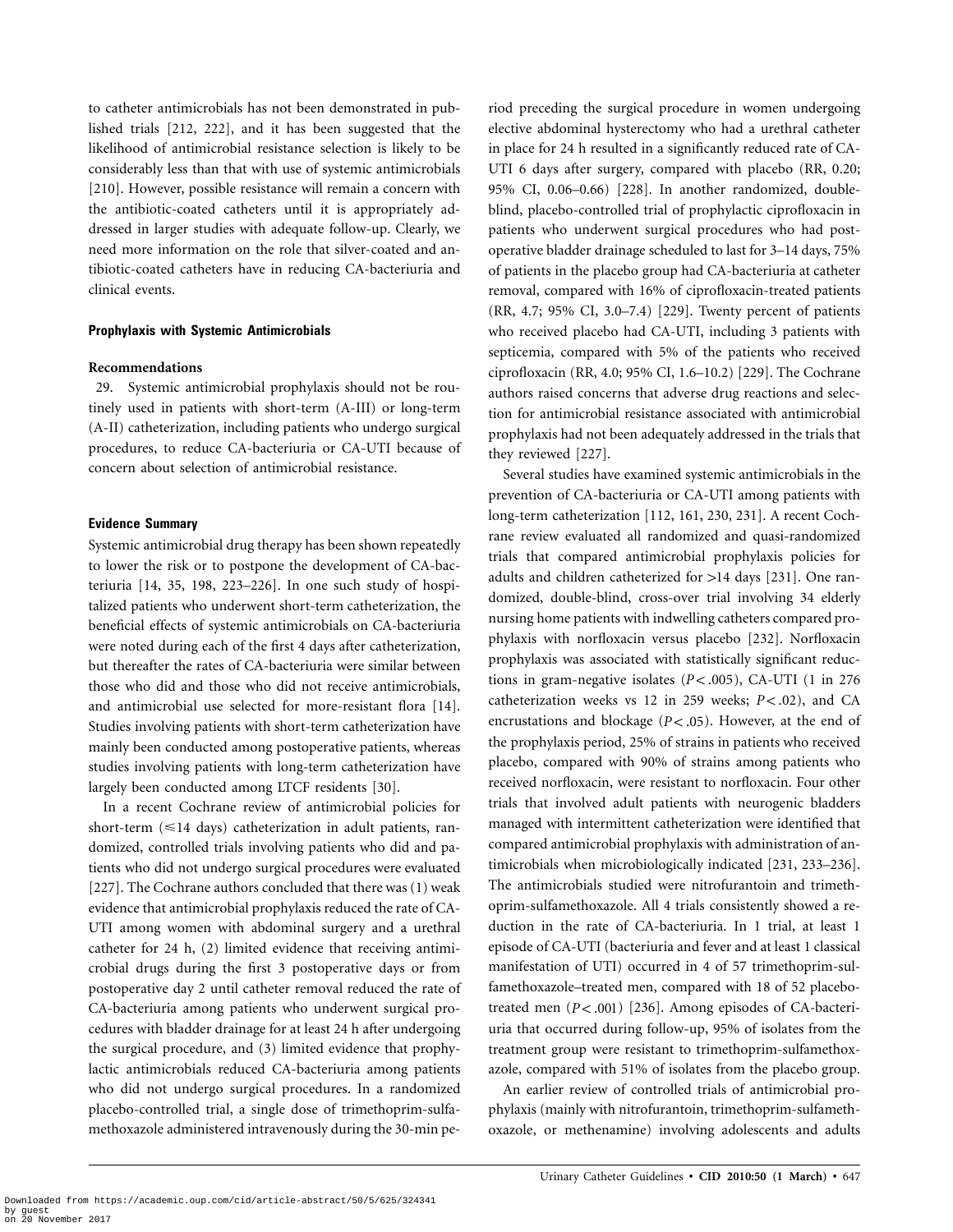with spinal cord injury [230] showed that prophylaxis significantly reduced CA-ASB among patients <90 days after spinal cord injury (pooled difference,  $-0.27$ ; 95% CI,  $-0.40$  to  $-0.15$ ;  $P$  < .05) but that the association was weaker in those who had been injured for  $>90$  days ( $P = .06$ ). There was no statistically significant reduction in CA-UTI. In patients who received antimicrobial drugs other than methenamine, there was a 2-fold increase in the proportion of antimicrobial-resistant bacteria cultured from patients.

Although systemic antimicrobial agents reduce or delay the onset of CA-bacteriuria and CA-UTI, authorities discourage their routine use in catheterized persons because of the cost, the potential for adverse effects, and the potential for the development of antimicrobial resistance [14, 16, 30, 32]. For the same reasons, the Panel's recommendation not to use systemic antimicrobial prophylaxis in catheterized patients applies to patients who undergo surgical procedures and have short-term indwelling catheterization, even though systemic prophylaxis has been shown to reduce CA-bacteriuria and CA-UTI in such patients in randomized, controlled trials. Thus, the quality of evidence supporting the recommendation not to use prophylaxis in patients with short-term catheterization is based on opinion rather than trial data.

Some authorities have suggested a possible role for systemic antimicrobial prophylaxis in patients with short-term catheterization at high risk for serious complications if UTI occurs, such as patients who are granulocytopenic, who undergo urologic or gynecologic surgical procedures, or who undergo a surgical procedure involving a foreign body [16, 31, 47, 83, 237]. However, no studies of prophylactic antimicrobials have been performed that involve catheterized persons in these highrisk groups. Of note, studies have shown that up to 80% of hospitalized patients with an indwelling catheter receive antimicrobial therapy for some indication [26, 226]. Moreover, most patients who undergo surgical procedures receive at least a short duration of antimicrobial prophylaxis.

#### **Prophylaxis with Methenamine Salts**

#### **Recommendations**

30. Methenamine salts should not be used routinely to reduce CA-bacteriuria or CA-UTI in patients with long-term intermittent (A-II) or long-term indwelling urethral or suprapubic (A-III) catheterization.

i. Data are insufficient to make a recommendation about the use of methenamine salts to reduce CA-UTI in patients with condom catheterization.

31. Methenamine salts may be considered for the reduction of CA-bacteriuria and CA-UTI in patients after a gynecologic surgical procedure who are catheterized for no more than 1 week (C-I). It is reasonable to assume that a similar effect would be seen after other types of surgical procedures.

i. Data are insufficient to make recommendations about whether one methenamine salt is superior to another.

32. When using a methenamine salt to reduce CA-UTI, the urinary pH should be maintained below 6.0 (B-III).

i. Data are insufficient to recommend how best to achieve a low urinary pH.

#### **Evidence Summary**

Methenamine salts (methenamine mandelate and methenamine hippurate) have been used for the suppression and prevention of UTI for years, although their use is limited because of doubts about their effectiveness and the availability of many other effective urinary antimicrobials. The main advantage to their use is their lack of selection for resistant organisms. Methenamine salts are hydrolyzed to ammonia and formaldehyde, a denaturant of proteins and nucleic acids responsible for the antibacterial activity of methenamine. Antimicrobial activity in urine is correlated with urinary concentrations of formaldehyde, which has a broad spectrum of activity against urinary pathogens [238], and the urinary concentration of formaldehyde is dependent on the concentration of methenamine in the urine, the urine pH, and the time the drug remains in the bladder [239, 240]. However, the association between formaldehyde concentration and urinary pH has not been confirmed consistently [238, 241], and ascorbic acid may increase urinary formaldehyde concentrations with only slight changes in urinary pH [242]. Maintaining urinary pH below 6 or even below 5.5 is thought to be necessary to achieve bactericidal concentrations of formaldehyde [240]. Studies of ascorbic acid in dosages of up to 4 g per day have shown no significant effect on mean urinary pH [243–245], and dosages as high as 12 g per day or more frequent administration (eg, every 4 h) may be required to adequately acidify the urine [238]. Ammonium chloride might be more effective in acidifying the urine, but the potential for metabolic acidosis is a concern [244].

Methenamine is generally considered to have limited effectiveness in catheterized patients for whom the dwell time, and thus the time for hydrolysis to formaldehyde, is limited [238]. In a double-blind, randomized, controlled trial involving 305 community-dwelling patients with spinal cord injury with neurogenic bladder and stable bladder management (indwelling urethral or suprapubic catheterization [51%], clean intermittent catheterization [30%], or reflex voiding [19%]), methenamine hippurate administered at a dosage of 1 g twice daily did not result in a significantly longer CA-UTI–free period, compared with placebo (hazard ratio, 0.96; 95% CI, 0.68–1.35), irrespective of bladder management [246]. Of note, 73% of patients in the methenamine group and 55% of patients in the placebo group were bacteriuric at enrollment. A randomized study involving men with spinal cord injury who underwent intermittent catheterization and whose urine was rendered ster-

Downloaded from https://academic.oup.com/cid/article-abstract/50/5/625/324341 by guest on 20 November 2017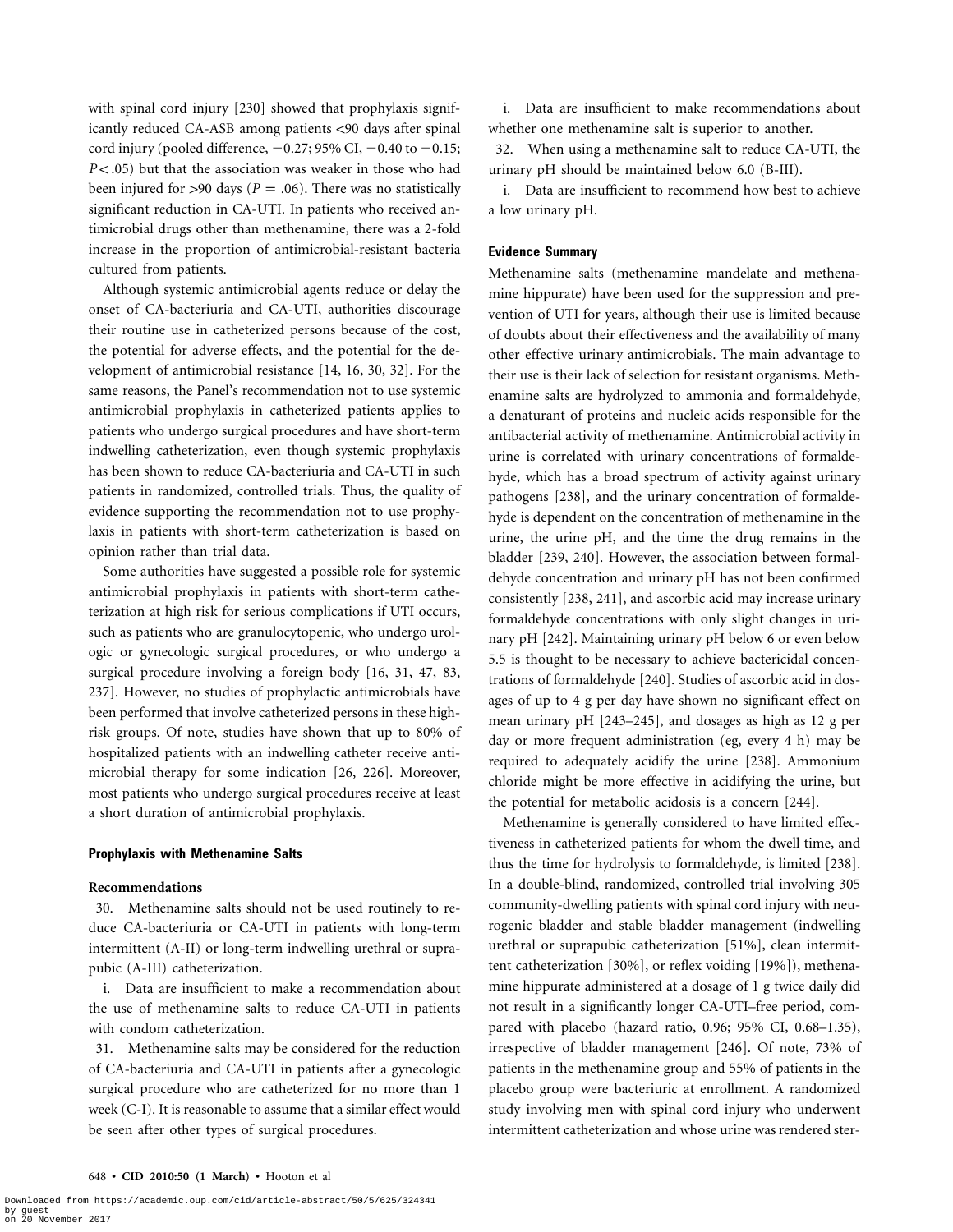ile with antimicrobials before enrollment reported that prophylactic use of methenamine was not beneficial in preventing CA-bacteriuria [247]. On the other hand, in a double-blind, randomized, placebo-controlled trial involving 39 nonbacteriuric hospitalized patients with neurogenic bladders who underwent intermittent catheterization and bladder retraining, methenamine mandelate with ammonium chloride (1 g every 6 h for both drugs) reduced the CA-ASB rate over a 3-week period, compared with placebo (9 [53%] of 17 vs 19 [86%] of 22;  $P < .02$ ) [248].

A recent Cochrane review [249] of randomized, controlled studies of methenamine hippurate for prevention of UTI included 4 studies involving patients who underwent short-term catheterization for  $\leq 7$  days after a gynecologic surgical procedure (eg, uterovaginal prolapse or vaginal plastic surgery). CA-UTI was significantly reduced in the methenamine group, compared with the control group, in the 3 trials that reported this outcome (RR, 0.14; 95% CI, 0.05–0.38), and CA-bacteriuria was significantly reduced in all 4 trials (RR, 0.48; 95% CI, 0.23–0.99) [250–253]. For example, in a prospective, randomized, double-blind, placebo-controlled trial involving 145 patients who underwent gynecologic surgical procedures, CAbacteriuria and CA-UTI were less common soon after surgery in the methenamine group, compared with the placebo group (rate of CA-bacteriuria, 30% vs 50%;  $P = .02$ ; rate of CA-UTI, 2.7% vs 13.9%;  $P = .03$  [251]. Of note, methenamine was administered for several days after the catheters had been removed, which may help to explain its effectiveness.

In summary, the data are unconvincing that methenamine is effective in reducing the risk of CA-bacteriuria or CA-UTI in patients managed with long-term indwelling urethral catheterization, probably because there is insufficient time in the bladder to achieve adequate concentrations of formaldehyde to be clinically effective [30, 238, 241], and its routine use in such patients should be discouraged. Although the data are mixed, methenamine also does not appear to be effective in patients with intermittent catheterization. On the other hand, methenamine is effective in patients after gynecologic surgical procedures who undergo short-term catheterization, although this group experiences limited morbidity from CA-bacteriuria. There are no published data on the use of methenamine in men who use condom catheters. Methenamine is likely to be most effective in situations in which the urine pH is low and there is time for hydrolysis of methenamine to achieve sufficient concentrations of formaldehyde. It may be reasonable to consider a trial of methenamine involving selected patients with intermittent catheterization who have frequent recurrent episodes of CA-UTI, even though the benefit of methenamine in such patients is unproven. If used, the manufacturers' recommended dosage is 1 g twice daily for methenamine hippurate and 1 g 4 times daily for methenamine mandelate. However,

concentrations achieved with methenamine hippurate dosed at 12 h may be suboptimal [254]. It is reasonable to try to reduce the urinary pH below 6.0 when using methenamine, but the optimal method to achieve low urinary pH is not known.

### **Prophylaxis with Cranberry Products**

#### **Recommendations**

33. Cranberry products should not be used routinely to reduce CA-bacteriuria or CA-UTI in patients with neurogenic bladders managed with intermittent or indwelling catheterization (A-II).

i. Data are insufficient to make a recommendation on the use of cranberry products to reduce CA-bacteriuria or CA-UTI in other groups of catheterized patients, including those using condom catheters.

## **Evidence Summary**

Cranberry products are used widely in different patient populations to reduce UTI. A recent Cochrane review of randomized, controlled trials concluded that there is some evidence that cranberry may be effective in reducing symptomatic UTIs in young women with recurrent UTIs, but effectiveness for other groups, including elderly men and women or people requiring catheterization, is uncertain [255]. Only 2 doubleblinded, placebo-controlled studies of cranberry for the prevention of CA-UTI in adults with spinal cord injury were identified [256, 257]. Both of these small studies enrolled outpatients managed with various bladder drainage methods; subjects in one study were bacteriuric [257], and the other study did not provide data on whether patients were bacteriuric [256]. No beneficial effect of cranberry was found on CA-bacteriuria [256, 257] or CA-UTI [257]. Two trials have been published since this review. In a double-blind, factorial-design, randomized, controlled trial involving 305 community-dwelling spinal cord injury patients with neurogenic bladder and stable bladder management, almost two-thirds of whom were bacteriuric at enrollment, no significant benefit was seen from cranberry (800 mg twice daily) in the CA-UTI–free period, compared with placebo [246]. However, in a more recent randomized, doubleblind, placebo-controlled trial with a cross-over design, 47 men with spinal cord injury and neurogenic bladder who used condom catheters (74%), intermittent catheterization (17%), or indwelling catheterization (9%) received 6 months of cranberry extract (a 500-mg tablet) or placebo [258]. During the cranberry period, 6 subjects experienced 7 CA-UTIs, compared with 16 subjects who experienced 21 CA-UTIs in the placebo period ( $P$ <.05 for both number of subjects and incidence). There was no difference in the CA-ASB rate between the 2 groups, but the authors do not state what proportion of patients were bacteriuric at the start of the trial.

Thus, the data on effectiveness of cranberry in preventing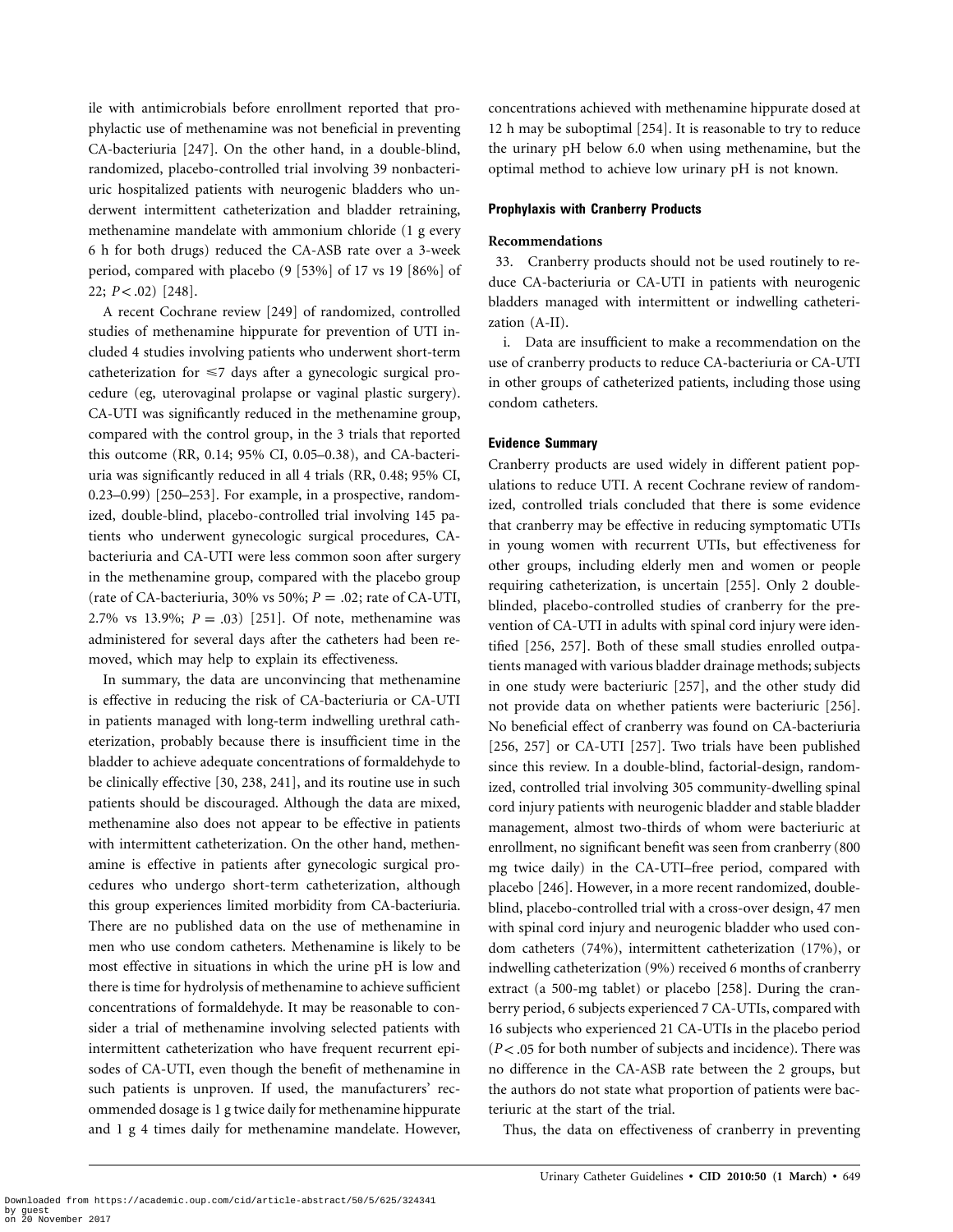CA-bacteriuria or CA-UTI in patients with neurogenic bladders are mostly negative, but the quality of the studies is poor. In the Hess trial [258], which was the only 1 of 4 trials that involved patients with neurogenic bladders to show positive results, most patients were using condom catheterization. Routine use of cranberry should be discouraged in patients with neurogenic bladders who require catheterization because of the lack of clearly demonstrated efficacy in preventing CA-UTI, problems with tolerance associated with long-term use, and cost. However, it may be reasonable to consider a trial use of cranberry in men who use condom catheterization who have recurrent episodes of CA-UTI.

There are no published data on the use of cranberry products for the prevention of CA-bacteriuria or CA-UTI in catheterized adults without neurogenic bladder.

#### **Enhanced Meatal Care**

#### **Recommendations**

34. Daily meatal cleansing with povidone-iodine solution, silver sulfadiazine, polyantibiotic ointment or cream, or green soap and water is not recommended for routine use in men or women with indwelling urethral catheters to reduce CAbacteriuria (A-I).

i. Data are insufficient to make a recommendation as to whether meatal cleansing reduces the risk of CA-UTI.

#### **Evidence Summary**

Bacteria causing CA-bacteriuria in closed catheter systems predominantly enter the bladder along the catheter-urethral interface [34, 80]. Thus, reducing meatal colonization would seem to be a reasonable measure to reduce the risk of CA-UTI. However, results of large randomized trials have shown no benefit to meatal cleansing with either green soap or application of antimicrobials in men or women [259, 260]. In a trial that evaluated 2 interventions, twice-daily application of a povidone-iodine solution and ointment to the urethral meatuscatheter interface and once-daily meatal cleansing with a nonantiseptic solution of green soap and water were compared with usual care (debris removal at daily baths) [259]. CA-bacteriuria rates were higher in both treated groups, compared with rates in the untreated groups. In addition, a subset of high-risk women in each treatment group had significantly increased rates of CA-bacteriuria. In other trials, meatal care with polyantibiotic ointment or cream applied twice or 3 times daily, respectively, was not statistically significantly better than usual care in preventing CA-bacteriuria, although application of the polyantibiotic ointment showed significant benefit in a subset of high-risk women [29, 260]. Silver sulfadiazine 1% cream applied twice daily to the meatus was also found to be ineffective in preventing CA-bacteriuria, compared with usual care [33]. Another randomized, controlled trial was performed to

assess whether simultaneous interventions to block the 3 potential sites of bacterial entry—namely, the urethral insertion site, the catheter drainage tube junction, and the outflow tube of the drainage bag—was beneficial. The interventions included daily catheter care, use of a preconnected sealed catheter system, and disinfection of the outflow tube of the drainage bag with povidone-iodine [29]. Among treated patients, 14 (4.7%) of 300 acquired CA-bacteriuria, compared with 15 (4.9%) of 306 who did not receive the protocol interventions. The authors concluded that the use of these simultaneous measures to reduce CA-bacteriuria was not effective and was more expensive than usual care.

Possible reasons why meatal care has not been effective in reducing CA-bacteriuria include the negative effect of increased catheter manipulation, inadequate residual antiseptic activity of the topical agent, lack of effect on the intraluminal route of infection, and the possible development of protective biofilms at the catheter-urethra interface [33, 259, 261].

#### **Catheter Irrigation**

#### **Recommendations**

35. Catheter irrigation with antimicrobials should not be used routinely to reduce or eradicate CA-bacteriuria (A-I) or CA-UTI (A-II) in patients with indwelling catheters.

36. Catheter irrigation with antimicrobials may be considered in selected patients who undergo surgical procedures and short-term catheterization to reduce CA-bacteriuria (C-I).

i. Data are insufficient to make a recommendation about whether bladder irrigation in such patients reduces CA-UTI.

37. Catheter irrigation with normal saline should not be used routinely to reduce CA-bacteriuria, CA-UTI, or obstruction in patients with long-term indwelling catheterization (B-II).

### **Evidence Summary**

Periodic catheter irrigation is intended to prevent catheter obstruction and infection, but little overall benefit has been seen in studies with closed systems [262]. Agents used for continuous or intermittent bladder irrigation include antiseptics (povidone-iodine or chlorhexidine digluconate) and antibiotics (neomycin or polymyxin B sulfate) [30]. Warren et al [204] randomized 187 nonbacteriuric adult patients who required short-term urinary catheterization to closed drainage with a triple-lumen, neomycin-polymyxin irrigated system or a double-lumen nonirrigated catheter system. There was no significant difference in the proportion (16% vs 18%, respectively) or in the cumulative prevalence of CA-bacteriuria between the 2 groups, but uropathogens in the irrigation group were significantly more resistant to the irrigating antibiotic than were those in the other group. In a prospective randomized trial involving 52 elderly men and women without neurogenic blad-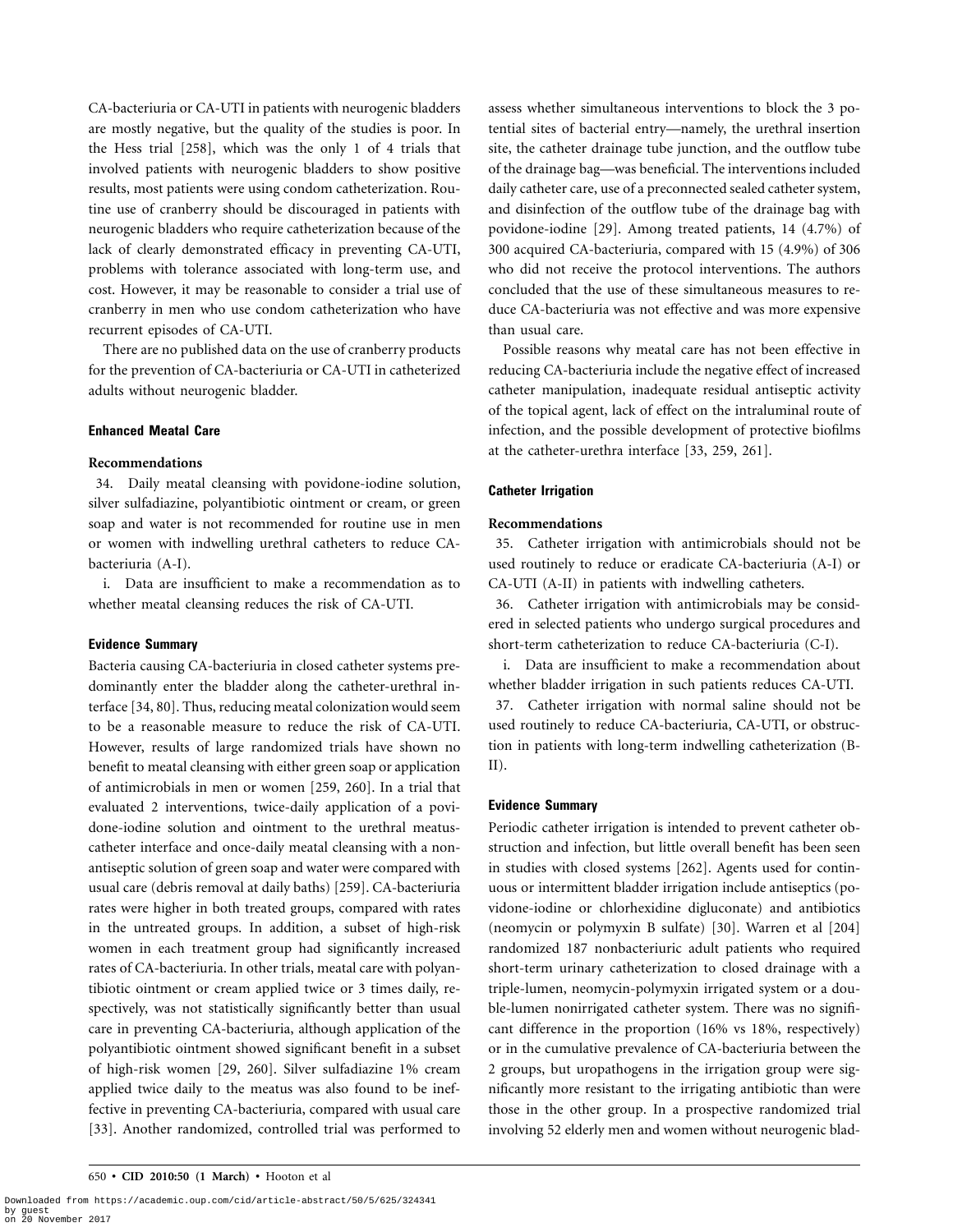ders who were managed with indwelling urinary catheters, twice-daily bladder instillation of chlorhexidine had no effect, compared with normal saline, on CA-bacteriuria (all patients were bacteriuric, and colony counts did not drop in either group) or CA-UTI [263]. Likewise, in a randomized doubleblind study of 89 community-residing persons with neurogenic bladders with indwelling catheters and CA-bacteriuria, there was no effect on levels of CA-bacteriuria from twice-daily bladder irrigation with neomycin-polymyxin or acetic acid versus sterile saline [264].

On the other hand, bladder irrigation with antiseptics has been effective in preventing CA-bacteriuria in some studies involving patients who undergo surgical procedures and have short-term catheterization. In a randomized, controlled study of 57 orthopedic patients who underwent single or short-term intermittent urethral catheterization, bladder irrigation after each catheterization with povidone-iodine, compared with no irrigation, reduced the percentage of patients who developed CA-bacteriuria to 4%, compared with 28% in the control group  $(P = .03)$  [265]. In a randomized, controlled study of 89 men who underwent transurethral operations, postoperative bladder irrigation with chlorhexidine reduced the percentage of patients with postoperative CA-bacteriuria to 12.8%, compared with 36.7% of saline control group patients  $(P < .02)$  [266]. In a prepost study involving 156 consecutive patients with an indwelling catheter and bacteriuria who underwent open prostatectomy with preoperative bladder washing with povidone-iodine, compared with no irrigation, the rate of postoperative CAbacteriuria remained unchanged in the control group (100%) but was reduced to 22.5% in the treated group ( $P = .001$ ) [267].

Catheter blockage can result from encrustation formed by urease-producing organisms in the catheter biofilm. In 1135 weekly urine specimens from 32 patients with long-term catheterization, 86% had urease-positive bacterial species at  $\geq 10^5$ cfu/mL; *P. mirabilis*, but no other urease-positive species, was significantly associated with the 67 obstructions observed in 23 patients [268]. Patients with blocked catheters are more often colonized with *P. mirabilis* and *P. stuartii* than are patients without blocked catheters [93]. In a randomized cross-over trial involving 32 women with long-term catheterization and bacteriuria in whom 10 weeks of once-daily normal saline irrigation was compared with 10 weeks of no irrigation, the prevalence and species of CA-bacteriuria and the incidence of catheter obstructions and febrile episodes, including those that appeared to be of urinary origin (ie, CA-UTIs), were similar [269].

These data suggest that catheter irrigation is not effective in preventing or eradicating CA-bacteriuria in patients with indwelling catheterization but may reduce CA-bacteriuria in selected surgical populations who undergo short-term catheterization. However, catheter irrigation is time consuming, and some studies, at least those with long-term use of antimicrobial irrigating solutions, have shown that irrigation may promote infection due to organisms that are resistant to the antimicrobials. Routine bladder irrigation may also cause irritation of the bladder mucosa [270].

# **Antimicrobials in the Drainage Bag**

# **Recommendations**

38. Routine addition of antimicrobials or antiseptics to the drainage bag of catheterized patients should not be used to reduce CA-bacteriuria (A-I) or CA-UTI (A-I).

# **Evidence Summary**

Both animal and human studies have demonstrated that CAbacteriuria rapidly follows entrance of bacteria into the drainage bag [14, 27, 82]. Studies have also shown that as many as 34%– 42% of CA-bacteriuria episodes originated from an intraluminal source [80, 271]. Raising the drainage bag above the level of the bladder or collecting tube will facilitate this.

Randomized trials of the addition of antimicrobials (including chlorhexidine, hydrogen peroxide, povidone-iodine, or slowly released silver ions) to the drainage bag to decrease the risk of CA-bacteriuria have generally shown no benefit [29, 150, 272–274]. For example, in 668 patients with indwelling urethral catheters (mean duration, 4 days), there was no difference between the hydrogen peroxide group and the control group with respect to the mean duration of catheterization before the onset of bacteriuria, the rate of CA-bacteriuria, or the spectrum of etiologic agents recovered [150]. However, bag contamination with the same organism responsible for bacteriuria preceded infection in only 5 (7%) of the 68 patients who developed bacteriuria, which suggests that infections arising intraluminally from contamination of the drainage bag are uncommon among catheterized patients in some general hospital settings. An intraluminal source of infection may be more common among patients catheterized for longer periods of time [201], but CA-bacteriuria or CA-UTI rates were not reduced with bag disinfection with hydrogen peroxide in a randomized trial involving 134 patients catheterized for  $\geq 5$  days (mean duration, 9.6 days) [272].

The evidence strongly suggests that bag disinfection does not result in reduced risk of CA-bacteriuria or CA-UTI. Adherence to the closed drainage system minimizes the importance of the drainage bag as the source of CA-bacteriuria and thus the usefulness of drainage bag disinfection [273]. Because of the potential role of contaminated drainage bags in infection clusters [58, 63], it may be appropriate to consider drainage bag disinfection as an infection prevention measure during nosocomial outbreaks [275, 276], but this has not been evaluated in randomized trials.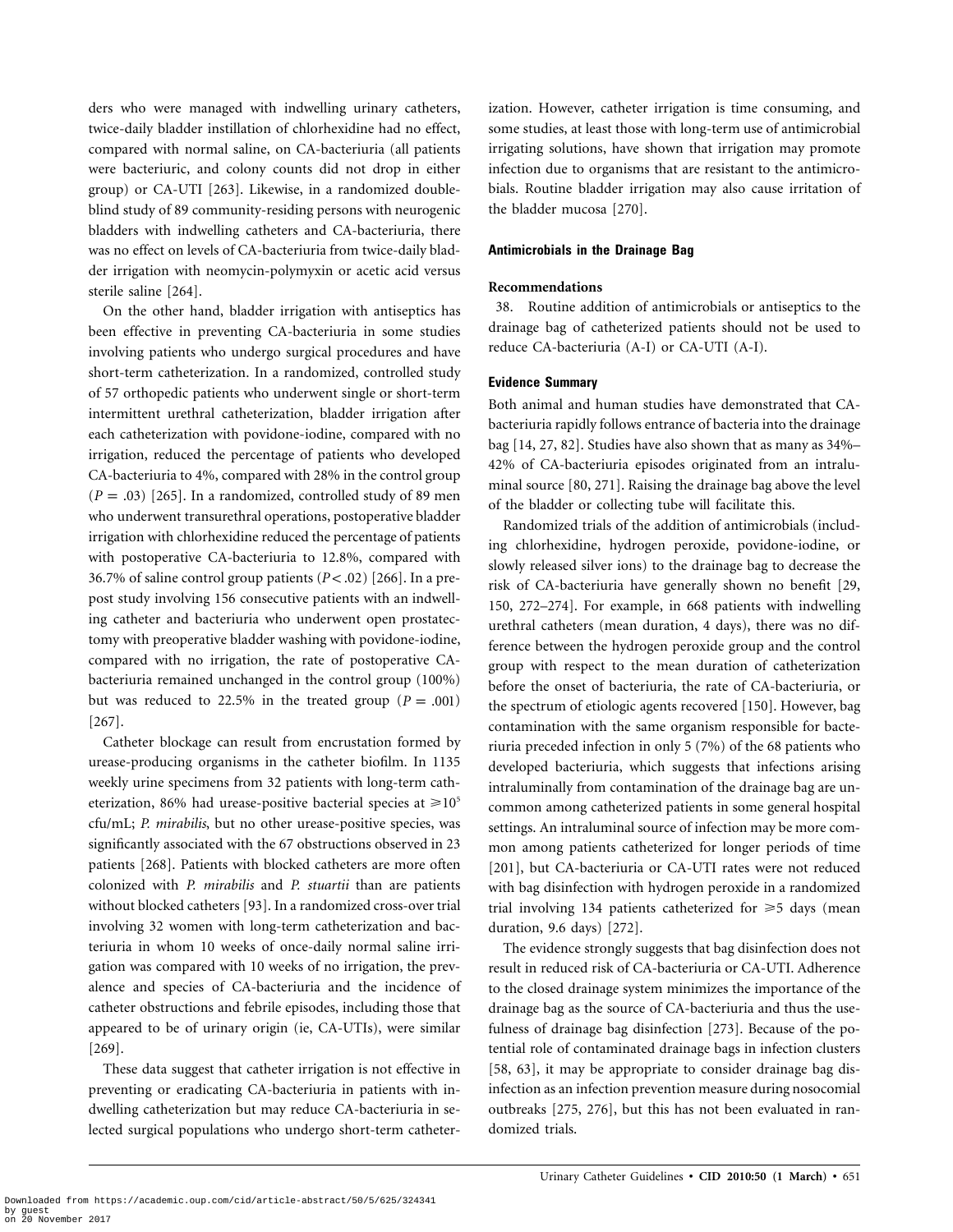#### **Routine Catheter Change**

#### **Recommendations**

39. Data are insufficient to make a recommendation as to whether routine catheter change (eg, every 2–4 weeks) in patients with functional long-term indwelling urethral or suprapubic catheters reduces the risk of CA-ASB or CA-UTI, even in patients who experience repeated early catheter blockage from encrustation.

#### **Evidence Summary**

Urinary catheters readily develop biofilms on their inner and outer surfaces once they are inserted [32]. Established biofilms inherently protect uropathogens from antimicrobials and the host immune response. Many species decrease substantially in prevalence when paired indwelling urethral catheter urine cultures and replacement catheter urine cultures are compared, especially for patients with long-term catheterization [89–91]. Catheters are often changed routinely at periodic intervals (eg, monthly) to reduce the risk of CA-bacteriuria or obstruction, but this practice is not evidence-based. It has also been recommended that the subgroup of patients who experience repeated early catheter blockage should have their catheters changed every 7–10 days to avoid obstruction, but this intervention has also not been evaluated in clinical trials [92]. The common practice of routine periodic change of indwelling urinary catheters to prevent CA-bacteriuria and obstruction warrants study.

# **Prophylactic Antimicrobials at Time of Catheter Removal or Replacement**

#### **Recommendations**

40. Prophylactic antimicrobials, given systemically or by bladder irrigation, should not be administered routinely to patients at the time of catheter placement to reduce CA-UTI (A-I) or at the time of catheter removal (B-I) or replacement (A-III) to reduce CA-bacteriuria.

i. Data are insufficient to make a recommendation as to whether administration of prophylactic antimicrobials to such patients reduces bacteremia.

## **Evidence Summary**

Fever and/or bacteremia can occur at the time of removal or replacement of a urethral catheter in a patient with CA-bacteriuria. In addition, CA-bacteriuria can occur after a catheter has been removed, although the frequency with which this happens is not known. Prophylactic antimicrobials are sometimes used to prevent such events. In a questionnaire study of health care professionals in England, 60% advocated the use of antimicrobials for either all or selected groups of patients at the time of removal of a urethral catheter, citing concerns about the potential for bacteremia, infection in a prosthesis, or UTI [277]. In a study describing catheterized and bacteriuric women in LTCFs, Warren et al [28] reported an incidence of 2.1 cases of fever per 100 resident-days that occurred within 24 h of catheter replacement, compared with 1.1 cases of fever per 100 resident-days that did not occur within 24 h of catheter replacement. The episodes of fever that occurred within 24 h of catheter replacement generally resolved promptly, even without antibacterial therapy.

Several studies evaluating the risk of bacteremia associated with catheter removal or replacement have been performed. In a study describing 115 men and women with long-term catheterization (most patients did not have a neurogenic bladder) who were bacteriuric and living at home, Jewes et al [73] reported bacteremia after 20 (10%) of 197 urethral catheter changes and 1 (5%) of 19 suprapubic catheter changes. All bacteremic episodes were asymptomatic, and patients were afebrile. Other prospective studies in geriatric populations with long-term catheterization and bacteriuria have found a ∼4% rate of transient bacteremia among patients who had removal or replacement of their indwelling catheters, and none of the patients were clinically symptomatic [74, 75].

Studies have evaluated the effectiveness of antimicrobial prophylaxis in preventing CA-bacteriuria in patients who are having a catheter placed or removed. In a randomized doubleblind, placebo-controlled trial involving 162 elderly hospitalized patients who needed indwelling urethral catheterization, singledose aztreonam versus placebo administered 3 h before catheterization resulted in no CA-UTIs at 7 days in 89% of the patients in the aztreonam group and 46% of the patients in the placebo group [278]. Concerns about this study include the unexpectedly high rates of CA-UTI during the first week of catheterization, short follow-up, and the absence of data on antimicrobial resistance in infection episodes. In another randomized, double-blind, placebo-controlled study involving 48 patients across specialties with a urethral catheter in situ for 2–7 days, patients (15% with CA-bacteriuria) assigned to a 48 h course of either ciprofloxacin or placebo tablets starting 2 h before catheter removal reported no difference in the rates of CA-bacteriuria by 2 weeks after removing the urethral catheter (16% vs 13%) [279]. Likewise, in a randomized, controlled trial involving 264 catheterized patients (14% with CA-bacteriuria) on a urological ward whose catheters were being removed, bladder irrigation with povidone-iodine before catheter removal, compared with no irrigation, showed no benefit with respect to subsequent CA-bacteriuria rates (47 [18%] of 264 patients vs 52 [22%] of 233 patients) [280]. On the other hand, a more recent prospective, randomized, nonblinded trial involving 239 patients who underwent elective abdominal surgical procedures in which patients were randomized to 3 doses of trimethoprimsulfamethoxazole or no treatment at urinary catheter removal showed significantly fewer CA-UTIs (4.9% vs 21.6%;  $P < .001$ ) and fewer cases of CA-bacteriuria  $(16.5\% \text{ vs } 41.2\%; P < .001)$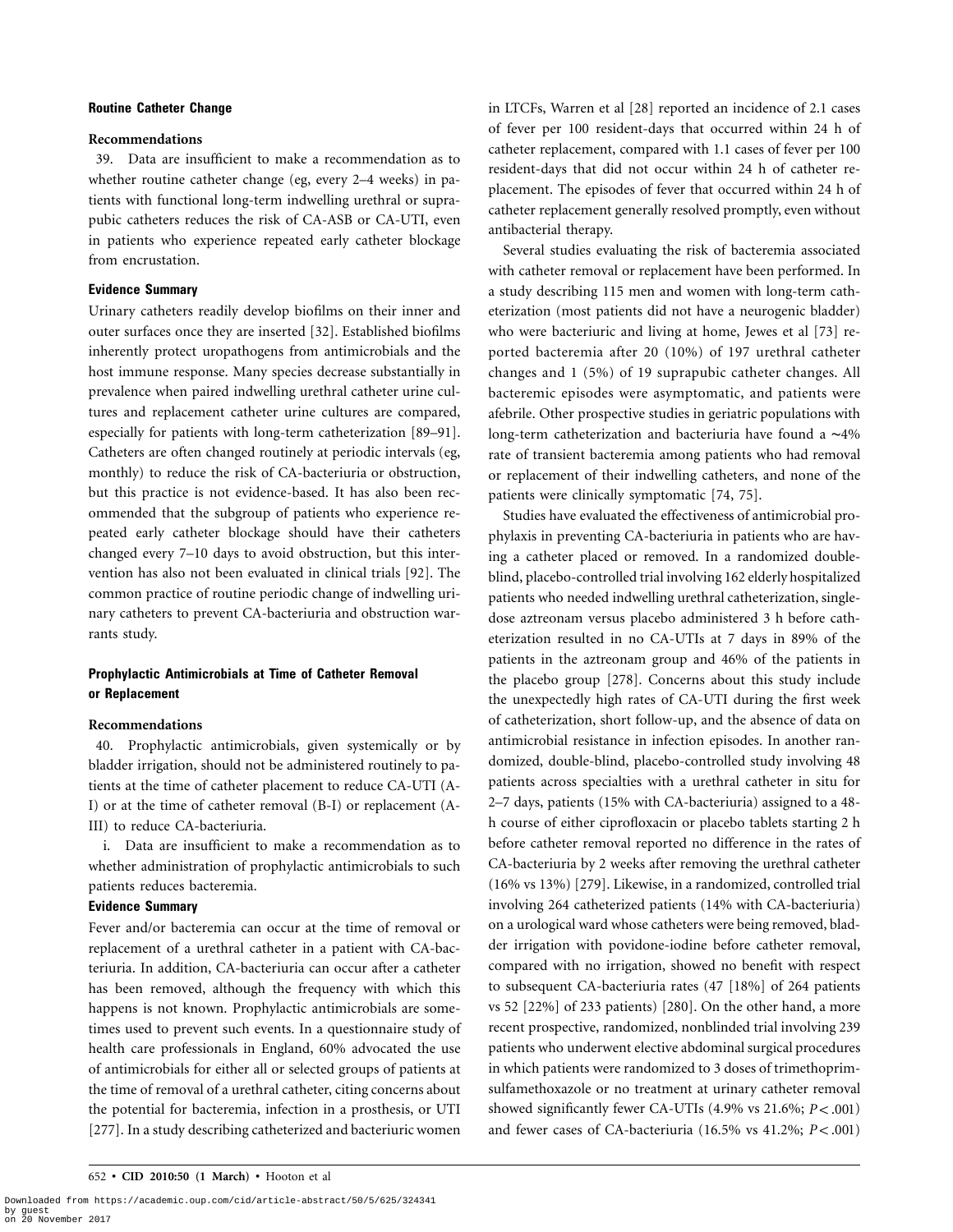in the treatment group [281]. There are no published studies of the efficacy of prophylactic antimicrobials in preventing CAbacteriuria or CA-UTI in patients whose catheters are being replaced or in preventing bacteremia in patients whose catheters are being removed or replaced.

On the basis of these observations and concerns about increasing antimicrobial resistance, prophylactic antimicrobials are not routinely recommended for catheter placement, removal, or replacement. This recommendation is also supported by the low rate of serious complications among the large number of patients who undergo long-term intermittent catheterization with clean technique in the setting of chronic bacteriuria. However, this is an area that warrants further study, given the findings reported above.

# **III. IN CATHETERIZED PATIENTS WITH ASB, WHAT IS THE APPROPRIATE MANAGEMENT TO REDUCE THE RISK OF CA-UTI?**

# **Screening for and Treatment of CA-ASB in Catheterized Patients to Reduce CA-UTI**

# **Recommendations**

41. Screening for and treatment of CA-ASB are not recommended to reduce subsequent CA-bacteriuria or CA-UTI in patients with short-term (A-II) or long-term (A-I) indwelling urethral catheters.

42. Screening for and treatment of CA-ASB are not recommended to reduce subsequent CA-bacteriuria or CA-UTI in patients with neurogenic bladders managed with intermittent catheterization (A-II).

43. Screening for and treatment of CA-ASB are not recommended to reduce subsequent CA-bacteriuria or CA-UTI in other catheterized patients (A-III), except in pregnant women (A-III) and patients who undergo urologic procedures for which visible mucosal bleeding is anticipated (A-III).

# **Evidence Summary**

The recommendations and supporting data for screening for and treatment of CA-ASB in catheterized patients were previously published in the IDSA guidelines for the diagnosis and treatment of ASB in 2005 [105]. To summarize, patients with short-term indwelling catheters in acute care facilities often receive antimicrobial therapy, usually for an indication other than UTI [26, 224, 226], which complicates assessment of outcomes unique to treatment of CA-ASB. However, complications of CA-ASB in patients with short-term catheterization are rare, as shown in a large prospective cohort study of CA-bacteriuria [40]. In a prospective randomized trial in a medical-surgical ICU, 60 patients who had an indwelling urethral catheter for 148 h and developed CA-ASB were randomized to receive either a 3-day course of antimicrobials associated with the replacement of the indwelling urethral catheter or no antimicrobials and no catheter replacement [282]. There were no statistically significant differences between the 2 groups with respect to the subsequent occurrence of urosepsis or CA-bacteriuria. Furthermore, in a case-control study that involved hospitalized patients and showed that CA-bacteriuria was associated with increased mortality, multivariate analysis demonstrated that antimicrobial therapy did not alter the association with mortality [4].

Residents in LTCFs frequently receive antimicrobials for ASB. For these residents, the ordering of urine cultures and prescribing of antimicrobials is influenced by a wide range of nonspecific symptoms and signs, and nurses play a central role in both the ordering of urine cultures and the decision as to whether antimicrobials are prescribed [115]. A prospective, randomized trial of cephalexin or no antimicrobial therapy for episodes of CA-ASB caused by susceptible organisms, conducted among 35 patients with long-term catheterization, reported no differences between the 2 groups in incidence or prevalence of CA-bacteriuria, CA-UTI, or obstructed catheters in patients who were followed up for 12–44 weeks [283]. Although rates of reinfection were similar, 47% of reinfecting organisms in the cephalexin group but only 26% of reinfecting organisms in the control group were highly resistant to cephalexin. In a pre-post noncomparative study of consecutive courses of different antimicrobials to eradicate bacteriuria among elderly hospitalized patients, most of whom had indwelling catheters, there was no decrease in the number of episodes of fever, compared with the pretreatment period, and when bacteriuria was eliminated, replacement by antimicrobialresistant strains was common [284].

Screening for and treatment of CA-ASB in patients with spinal cord injury are also not beneficial [105]. Treatment of CA-ASB is followed by early recurrence with more-resistant strains in catheter-free patients with spinal cord injury [285], has no effect on the rate of subsequent CA-ASB or CA-UTI among patients managed by intermittent catheterization [235, 286], and when CA-UTIs do occur, they respond promptly to treatment [287]. Although there are limited clinical trials, and although interpretation is compromised by relatively short follow-up periods and small study numbers, review articles [288] and consensus guidelines [98] uniformly recommend that only CA-UTI should be treated in patients with spinal cord injury.

In summary, patients with short-term and long-term catheterization with CA-ASB have a low rate of complications, and treatment is not beneficial in reducing subsequent CA-bacteriuria or CA-UTI, although it does lead to selection of antimicrobial-resistant uropathogens. One exception is pregnant women; randomized, controlled treatment trials involving noncatheterized women have shown that eradication of ASB reduces the risk of pyelonephritis and adverse consequences of pregnancy [105]. There are no CA-ASB treatment trials in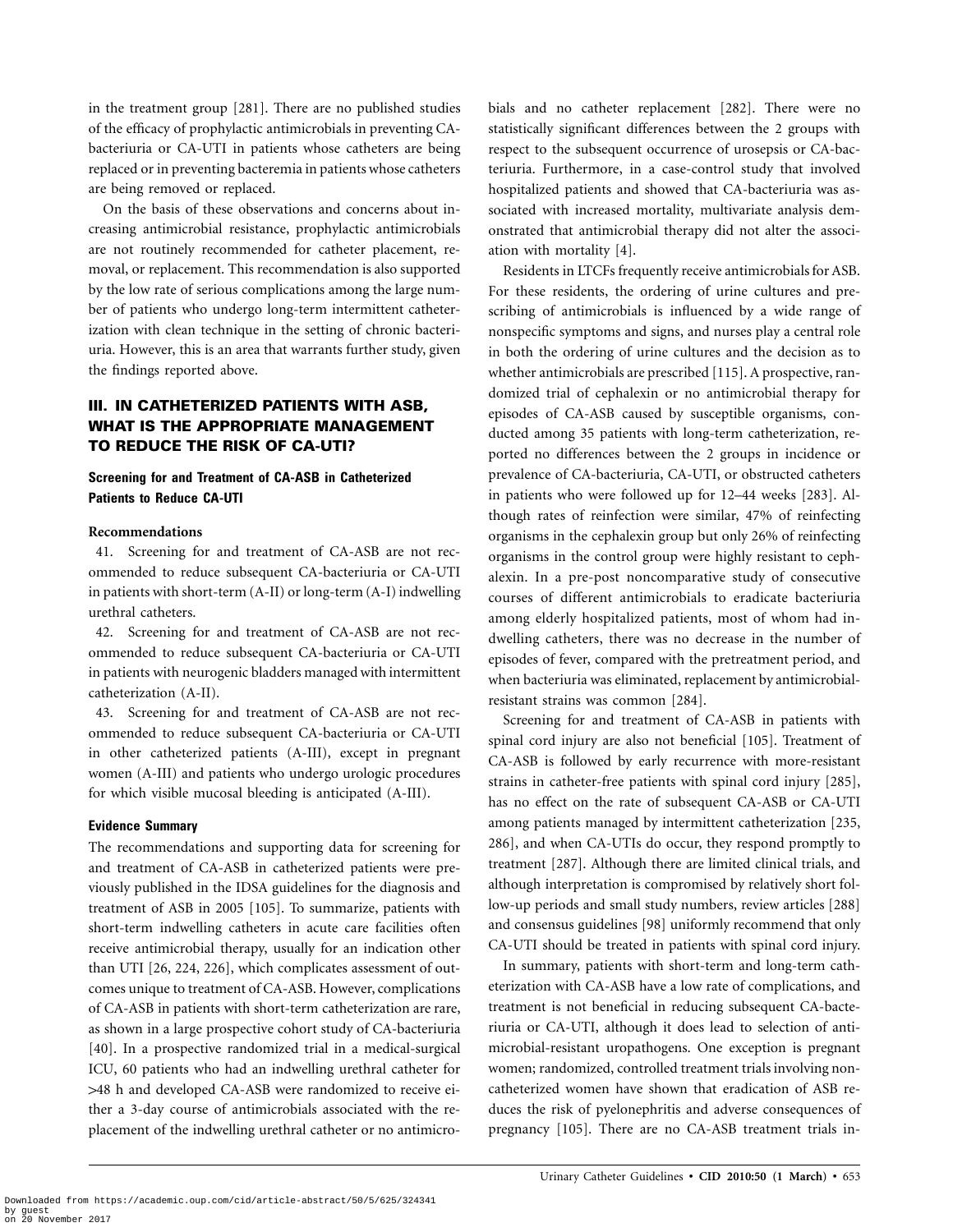volving pregnant catheterized women. Another exception is patients with CA-ASB who undergo traumatic genitourinary procedures associated with mucosal bleeding, for whom studies have shown a high rate of postprocedure bacteremia and sepsis [105]. Avoiding inappropriate treatment of CA-ASB in adults should reduce the risk of development of antimicrobial resistance and is consistent with the IDSA [105] and US Preventive Services Task Force [289, 290] guidelines on bacteriuria. A proposal has been made that a hospital and ambulatory performance measure should be developed for not treating ASB in adults [291].

# **Screening for and Treatment of CA-ASB at Catheter Removal to Reduce CA-UTI**

#### **Recommendations**

44. Antimicrobial treatment of CA-ASB that persists 48 h after short-term indwelling catheter removal in women may be considered to reduce the risk of subsequent CA-UTI (C-I).

i. Data are insufficient, however, to make a recommendation as to whether all women should be uniformly screened for CA-ASB at catheter removal.

ii. Data are insufficient to make a recommendation about screening for or treatment of persistent CA-ASB in men.

#### **Evidence Summary**

A prospective, randomized, placebo-controlled trial of antimicrobial treatment of CA-ASB persisting at 48 h after shortterm catheter removal (median duration of catheterization, 3 days) in hospitalized women (median age, 50 years) reported significantly improved microbiologic and clinical outcomes at 14 days in treated women [292]. Seven (17%) of 42 women who were randomized to receive no therapy developed CA-UTI by 14 days, whereas none of 70 women in the treatment group became symptomatic. The long-term benefit of screening for and eradicating postcatheterization CA-ASB to reduce CA-UTI warrants further study [16].

# **IV. WHAT ARE THE APPROPRIATE MANAGEMENT STRATEGIES FOR PATIENTS WITH CA-UTI?**

#### **Urine Culture and Catheter Replacement before Treatment**

#### **Recommendations**

45. A urine specimen for culture should be obtained prior to initiating antimicrobial therapy for presumed CA-UTI because of the wide spectrum of potential infecting organisms and the increased likelihood of antimicrobial resistance (A-III).

46. If an indwelling catheter has been in place for  $>2$  weeks at the onset of CA-UTI and is still indicated, the catheter should be replaced to hasten resolution of symptoms and to reduce the risk of subsequent CA-bacteriuria and CA-UTI (A-I).

Downloaded from https://academic.oup.com/cid/article-abstract/50/5/625/324341 by guest on 20 November 2017

i. The urine culture should be obtained from the freshly placed catheter prior to the initiation of antimicrobial therapy to help guide treatment (A-II).

ii. If use of the catheter can be discontinued, a culture of a voided midstream urine specimen should be obtained prior to the initiation of antimicrobial therapy to help guide treatment (A-III).

#### **Evidence Summary**

CA-UTIs are often polymicrobial and caused by multidrugresistant uropathogens. Urine cultures are recommended prior to treatment to confirm that an empirical regimen provides appropriate coverage and to allow tailoring of the regimen on the basis of antimicrobial susceptibility data [293]. A prospective, randomized, controlled trial evaluated whether long-term urinary catheters should be replaced prior to treatment of CA-UTI [107]. Twenty-one male and 33 female elderly nursing home residents with long-term indwelling urinary catheters (time since most recent replacement, 2.5–5 weeks) and CA-UTI were randomized to indwelling catheter replacement or no replacement before initiating antimicrobial therapy with a fluoroquinolone. Patients who underwent catheter replacement had significantly decreased polymicrobic CA-bacteriuria 28 days after antimicrobials were discontinued ( $P = .02$ ), a shorter time to improved clinical status at 72 h after the initiation of therapy  $(P < .001)$  and a lower rate of CA-UTI within 28 days after therapy ( $P = .015$ ). These findings support catheter replacement prior to antimicrobial treatment for CA-UTI if the catheter has been in place for at least 2 weeks and its use cannot be discontinued. Because catheter urine culture results in a patient with a catheter biofilm may not accurately reflect the status of infection in the bladder [89–91], urine culture specimens should be obtained from the freshly placed catheters, if feasible, prior to the initiation of antimicrobial therapy.

#### **Duration of Treatment**

#### **Recommendations**

47. Seven days is the recommended duration of antimicrobial treatment for patients with CA-UTI who have prompt resolution of symptoms (A-III), and 10–14 days of treatment is recommended for those with a delayed response (A-III), regardless of whether the patient remains catheterized or not.

i. A 5-day regimen of levofloxacin may be considered in patients with CA-UTI who are not severely ill (B-III). Data are insufficient to make such a recommendation about other fluoroquinolones.

ii. A 3-day antimicrobial regimen may be considered for women aged -65 years who develop CA-UTI without upper urinary tract symptoms after an indwelling catheter has been removed (B-II).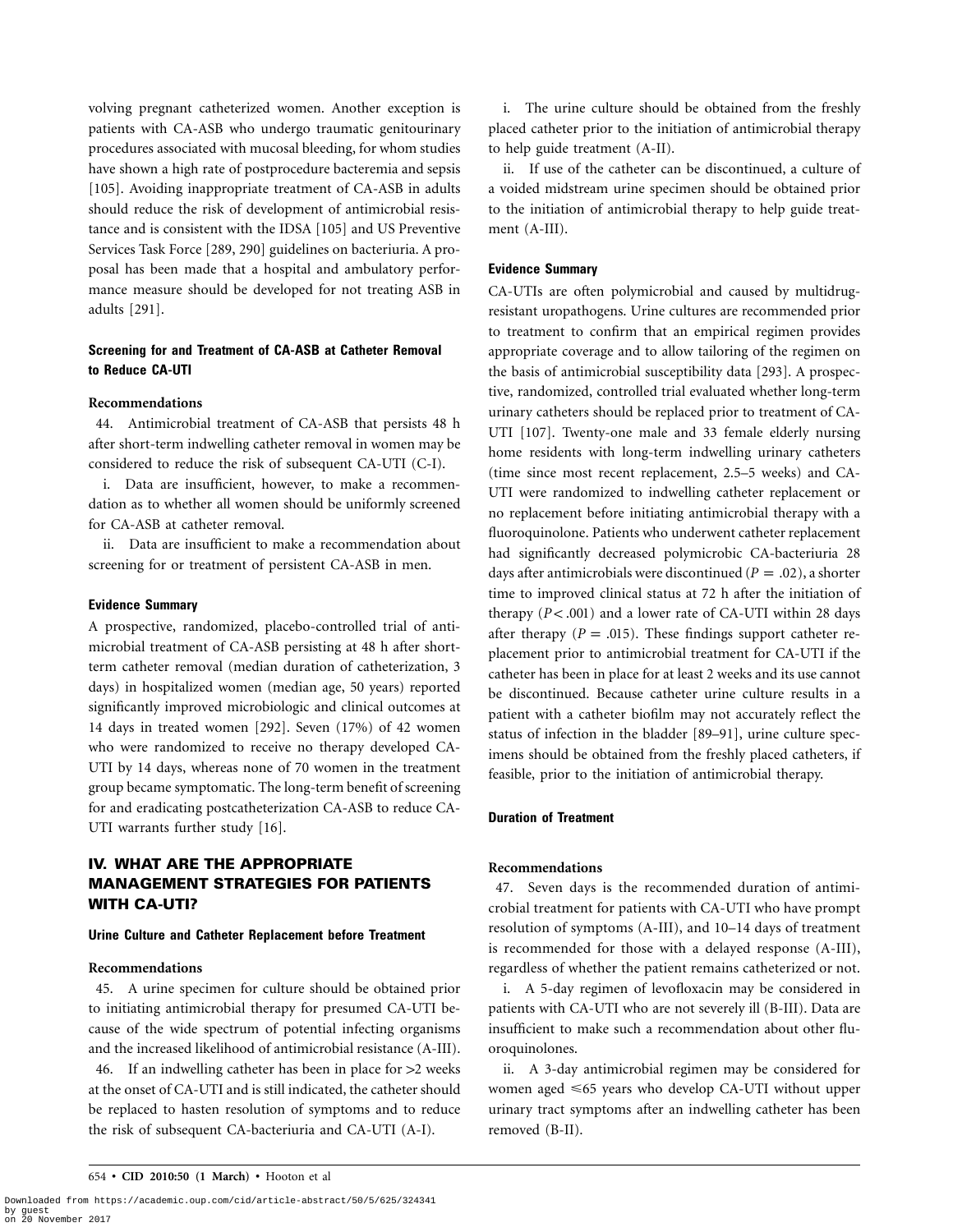#### **Evidence Summary**

There is a wide spectrum of conditions represented in patients with complicated UTI, including those with CA-UTI, such as simple cystitis, pyelonephritis, pyelonephritis with abscess, prostatitis, and bacteremia. There are no published trial data that provide treatment outcomes for these different types of patients with CA-UTI, and thus the optimal duration of antimicrobial treatment for CA-UTI is not known. In published reviews, recommended treatment durations for complicated UTI have included 7–10 days [18], 7–14 days [77], and 10–21 days [237], depending on the severity of the infection. Courses of 5–14 days have often been recommended for CA-UTI in patients with neurogenic bladders [98]. It is desirable to limit the duration of treatment, especially for milder infections and infections that respond promptly to treatment, to reduce the selection pressure for drug-resistant flora, especially in patients with long-term catheterization. Harding et al [292] demonstrated in a randomized, controlled trial that women with lower urinary tract CA-UTI after catheter removal had similar resolution rates with single-dose therapy and 10 days of therapy with trimethoprim-sulfamethoxazole (11 [79%] of 14 patients vs 13 [81%] of 16 patients), with better outcomes among women <65 years of age. In an open trial involving women with upper urinary tract CA-UTI, 10 days of treatment led to resolution in 6 (67%) of 9 patients [292].

In a study involving 46 men and women with neurogenic bladders managed by intermittent catheterization, a 10-day course of an antimicrobial to which the infecting strain was susceptible (most patients received trimethoprim-sulfamethoxazole) was no more effective than a 3-day course in treating episodes (29 in each group) of CA-bacteriuria, approximately one-half of which were CA-UTI (41% in the 3-day group vs 55% in the 10-day group) [235]. Rates of cure, persistence, and relapse were similar in the 2 treatment groups. A more recent randomized, double-blind, placebo-controlled trial was performed that compared 3-day and 14-day regimens of ciprofloxacin (250 mg twice daily) for the treatment of mild CA-UTI in a group of 60 patients with spinal cord injury, most of whom used intermittent catheterization [294]. Microbiological cure, but not clinical cure, at long-term follow-up was significantly better among patients who received therapy for 14 days than it was among patients who received therapy for 3 days. Microbiological and symptomatic relapse were significantly more common in the 3-day treatment group. The authors concluded that, for patients with spinal cord injury, treatment of CA-UTI for 14 days leads to improved clinical and microbiological outcomes, compared with short-course therapy. Because there was no difference in clinical outcome between the 2 treatment groups at long-term follow-up, it seems likely that the optimal treatment duration in such patients is between 3 and 14 days.

In another recent multicenter, double-blind, randomized, noninferiority study involving 619 patients with acute pyelonephritis or complicated UTI (only 68 [11%] of whom were catheterized), levofloxacin (750 mg intravenously or orally once daily for 5 days) was compared with ciprofloxacin (400 mg intravenously and/or ciprofloxacin 500 mg orally twice daily for 10 days) [295]. A detailed description of the types of complicated UTI in the treatment groups was not provided. Clinical success rates after treatment were similar (81% vs 80%), as were microbiologic eradication rates (80% vs 80%). Microbiologic eradication was lower among subjects with a catheter than it was among those without a catheter, but among catheterized patients, the microbiologic eradication rate was higher in the levofloxacin group (79%) than it was in the ciprofloxacin group (53%; 95% CI, 3.6%–47.7%). Clinical outcomes for catheterized subjects were not reported.

Use of the urinary catheter should always be discontinued as soon as appropriate. A 7–14-day regimen is recommended for most patients with CA-UTI, regardless whether the patient remains catheterized or not. A 5-day regimen with levofloxacin is likely to be sufficient for most patients with mild CA-UTI. A shorter course, such as a 3-day regimen commonly used in uncomplicated UTI [296], is reasonable for younger women with mild CA-UTI after the catheter has been removed. Moxifloxacin should be avoided for the treatment of UTI because of uncertainty regarding effective concentrations in urine. Data on local antimicrobial resistance, when available, should be used to help guide empirical treatment. Shorter durations of treatment are preferred in appropriate patients to limit development of resistance. Regimens should be adjusted as appropriate depending on the culture and susceptibility results and the clinical course. Treatment may need to be extended and a urologic evaluation may need to be performed if the patient does not have a prompt clinical response with defervescence by 72 h.

# **FUTURE DIRECTIONS AND GAPS IN KNOWLEDGE IN DIAGNOSIS, PREVENTION, AND MANAGEMENT OF CA-UTI**

There are many gaps in our knowledge about CA-ASB and CA-UTI. This is attributable in part to the poor quality of many clinical studies, which are often poorly designed and underpowered. Methodology in these studies is often not adequately described, the terminology is not standardized, and outcomes are usually limited to CA-bacteriuria (which is largely comprised of CA-ASB). A better understanding of the relationship between CA-ASB and CA-UTI is needed, particularly whether a reduction in CA-ASB results in a reduction in CA-UTI, inappropriate antimicrobial use, or cross-infection. How bacteria ascend into the bladder in catheterized patients and why meatal cleansing strategies have not been successful in reducing CAbacteriuria, given the apparent importance of meatal coloni-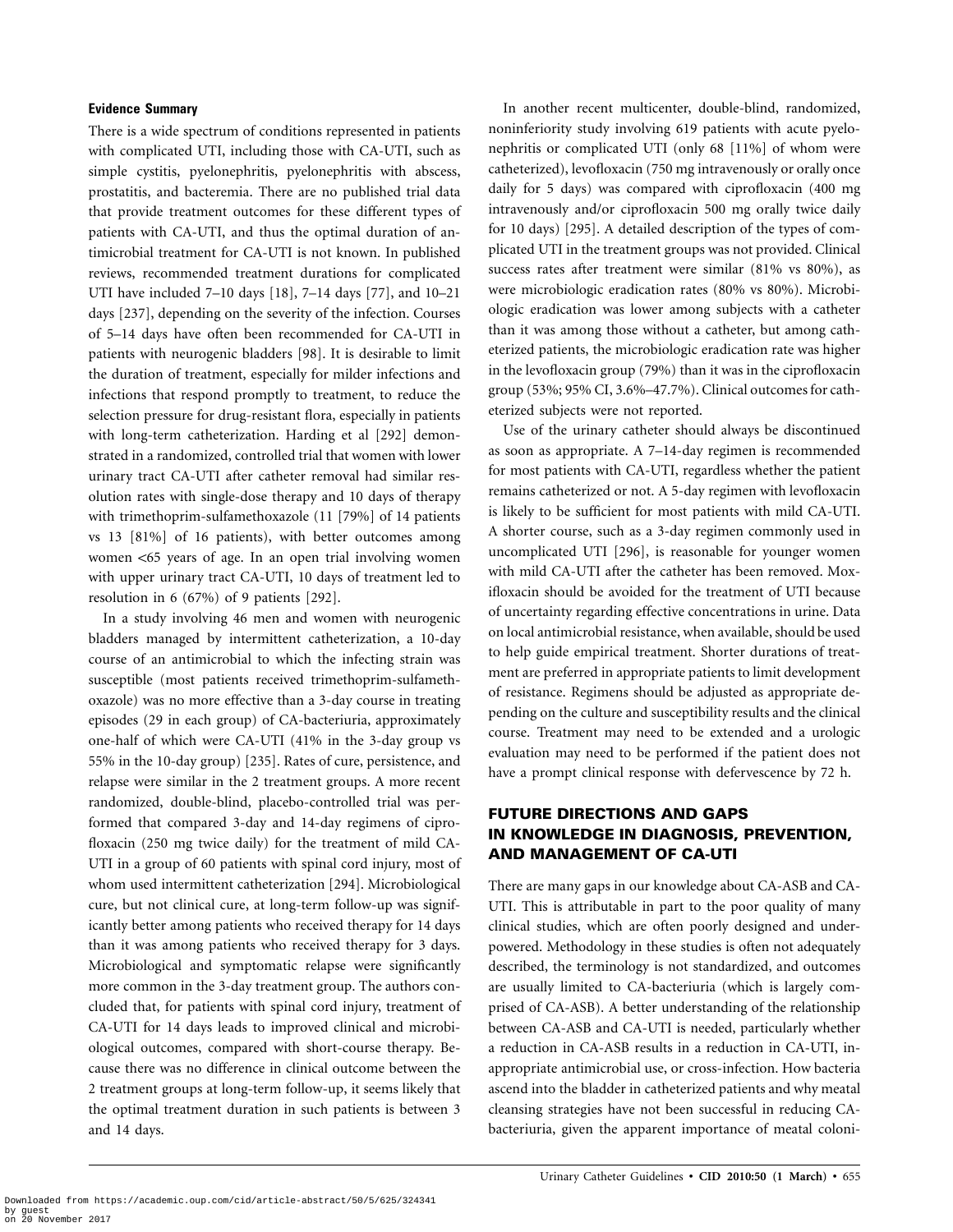zation in the pathogenesis of CA-UTI, are important questions. There is a need for better tools to distinguish CA-ASB from CA-UTI, including colony count criteria, because the classic symptoms and signs that denote symptomatic infection are seldom useful for catheterized patients. Nonspecificity of symptoms and signs leads to frequent inappropriate treatment of CA-bacteriuria. Further analysis of the cost-benefit of interventions, such as use of antimicrobial-coated catheters, is warranted. Funguria is more common among nosocomial UTIs than is widely recognized, and more research is warranted into its diagnosis, need for treatment, and prevention.

Continued development of intraurethral alternatives to indwelling catheterization in men and women and external urine collection alternatives to indwelling catheterization in women, as well as evaluations of whether these devices reduce the risk of CA-UTI, are needed. Use of bacterial interference by inoculation of organisms of low virulence into the bladder to reduce the risk of CA-UTI in patients with long-term catheterization is promising, but the clinical data are sparse [297]. Major advances in the prevention of CA-ASB and CA-UTI will require development of biomaterials that prevent or limit biofilm formation. Unfortunately, despite significant advances in basic science research involving biocompatibility issues and biofilm formation, infection and encrustation remain associated with the use of biomaterials in the urinary tract and, therefore, limit their long-term indwelling time [298], but research is promising in this area [96, 97, 299].

# **PERFORMANCE MEASURES**

Performance measures are indicators to help guideline users gauge potential effects and benefits of implementation of the guidelines. Such tools can be indicators of the actual process, short-term and long-term outcomes, or both. Reduction of indwelling urinary catheterization is the most effective way to reduce the morbidity and mortality associated with CA-bacteriuria.

1. Institutions should develop a list of appropriate indications for inserting indwelling urinary catheters, educate staff about such indications, and periodically assess adherence to the institution-specific guidelines. A reasonable target is that at least 90% of indwelling urinary catheters placed in the institution be for appropriate indications.

2. Institutions should require a physician's order in the chart before an indwelling catheter is placed and periodically assess adherence to this requirement. A reasonable target is that at least 95% of indwelling urinary catheters placed in the institution be preceded by a physician's order.

3. Institutions should consider nurse-based or electronic physician reminder systems and/or automatic stop-orders to reduce inappropriate urinary catheterization. A reasonable target is that at least 90% of indwelling urinary catheter–days be for appropriate indications.

#### **Acknowledgments**

The Guideline Panel wishes to express its gratitude to Drs Alan Ronald, Jack Warren, and Barbara Trautner, for their thoughtful reviews of earlier drafts of the manuscript.

*Financial support.* Support for these guidelines was provided by the Infectious Diseases Society of America.

*Potential conflicts of interest.* T.M.H. has served as a consultant to Alita Pharmaceuticals. D.D.C. has served as a consultant to Coloplast A/ S, has received research funding from Coloplast A/C and AstraTech and has received honoraria from Alita Pharmaceuticals. A.J.S. has served as a consultant to Pfizer, Novabay Pharmaceuticals, Exoxemis, Alita Pharmaceuticals, American Medical Systems, Monitor Company Group, Propagate Pharma, Hagen/Sinclair Research Recruiting, and Advanstar Communications; has received honoraria from Haymarket Media, CombinatoRx, The Scientific Consulting Group, and the Multidisciplinary Alliance Against Device–Related Infections; and has received other remuneration from the American Society of Microbiology and the American Urological Association. S.E.G. has served as a consultant to and received honoraria from Merck, GlaxoSmithKline, Bristol-Myers Squibb, and AstraZeneca. S.S. has received honoraria from VHA. P.A.T. has received research support from Baxter, Merck, Pfizer, Merlion Pharma, and Interimmune. R.C. has served as consultant to Johnson & Johnson. L.E.N. has served as a consultant to Pfizer, Johnson & Johnson, and Leo Pharmaceuticals. All other authors: no conflicts.

#### **References**

- 1. Pappas PG, Kauffman CA, Andes D, et al. Clinical practice guidelines for the management of candidiasis: 2009 update by the Infectious Diseases Society of America. Clin Infect Dis **2009**; 48:503–535.
- 2. National Nosocomial Infections Surveillance (NNIS) System Report, data summary from January 1992 through June 2004, issued October 2004. Am J Infect Control **2004**; 32:470–485.
- 3. Haley RW, Hooton TM, Culver DH, et al. Nosocomial infections in U.S. hospitals, 1975–1976: estimated frequency by selected characteristics of patients. Am J Med **1981**; 70:947–959.
- 4. Platt R, Polk BF, Murdock B, et al. Mortality associated with nosocomial urinary-tract infection. N Engl J Med **1982**; 307:637–642.
- 5. Nicolle LE, Strausbaugh LJ, Garibaldi RA. Infections and antibiotic resistance in nursing homes. Clin Microbiol Rev **1996**; 9:1–17.
- 6. Smith PW, Bennett G, Bradley S, et al. SHEA/APIC guideline: infection prevention and control in the long-term care facility, July 2008. Infect Control Hosp Epidemiol **2008**; 29:785–814.
- 7. Saint S, Kowalski CP, Kaufman SR, et al. Preventing hospital-acquired urinary tract infection in the United States: a national study. Clin Infect Dis **2008**; 46:243–250.
- 8. Wald HL, Kramer AM. Nonpayment for harms resulting from medical care: catheter-associated urinary tract infections. JAMA **2007**; 298: 2782–2784.
- 9. Field MJ, Lohr KN. Institute of Medicine Committee to Advise the Public Health Service on Clinical Practice Guidelines. Clinical practice guidelines: directions for a new program. Washington, DC: National Academy Press, **1990**:52–77.
- 10. The periodic health examination. Canadian Task Force on the Periodic Health Examination. Can Med Assoc J **1979**; 121:1193–1254.
- 11. Tambyah PA. Catheter-associated urinary tract infections: diagnosis and prophylaxis. Int J Antimicrob Agents **2004**; 24(Suppl 1):S44–S48.
- 12. Haley RW, Culver DH, White JW, et al. The nationwide nosocomial infection rate: a new need for vital statistics. Am J Epidemiol **1985**; 121:159–167.
- 13. Warren JW. The catheter and urinary tract infection. Med Clin North Am **1991**; 75:481–493.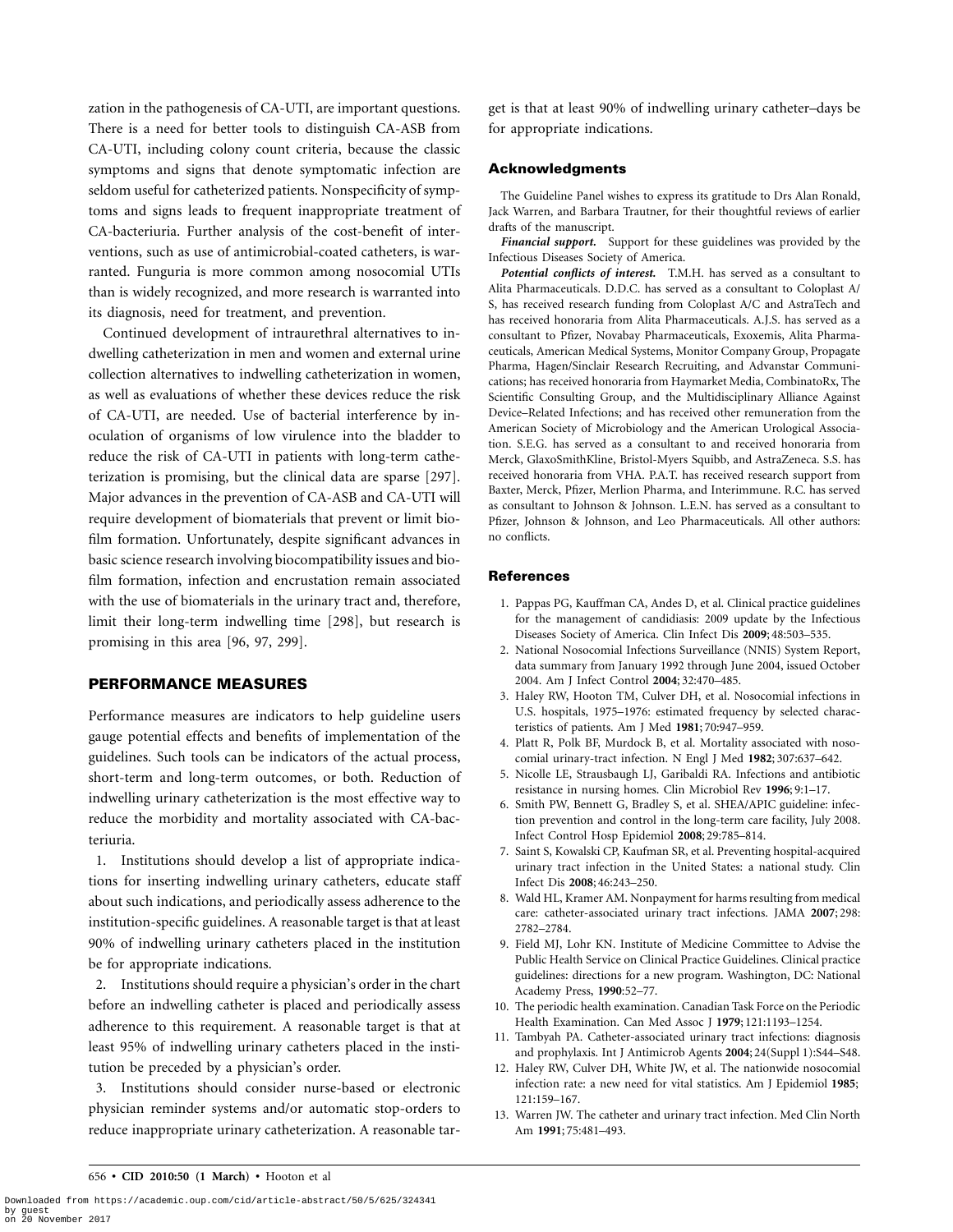- 14. Garibaldi RA, Burke JP, Dickman ML, et al. Factors predisposing to bacteriuria during indwelling urethral catheterization. N Engl J Med **1974**; 291:215–219.
- 15. Weinstein JW, Mazon D, Pantelick E, et al. A decade of prevalence surveys in a tertiary-care center: trends in nosocomial infection rates, device utilization, and patient acuity. Infect Control Hosp Epidemiol **1999**; 20:543–548.
- 16. Warren JW. Catheter-associated urinary tract infections. Infect Dis Clin North Am **1997**; 11:609–622.
- 17. Warren JW, Steinberg L, Hebel JR, et al. The prevalence of urethral catheterization in Maryland nursing homes. Arch Intern Med **1989**; 149:1535–1537.
- 18. Warren JW. Catheter-associated bacteriuria in long-term care facilities. Infect Control Hosp Epidemiol **1994**; 15:557–562.
- 19. Garibaldi RA, Brodine S, Matsumiya S. Infections among patients in nursing homes: policies, prevalence, problems. N Engl J Med **1981**; 305:731–735.
- 20. Warren JW, Tenney JH, Hoopes JM, et al. A prospective microbiologic study of bacteriuria in patients with chronic indwelling urethral catheters. J Infect Dis **1982**; 146:719–723.
- 21. Terpenning MS, Allada R, Kauffman CA. Intermittent urethral catheterization in the elderly. J Am Geriatr Soc **1989**; 37:411–416.
- 22. Bladder management for adults with spinal cord injury: a clinical practice guideline for health-care providers. J Spinal Cord Med **2006**; 29:527–573.
- 23. Jamil F. Towards a catheter free status in neurogenic bladder dysfunction: a review of bladder management options in spinal cord injury (SCI). Spinal Cord **2001**; 39:355–361.
- 24. Wyndaele JJ. Complications of intermittent catheterization: their prevention and treatment. Spinal Cord **2002**; 40:536–541.
- 25. Esclarin De Ruz A, Garcia Leoni E, Herruzo Cabrera R. Epidemiology and risk factors for urinary tract infection in patients with spinal cord injury. J Urol **2000**; 164:1285–1289.
- 26. Kunin CM, McCormack RC. Prevention of catheter-induced urinarytract infections by sterile closed drainage. N Engl J Med **1966**; 274: 1155–1161.
- 27. Hartstein AI, Garber SB, Ward TT, et al. Nosocomial urinary tract infection: a prospective evaluation of 108 catheterized patients. Infect Control **1981**; 2:380–386.
- 28. Warren JW, Damron D, Tenney JH, et al. Fever, bacteremia, and death as complications of bacteriuria in women with long-term urethral catheters. J Infect Dis **1987**; 155:1151–1158.
- 29. Classen DC, Larsen RA, Burke JP, et al. Prevention of catheter-associated bacteriuria: clinical trial of methods to block three known pathways of infection. Am J Infect Control **1991**; 19:136–142.
- 30. Saint S, Lipsky BA. Preventing catheter-related bacteriuria: should we? Can we? How? Arch Intern Med **1999**; 159:800–808.
- 31. Maki DG, Tambyah PA. Engineering out the risk for infection with urinary catheters. Emerg Infect Dis **2001**; 7:342–347.
- 32. Saint S, Chenoweth CE. Biofilms and catheter-associated urinary tract infections. Infect Dis Clin North Am **2003**; 17:411–432.
- 33. Huth TS, Burke JP, Larsen RA, et al. Randomized trial of meatal care with silver sulfadiazine cream for the prevention of catheter-associated bacteriuria. J Infect Dis **1992**; 165:14–18.
- 34. Garibaldi RA, Burke JP, Britt MR, et al. Meatal colonization and catheter-associated bacteriuria. N Engl J Med **1980**; 303:316–318.
- 35. Platt R, Polk BF, Murdock B, et al. Risk factors for nosocomial urinary tract infection. Am J Epidemiol **1986**; 124:977–985.
- 36. Loeb M, Hunt D, O'Halloran K, et al. Stop orders to reduce inappropriate urinary catheterization in hospitalized patients: a randomized, controlled trial. J Gen Intern Med **2008**; 23:816–820.
- 37. Bakke A, Digranes A, Hoisaeter PA. Physical predictors of infection in patients treated with clean intermittent catheterization: a prospective 7-year study. Br J Urol **1997**; 79:85–90.
- 38. Saint S. Clinical and economic consequences of nosocomial catheterrelated bacteriuria. Am J Infect Control **2000**; 28:68–75.
- 39. Garibaldi RA, Mooney BR, Epstein BJ, et al. An evaluation of daily

bacteriologic monitoring to identify preventable episodes of catheterassociated urinary tract infection. Infect Control **1982**; 3:466–470.

- 40. Tambyah PA, Maki DG. Catheter-associated urinary tract infection is rarely symptomatic: a prospective study of 1,497 catheterized patients. Arch Intern Med **2000**; 160:678–682.
- 41. Golob JF Jr, Claridge JA, Sando MJ, et al. Fever and leukocytosis in critically ill trauma patients: it's not the urine. Surg Infect (Larchmt) **2008**; 9:49–56.
- 42. Bryan CS, Reynolds KL. Hospital-acquired bacteremic urinary tract infection: epidemiology and outcome. J Urol **1984**; 132:494–498.
- 43. Kreger BE, Craven DE, Carling PC, et al. Gram-negative bacteremia. III. Reassessment of etiology, epidemiology and ecology in 612 patients. Am J Med **1980**; 68:332–343.
- 44. Krieger JN, Kaiser DL, Wenzel RP. Urinary tract etiology of bloodstream infections in hospitalized patients. J Infect Dis **1983**; 148:57–62.
- 45. Edgeworth JD, Treacher DF, Eykyn SJ. A 25-year study of nosocomial bacteremia in an adult intensive care unit. Crit Care Med **1999**; 27: 1421–1428.
- 46. Platt R, Polk BF, Murdock B, et al. Reduction of mortality associated with nosocomial urinary tract infection. Lancet **1983**; 1:893–897.
- 47. Stamm WE. Catheter-associated urinary tract infections: epidemiology, pathogenesis, and prevention. Am J Med **1991**; 91:65S-71S.
- 48. Laupland KB, Bagshaw SM, Gregson DB, et al. Intensive care unitacquired urinary tract infections in a regional critical care system. Crit Care **2005**; 9:R60–R65.
- 49. Gross PA, Van Antwerpen C. Nosocomial infections and hospital deaths: a case-control study. Am J Med **1983**; 75:658–662.
- 50. Bagshaw SM, Laupland KB. Epidemiology of intensive care unit-acquired urinary tract infections. Curr Opin Infect Dis **2006**; 19:67–71.
- 51. Clec'h C, Schwebel C, Francais A, et al. Does catheter-associated urinary tract infection increase mortality in critically ill patients? Infect Control Hosp Epidemiol **2007**; 28:1367–1373.
- 52. Kunin CM, Chin QF, Chambers S. Morbidity and mortality associated with indwelling urinary catheters in elderly patients in a nursing home—confounding due to the presence of associated diseases. J Am Geriatr Soc **1987**; 35:1001–1006.
- 53. Givens CD, Wenzel RP. Catheter-associated urinary tract infections in surgical patients: a controlled study on the excess morbidity and costs. J Urol **1980**; 124:646–648.
- 54. Green MS, Rubinstein E, Amit P. Estimating the effects of nosocomial infections on the length of hospitalization. J Infect Dis **1982**; 145: 667–672.
- 55. Haley RW, Schaberg DR, Crossley KB, et al. Extra charges and prolongation of stay attributable to nosocomial infections: a prospective interhospital comparison. Am J Med **1981**; 70:51–58.
- 56. Tambyah PA, Knasinski V, Maki DG. The direct costs of nosocomial catheter-associated urinary tract infection in the era of managed care. Infect Control Hosp Epidemiol **2002**; 23:27–31.
- 57. Karchmer TB, Giannetta ET, Muto CA, et al. A randomized crossover study of silver-coated urinary catheters in hospitalized patients. Arch Intern Med **2000**; 160:3294–3298.
- 58. Schaberg DR, Haley RW, Highsmith AK, et al. Nosocomial bacteriuria: a prospective study of case clustering and antimicrobial resistance. Ann Intern Med **1980**; 93:420–424.
- 59. Schaberg DR, Alford RH, Anderson R, et al. An outbreak of nosocomial infection due to multiply resistant *Serratia marcescen:* evidence of interhospital spread. J Infect Dis **1976**; 134:181–188.
- 60. Jarlier V, Fosse T, Philippon A. Antibiotic susceptibility in aerobic gram-negative bacilli isolated in intensive care units in 39 French teaching hospitals (ICU study). Intensive Care Med **1996**; 22:1057– 1065.
- 61. Bjork DT, Pelletier LL, Tight RR. Urinary tract infections with antibiotic resistant organisms in catheterized nursing home patients. Infect Control **1984**; 5:173–176.
- 62. Krieger JN, Kaiser DL, Wenzel RP. Nosocomial urinary tract infections cause wound infections postoperatively in surgical patients. Surg Gynecol Obstet **1983**; 156:313–318.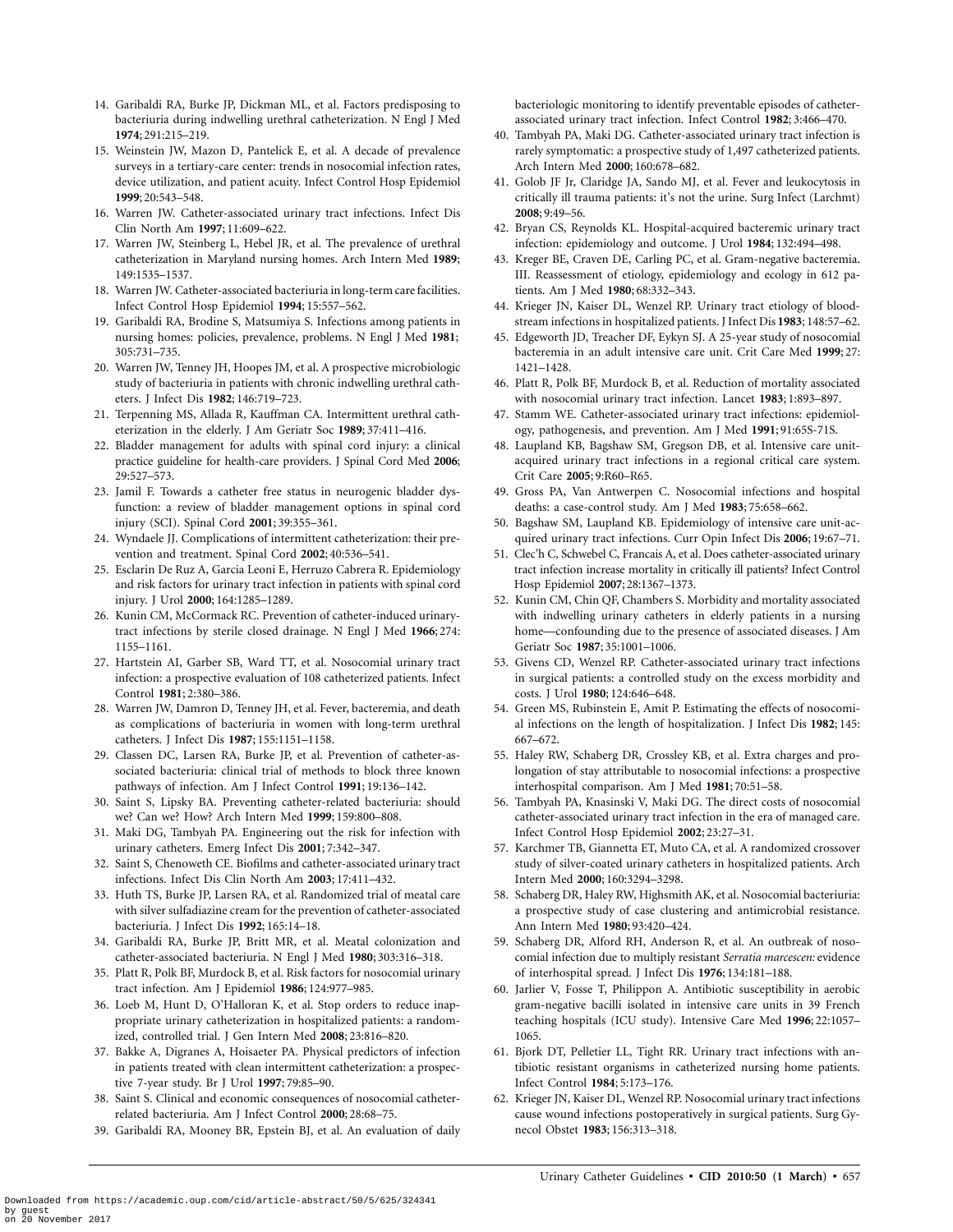- 63. Wagenlehner FM, Krcmery S, Held C, et al. Epidemiological analysis of the spread of pathogens from a urological ward using genotypic, phenotypic and clinical parameters. Int J Antimicrob Agents **2002**; 19:583–591.
- 64. Dalen DM, Zvonar RK, Jessamine PG. An evaluation of the management of asymptomatic catheter-associated bacteriuria and candiduria at The Ottawa Hospital. Can J Infect Dis Med Microbiol **2005**;16: 166–170.
- 65. Srinivasan A, Karchmer T, Richards A, et al. A prospective trial of a novel, silicone-based, silver-coated foley catheter for the prevention of nosocomial urinary tract infections. Infect Control Hosp Epidemiol **2006**; 27:38–43.
- 66. Crnich CJ, Drinka PJ. Does the composition of urinary catheters influence clinical outcomes and the results of research studies? Infect Control Hosp Epidemiol **2007**; 28:102–103.
- 67. Warren JW, Muncie HL Jr, Hall-Craggs M. Acute pyelonephritis associated with bacteriuria during long-term catheterization: a prospective clinicopathological study. J Infect Dis **1988**; 158:1341–1346.
- 68. Warren JW, Muncie HL Jr, Hebel JR, et al. Long-term urethral catheterization increases risk of chronic pyelonephritis and renal inflammation. J Am Geriatr Soc **1994**; 42:1286–1290.
- 69. Mylotte JM. Nursing home-acquired bloodstream infection. Infect Control Hosp Epidemiol **2005**; 26:833–837.
- 70. Muder RR, Brennen C, Wagener MM, et al. Bacteremia in a longterm-care facility: a five-year prospective study of 163 consecutive episodes. Clin Infect Dis **1992**; 14:647–654.
- 71. Rudman D, Hontanosas A, Cohen Z, et al. Clinical correlates of bacteremia in a Veterans Administration extended care facility. J Am Geriatr Soc **1988**; 36:726–732.
- 72. Stevenson K. Standardized infection surveillance in long-term care: interfacility comparisons from a regional cohort of facilities. Infect Control Hosp Epidemiol **2005**; 26:231–238.
- 73. Jewes LA, Gillespie WA, Leadbetter A, et al. Bacteriuria and bacteraemia in patients with long-term indwelling catheters—a domiciliary study. J Med Microbiol **1988**; 26:61–65.
- 74. Polastri F, Auckenthaler R, Loew F, et al. Absence of significant bacteremia during urinary catheter manipulation in patients with chronic indwelling catheters. J Am Geriatr Soc **1990**; 38:1203–1208.
- 75. Bregenzer T, Frei R, Widmer AF, et al. Low risk of bacteremia during catheter replacement in patients with long-term urinary catheters. Arch Intern Med **1997**; 157:521–525.
- 76. Kunin CM, Douthitt S, Dancing J, et al. The association between the use of urinary catheters and morbidity and mortality among elderly patients in nursing homes. Am J Epidemiol **1992**; 135:291–301.
- 77. Nicolle LE. Catheter-related urinary tract infection. Drugs Aging **2005**; 22:627–639.
- 78. Cohen A. A microbiological comparison of a povidone-iodine lubricating gel and a control as catheter lubricants. J Hosp Infect **1985**; 6(Suppl A):155–161.
- 79. Daifuku R, Stamm WE. Bacterial adherence to bladder uroepithelial cells in catheter-associated urinary tract infection. N Engl J Med **1986**; 314:1208–1213.
- 80. Tambyah PA, Halvorson KT, Maki DG. A prospective study of pathogenesis of catheter-associated urinary tract infections. Mayo Clin Proc **1999**; 74:131–136.
- 81. Daifuku R, Stamm WE. Association of rectal and urethral colonization with urinary tract infection in patients with indwelling catheters. JAMA **1984**; 252:2028–2030.
- 82. Nickel JC, Grant SK, Costerton JW. Catheter-associated bacteriuria: an experimental study. Urology **1985**; 26:369–375.
- 83. Schaeffer AJ. Catheter-associated bacteriuria. Urol Clin North Am **1986**; 13:735–747.
- 84. Jacobsen SM, Stickler DJ, Mobley HL, et al. Complicated catheterassociated urinary tract infections due to *Escherichia coli* and *Proteus mirabilis.* Clin Microbiol Rev **2008**; 21:26–59.
- 85. Ikaheimo R, Siitonen A, Karkkainen U, et al. Virulence characteristics

of *Escherichia coli* in nosocomial urinary tract infection. Clin Infect Dis **1993**; 16:785–791.

- 86. Guyer DM, Kao JS, Mobley HL. Genomic analysis of a pathogenicity island in uropathogenic *Escherichia coli* CFT073: distribution of homologous sequences among isolates from patients with pyelonephritis, cystitis, and catheter-associated bacteriuria and from fecal samples. Infect Immun **1998**; 66:4411–4417.
- 87. Johnson JR. Microbial virulence determinants and the pathogenesis of urinary tract infection. Infect Dis Clin North Am **2003**; 17:261–278, viii.
- 88. Ganderton L, Chawla J, Winters C, et al. Scanning electron microscopy of bacterial biofilms on indwelling bladder catheters. Eur J Clin Microbiol Infect Dis **1992**; 11:789–796.
- 89. Bergqvist D, Bronnestam R, Hedelin H, et al. The relevance of urinary sampling methods in patients with indwelling Foley catheters. Br J Urol **1980**; 52:92–95.
- 90. Grahn D, Norman DC, White ML, et al. Validity of urinary catheter specimen for diagnosis of urinary tract infection in the elderly. Arch Intern Med **1985**; 145:1858–1860.
- 91. Tenney JH, Warren JW. Bacteriuria in women with long-term catheters: paired comparison of indwelling and replacement catheters. J Infect Dis **1988**; 157:199–202.
- 92. Kunin CM, Chin QF, Chambers S. Indwelling urinary catheters in the elderly: relation of "catheter life" to formation of encrustations in patients with and without blocked catheters. Am J Med **1987**; 82: 405–411.
- 93. Kunin CM. Blockage of urinary catheters: role of microorganisms and constituents of the urine on formation of encrustations. J Clin Epidemiol **1989**; 42:835–842.
- 94. Morris NS, Stickler DJ, Winters C. Which indwelling urethral catheters resist encrustation by *Proteus mirabilis* biofilms? Br J Urol **1997**; 80:58–63.
- 95. Morris NS, Stickler DJ. Encrustation of indwelling urethral catheters by *Proteus mirabilis* biofilms growing in human urine. J Hosp Infect **1998**; 39:227–234.
- 96. Stickler DJ, Evans A, Morris N, et al. Strategies for the control of catheter encrustation. Int J Antimicrob Agents **2002**; 19:499–506.
- 97. Tenke P, Riedl CR, Jones GL, et al. Bacterial biofilm formation on urologic devices and heparin coating as preventive strategy. Int J Antimicrob Agents **2004**; 23(Suppl 1):S67–S74.
- 98. The prevention and management of urinary tract infections among people with spinal cord injuries. National Institute on Disability and Rehabilitation Research Consensus Statement. 27–29 January 1992. J Am Paraplegia Soc **1992**; 15:194–204.
- 99. Stark RP, Maki DG. Bacteriuria in the catheterized patient: what quantitative level of bacteriuria is relevant? N Engl J Med **1984**; 311: 560–564.
- 100. Stamm WE, Counts GW, Running KR, et al. Diagnosis of coliform infection in acutely dysuric women. N Engl J Med **1982**; 307:463–468.
- 101. Gribble MJ, McCallum NM, Schechter MT. Evaluation of diagnostic criteria for bacteriuria in acutely spinal cord injured patients undergoing intermittent catheterization. Diagn Microbiol Infect Dis **1988**;9: 197–206.
- 102. Ouslander JG, Greengold BA, Silverblatt FJ, et al. An accurate method to obtain urine for culture in men with external catheters. Arch Intern Med **1987**; 147:286–288.
- 103. Nicolle LE, Harding GK, Kennedy J, et al. Urine specimen collection with external devices for diagnosis of bacteriuria in elderly incontinent men. J Clin Microbiol **1988**; 26:1115–1119.
- 104. Lipsky BA, Ireton RC, Fihn SD, et al. Diagnosis of bacteriuria in men: specimen collection and culture interpretation. J Infect Dis **1987**; 155: 847–854.
- 105. Nicolle LE, Bradley S, Colgan R, et al. Infectious Diseases Society of America guidelines for the diagnosis and treatment of asymptomatic bacteriuria in adults. Clin Infect Dis **2005**; 40:643–654.
- 106. Horan TC, Andrus M, Dudeck MA. CDC/NHSN surveillance definition of health care-associated infection and criteria for specific types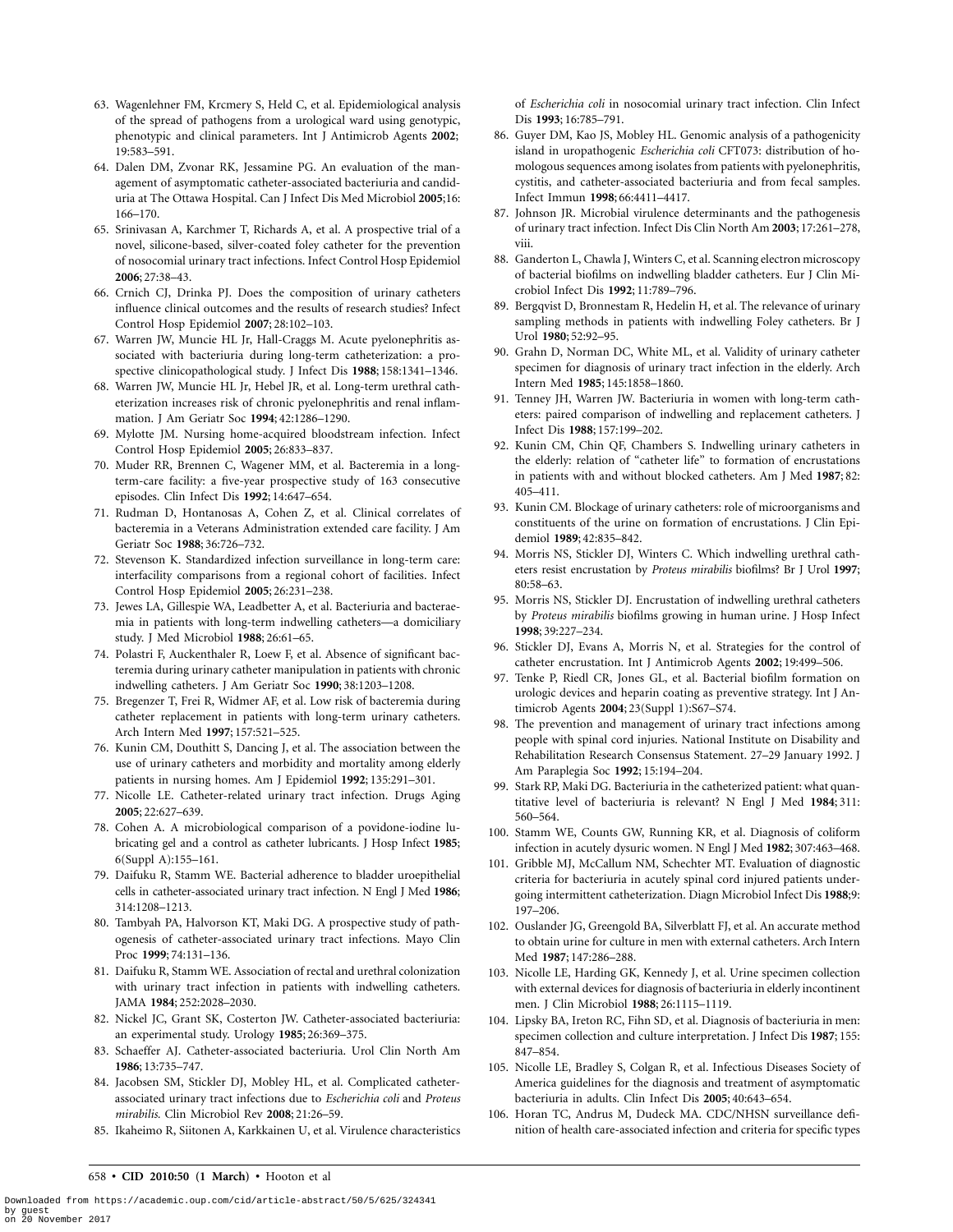of infections in the acute care setting. Am J Infect Control **2008**; 36: 309–332.

- 107. Raz R, Schiller D, Nicolle LE. Chronic indwelling catheter replacement before antimicrobial therapy for symptomatic urinary tract infection. J Urol **2000**; 164:1254–1258.
- 108. Tambyah PA, Maki DG. The relationship between pyuria and infection in patients with indwelling urinary catheters: a prospective study of 761 patients. Arch Intern Med **2000**; 160:673–677.
- 109. Musher DM, Thorsteinsson SB, Airola VM, II. Quantitative urinalysis: diagnosing urinary tract infection in men. JAMA **1976**; 236:2069– 2072.
- 110. Steward DK, Wood GL, Cohen RL, et al. Failure of the urinalysis and quantitative urine culture in diagnosing symptomatic urinary tract infections in patients with long-term urinary catheters. Am J Infect Control **1985**; 13:154–160.
- 111. Gribble MJ, Puterman ML, McCallum NM. Pyuria: its relationship to bacteriuria in spinal cord injured patients on intermittent catheterization. Arch Phys Med Rehabil **1989**; 70:376–379.
- 112. Cardenas DD, Hooton TM. Urinary tract infection in persons with spinal cord injury. Arch Phys Med Rehabil **1995**; 76:272–80.
- 113. Schwartz DS, Barone JE. Correlation of urinalysis and dipstick results with catheter-associated urinary tract infections in surgical ICU patients. Intensive Care Med **2006**; 32:1797–1801.
- 114. Norberg B, Norberg A, Parkhede U, et al. Effect of short-term highdose treatment with methenamine hippurate on urinary infection in geriatric patients with an indwelling catheter. IV. Clinical evaluation. Eur J Clin Pharmacol **1979**; 15:357–361.
- 115. Walker S, McGeer A, Simor AE, et al. Why are antibiotics prescribed for asymptomatic bacteriuria in institutionalized elderly people? A qualitative study of physicians' and nurses' perceptions. CMAJ **2000**; 163:273–277.
- 116. Nicolle LE. Consequences of asymptomatic bacteriuria in the elderly. Int J Antimicrob Agents **1994**; 4:107–111.
- 117. Nicolle LE. Urinary tract infections in long-term-care facilities. Infect Control Hosp Epidemiol **2001**; 22:167–175.
- 118. Loeb M, Bentley DW, Bradley S, et al. Development of minimum criteria for the initiation of antibiotics in residents of long-term-care facilities: results of a consensus conference. Infect Control Hosp Epidemiol **2001**; 22:120–124.
- 119. Loeb M, Brazil K, Lohfeld L, et al. Effect of a multifaceted intervention on number of antimicrobial prescriptions for suspected urinary tract infections in residents of nursing homes: cluster randomised controlled trial. BMJ **2005**; 331:669.
- 120. Jain P, Parada JP, David A, et al. Overuse of the indwelling urinary tract catheter in hospitalized medical patients. Arch Intern Med **1995**; 155:1425–1429.
- 121. Wong ES. Guideline for prevention of catheter-associated urinary tract infections. Am J Infect Control **1983**; 11:28–36.
- 122. Munasinghe RL, Yazdani H, Siddique M, et al. Appropriateness of use of indwelling urinary catheters in patients admitted to the medical service. Infect Control Hosp Epidemiol **2001**; 22:647–649.
- 123. Gardam MA, Amihod B, Orenstein P, et al. Overutilization of indwelling urinary catheters and the development of nosocomial urinary tract infections. Clin Perform Qual Health Care **1998**; 6:99–102.
- 124. Gokula RR, Hickner JA, Smith MA. Inappropriate use of urinary catheters in elderly patients at a midwestern community teaching hospital. Am J Infect Control **2004**; 32:196–199.
- 125. Wald HL, Epstein AM, Radcliff TA, et al. Extended use of urinary catheters in older surgical patients: a patient safety problem? Infect Control Hosp Epidemiol **2008**; 29:116–124.
- 126. Saint S, Wiese J, Amory JK, et al. Are physicians aware of which of their patients have indwelling urinary catheters? Am J Med **2000**; 109: 476–480.
- 127. Gokula RM, Smith MA, Hickner J. Emergency room staff education and use of a urinary catheter indication sheet improves appropriate use of foley catheters. Am J Infect Control **2007**; 35:589–593.
- 128. Stephan F, Sax H, Wachsmuth M, et al. Reduction of urinary tract

infection and antibiotic use after surgery: a controlled, prospective, before-after intervention study. Clin Infect Dis **2006**; 42:1544–1551.

- 129. Lau H, Lam B. Management of postoperative urinary retention: a randomized trial of in-out versus overnight catheterization. ANZ J Surg **2004**; 74:658–661.
- 130. Lukasse M, Cederkvist HR, Rosseland LA. Reliability of an automatic ultrasound system for detecting postpartum urinary retention after vaginal birth. Acta Obstet Gynecol Scand **2007**:1–5.
- 131. Slappendel R, Weber EW. Non-invasive measurement of bladder volume as an indication for bladder catheterization after orthopaedic surgery and its effect on urinary tract infections. Eur J Anaesthesiol **1999**; 16:503–506.
- 132. Fedorkow DM, Dore S, Cotton A. The use of an ultrasound bladder scanning device in women undergoing urogynaecologic surgery. J Obstet Gynaecol Can **2005**; 27:945–948.
- 133. Kunin CM. Nosocomial urinary tract infections and the indwelling catheter: what is new and what is true? Chest **2001**; 120:10–12.
- 134. Stevens E. Bladder ultrasound: avoiding unnecessary catheterizations. Medsurg Nurs **2005**; 14:249–253.
- 135. Griffiths R, Fernandez R. Strategies for the removal of short-term indwelling urethral catheters in adults. Cochrane Database Syst Rev **2007**:CD004011.
- 136. Phipps S, Lim YN, McClinton S, et al. Short term urinary catheter policies following urogenital surgery in adults. Cochrane Database Syst Rev **2006**:CD004374.
- 137. Huang WC, Wann SR, Lin SL, et al. Catheter-associated urinary tract infections in intensive care units can be reduced by prompting physicians to remove unnecessary catheters. Infect Control Hosp Epidemiol **2004**; 25:974–978.
- 138. Apisarnthanarak A, Thongphubeth K, Sirinvaravong S, et al. Effectiveness of multifaceted hospitalwide quality improvement programs featuring an intervention to remove unnecessary urinary catheters at a tertiary care center in Thailand. Infect Control Hosp Epidemiol **2007**; 28:791–798.
- 139. Saint S, Kaufman SR, Thompson M, et al. A reminder reduces urinary catheterization in hospitalized patients. Jt Comm J Qual Patient Saf **2005**; 31:455–462.
- 140. Evans RS, Pestotnik SL, Classen DC, et al. A computer-assisted management program for antibiotics and other antiinfective agents. N Engl J Med **1998**; 338:232–238.
- 141. Cornia PB, Amory JK, Fraser S, et al. Computer-based order entry decreases duration of indwelling urinary catheterization in hospitalized patients. Am J Med **2003**; 114:404–407.
- 142. Topal J, Conklin S, Camp K, et al. Prevention of nosocomial catheterassociated urinary tract infections through computerized feedback to physicians and a nurse-directed protocol. Am J Med Qual **2005**; 20: 121–126.
- 143. Lo E, Nicolle L, Classen D, et al. Strategies to prevent catheter-associated urinary tract infections in acute care hospitals. Infect Control Hosp Epidemiol **2008**; 29(Suppl 1):S41–S50.
- 144. Centers for Disease Control and Prevention. Healthcare Infection Control Practices Advisory Committee (HICPAC) Web page. http:// www.cdc.gov/hicpac/index.html. Accessed 21 January 2010.
- 145. Zimakoff JD, Pontoppidan B, Larsen SO, et al. The management of urinary catheters: compliance of practice in Danish hospitals, nursing homes and home care to national guidelines. Scand J Urol Nephrol **1995**; 29:299–309.
- 146. Haley RW, Culver DH, White JW, et al. The efficacy of infection surveillance and control programs in preventing nosocomial infections in US hospitals. Am J Epidemiol **1985**; 121:182–205.
- 147. Tenke P, Kovacs B, Bjerklund Johansen TE, et al. European and Asian guidelines on management and prevention of catheter-associated urinary tract infections. Int J Antimicrob Agents **2008**; 31(Suppl 1): S68–S78.
- 148. Bukhari SS, Sanderson PJ, Richardson DM, et al. Endemic crossinfection in an acute medical ward. J Hosp Infect **1993**; 24:261–271.
- 149. Fryklund B, Haeggman S, Burman LG. Transmission of urinary bac-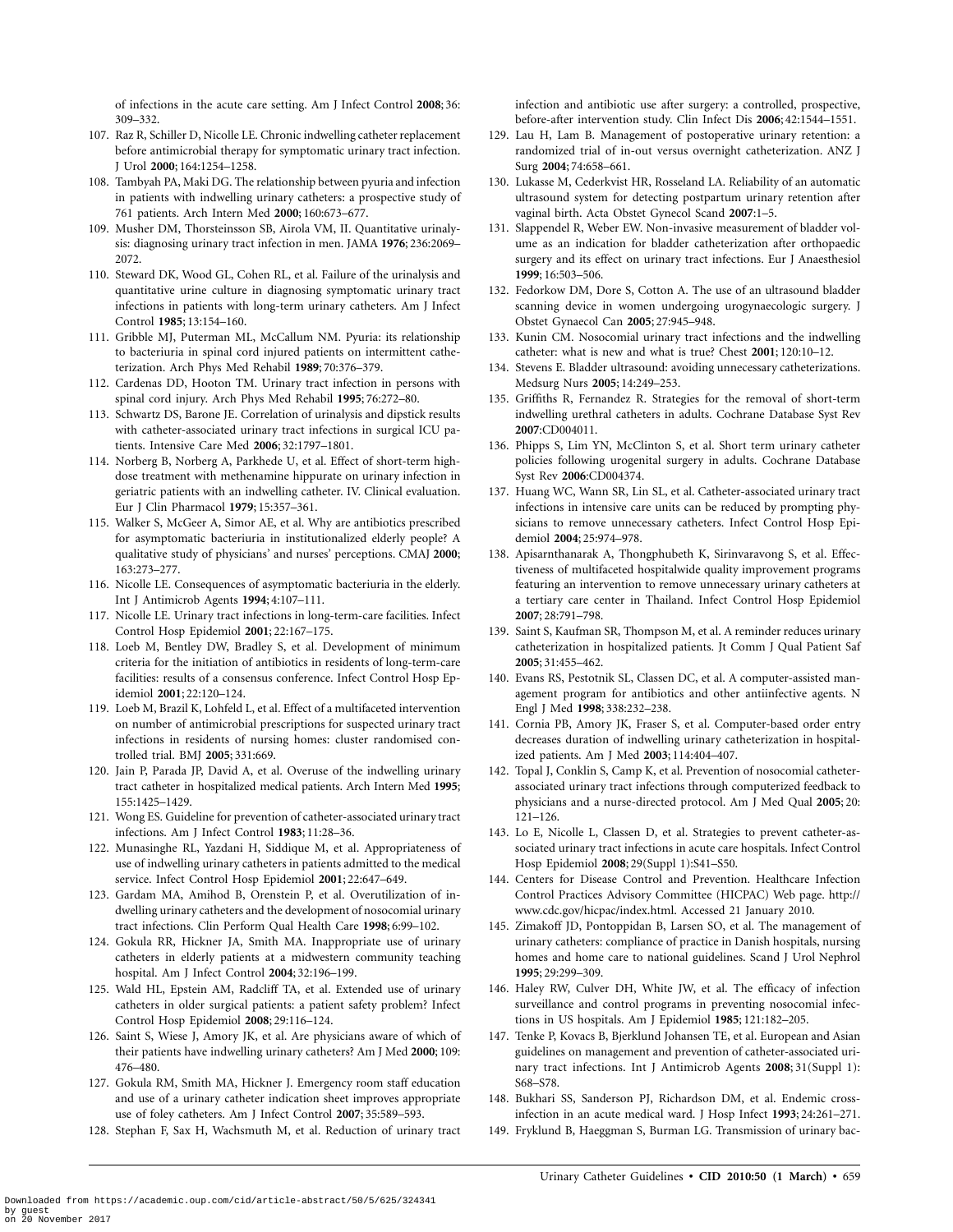terial strains between patients with indwelling catheters—nursing in the same room and in separate rooms compared. J Hosp Infect **1997**; 36:147–153.

- 150. Thompson RL, Haley CE, Searcy MA, et al. Catheter-associated bacteriuria: failure to reduce attack rates using periodic instillations of a disinfectant into urinary drainage systems. JAMA **1984**; 251:747–751.
- 151. Goetz AM, Kedzuf S, Wagener M, et al. Feedback to nursing staff as an intervention to reduce catheter-associated urinary tract infections. Am J Infect Control **1999**; 27:402–404.
- 152. Rosenthal VD, Guzman S, Safdar N. Effect of education and performance feedback on rates of catheter-associated urinary tract infection in intensive care units in Argentina. Infect Control Hosp Epidemiol **2004**; 25:47–50.
- 153. Saint S, Kowalski CP, Forman J, et al. A multicenter qualitative study on preventing hospital-acquired urinary tract infection in US hospitals. Infect Control Hosp Epidemiol **2008**; 29:333–341.
- 154. Saint S, Meddings JA, Calfee D, et al. Catheter-associated urinary tract infection and the Medicare rule changes. Ann Intern Med **2009**; 150: 877–884.
- 155. Guttman L, Frankel H. The value of intermittent catheterization in the early management of traumatic paraplegia and tetraplegia. Paraplegia **1966**; 4:63–84.
- 156. Lapides J, Diokno AC, Silber SJ, et al. Clean, intermittent self-catheterization in the treatment of urinary tract disease. J Urol **1972**; 107: 458–461.
- 157. Erickson RP, Merritt JL, Opitz JL, et al. Bacteriuria during follow-up in patients with spinal cord injury: I. Rates of bacteriuria in various bladder-emptying methods. Arch Phys Med Rehabil **1982**; 63:409–412.
- 158. Weld KJ, Dmochowski RR. Effect of bladder management on urological complications in spinal cord injured patients. J Urol **2000**; 163: 768–772.
- 159. Jamison J, Maguire S, McCann J. Catheter policies for management of long term voiding problems in adults with neurogenic bladder disorders. Cochrane Database Syst Rev **2004**:CD004375.
- 160. Duffy LM, Cleary J, Ahern S, et al. Clean intermittent catheterization: safe, cost-effective bladder management for male residents of VA nursing homes. J Am Geriatr Soc **1995**; 43:865–870.
- 161. Niel-Weise BS, van den Broek PJ. Urinary catheter policies for shortterm bladder drainage in adults. Cochrane Database Syst Rev **2005**: CD004203.
- 162. Moore KN, Fader M, Getliffe K. Long-term bladder management by intermittent catheterisation in adults and children. Cochrane Database Syst Rev **2007**:CD006008.
- 163. Moore KN, Burt J, Voaklander DC. Intermittent catheterization in the rehabilitation setting: a comparison of clean and sterile technique. Clin Rehabil **2006**; 20:461–468.
- 164. King RB, Carlson CE, Mervine J, et al. Clean and sterile intermittent catheterization methods in hospitalized patients with spinal cord injury. Arch Phys Med Rehabil **1992**; 73:798–802.
- 165. Moore KN, Kelm M, Sinclair O, et al. Bacteriuria in intermittent catheterization users: the effect of sterile versus clean reused catheters. Rehabil Nurs **1993**; 18:306–309.
- 166. Pachler J, Frimodt-Moller C. A comparison of prelubricated hydrophilic and non-hydrophilic polyvinyl chloride catheters for urethral catheterization. BJU Int **1999**; 83:767–769.
- 167. Prieto-Fingerhut T, Banovac K, Lynne CM. A study comparing sterile and nonsterile urethral catheterization in patients with spinal cord injury. Rehabil Nurs **1997**; 22:299–302.
- 168. Vaidyanathan S, Soni BM, Dundas S, et al. Urethral cytology in spinal cord injury patients performing intermittent catheterisation. Paraplegia **1994**; 32:493–500.
- 169. Diokno AC, Mitchell BA, Nash AJ, et al. Patient satisfaction and the LoFric catheter for clean intermittent catheterization. J Urol **1995**; 153:349–351.
- 170. De Ridder DJ, Everaert K, Fernandez LG, et al. Intermittent catheterisation with hydrophilic-coated catheters (SpeediCath) reduces the

risk of clinical urinary tract infection in spinal cord injured patients: a prospective randomised parallel comparative trial. Eur Urol **2005**; 48:991–995.

- 171. Vapnek JM, Maynard FM, Kim J. A prospective randomized trial of the LoFric hydrophilic coated catheter versus conventional plastic catheter for clean intermittent catheterization. J Urol **2003**; 169:994– 998.
- 172. Sutherland RS, Kogan BA, Baskin LS, et al. Clean intermittent catheterization in boys using the LoFric catheter. J Urol **1996**; 156:2041– 2043.
- 173. Hedlund H, Hjelmas K, Jonsson O, et al. Hydrophilic versus noncoated catheters for intermittent catheterization. Scand J Urol Nephrol **2001**; 35:49–53.
- 174. Lavallee DJ, Lapierre NM, Henwood PK, et al. Catheter cleaning for re-use in intermittent catheterization: new light on an old problem. SCI Nurs **1995**; 12:10–12.
- 175. Silbar EC, Cicmanec JF, Burke BM, et al. Microwave sterilization: a method for home sterilization of urinary catheters. J Urol **1989**; 141: 88–90.
- 176. Griffith D, Nacey J, Robinson R, et al. Microwave sterilization of polyethylene catheters for intermittent self-catheterization. Aust N Z J Surg **1993**; 63:203–204.
- 177. Bogaert GA, Goeman L, de Ridder D, et al. The physical and antimicrobial effects of microwave heating and alcohol immersion on catheters that are reused for clean intermittent catheterisation. Eur Urol **2004**; 46:641–646.
- 178. Douglas C, Burke B, Kessler DL, et al. Microwave: practical costeffective method for sterilizing urinary catheters in the home. Urology **1990**; 35:219–222.
- 179. Kurtz MJ, Van Zandt K, Burns JL. Comparison study of home catheter cleaning methods. Rehabil Nurs **1995**; 20:212–214, 217.
- 180. Cardenas DD, Kelly E, Krieger JN, et al. Residual urine volumes in patients with spinal cord injury: measurement with a portable ultrasound instrument. Arch Phys Med Rehabil **1988**; 69:514–516.
- 181. Coombes GM, Millard RJ. The accuracy of portable ultrasound scanning in the measurement of residual urine volume. J Urol **1994**; 152: 2083–2085.
- 182. Goode PS, Locher JL, Bryant RL, et al. Measurement of postvoid residual urine with portable transabdominal bladder ultrasound scanner and urethral catheterization. Int Urogynecol J Pelvic Floor Dysfunct **2000**; 11:296–300.
- 183. Ding YY, Sahadevan S, Pang WS, et al. Clinical utility of a portable ultrasound scanner in the measurement of residual urine volume. Singapore Med J **1996**; 37:365–368.
- 184. Polliack T, Bluvshtein V, Philo O, et al. Clinical and economic consequences of volume- or time-dependent intermittent catheterization in patients with spinal cord lesions and neuropathic bladder. Spinal Cord **2005**; 43:615–619.
- 185. De Ridder D, Van Poppel H, Baert L, et al. From time dependent intermittent self-catheterisation to volume dependent self-catheterisation in multiple sclerosis using the PCI 5000 Bladdermanager. Spinal Cord **1997**; 35:613–616.
- 186. Anton HA, Chambers K, Clifton J, et al. Clinical utility of a portable ultrasound device in intermittent catheterization. Arch Phys Med Rehabil **1998**; 79:172–175.
- 187. Hudson E, Murahata RI. The 'no-touch' method of intermittent urinary catheter insertion: can it reduce the risk of bacteria entering the bladder? Spinal Cord **2005**; 43:611–614.
- 188. Branagan GW, Moran BJ. Published evidence favors the use of suprapubic catheters in pelvic colorectal surgery. Dis Colon Rectum **2002**; 45:1104–1108.
- 189. Jannelli ML, Wu JM, Plunkett LW, et al. A randomized, controlled trial of clean intermittent self-catheterization versus suprapubic catheterization after urogynecologic surgery. Am J Obstet Gynecol **2007**; 197:72 e1–e4.
- 190. Ouslander JG, Greengold B, Chen S. External catheter use and urinary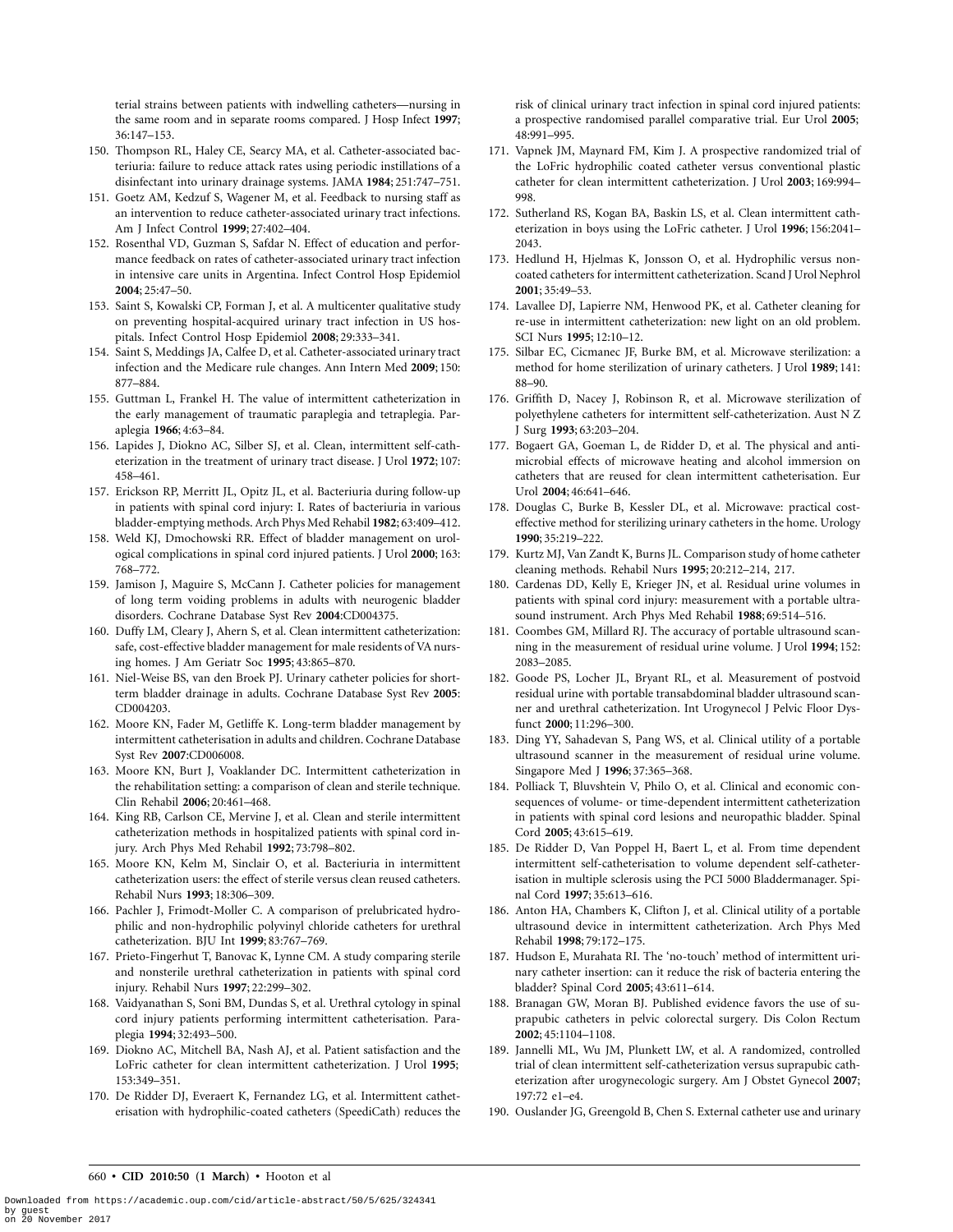tract infections among incontinent male nursing home patients. J Am Geriatr Soc **1987**; 35:1063–1070.

- 191. Ouslander JG, Greengold B, Chen S. Complications of chronic indwelling urinary catheters among male nursing home patients: a prospective study. J Urol **1987**; 138:1191–1195.
- 192. Hirsh DD, Fainstein V, Musher DM. Do condom catheter collecting systems cause urinary tract infection? JAMA **1979**; 242:340–341.
- 193. Hebel JR, Warren JW. The use of urethral, condom, and suprapubic catheters in aged nursing home patients. J Am Geriatr Soc **1990**; 38: 777–784.
- 194. Zimakoff J, Stickler DJ, Pontoppidan B, et al. Bladder management and urinary tract infections in Danish hospitals, nursing homes, and home care: a national prevalence study. Infect Control Hosp Epidemiol **1996**; 17:215–221.
- 195. Saint S, Kaufman SR, Rogers MA, et al. Condom versus indwelling urinary catheters: a randomized trial. J Am Geriatr Soc **2006**; 54:1055–1061.
- 196. Hackler RH. A 25-year prospective mortality study in the spinal cord injured patient: comparison with the long-term living paraplegic. J Urol **1977**; 117:486–488.
- 197. Donnelly J, Hackler RH, Bunts RC. Present urologic status of the World War II paraplegic: 25-year followup. Comparison with status of the 20-year Korean War paraplegic and 5-year Vietnam paraplegic. J Urol **1972**; 108:558–562.
- 198. Shapiro M, Simchen E, Izraeli S, et al. A multivariate analysis of risk factors for acquiring bacteriuria in patients with indwelling urinary catheters for longer than 24 hours. Infect Control **1984**; 5:525–532.
- 199. Carapeti EA, Andrews SM, Bentley PG. Randomised study of sterile versus non-sterile urethral catheterisation. Ann R Coll Surg Engl **1996**; 78:59–60.
- 200. Kunin CM, McCormack RC. Prevention of catheter-induced urinarytract infections by a new sterile closed drainage system. Antimicrob Agents Chemother (Bethesda) **1965**; 5:631–638.
- 201. Thornton GF, Andriole VT. Bacteriuria during indwelling catheter drainage. II. Effect of a closed sterile drainage system. JAMA **1970**; 214:339–342.
- 202. Wolff G, Gradel E, Buchman B. Indwelling catheter and risk of urinary infection: a clinical investigation with a new closed-drainage system. Urol Res **1976**; 4:15–18.
- 203. Kass EH. Asymptomatic infections of the urinary tract. Trans Assoc Am Physicians **1956**; 69:56–64.
- 204. Warren JW, Platt R, Thomas RJ, et al. Antibiotic irrigation and catheter-associated urinary-tract infections. N Engl J Med **1978**; 299: 570–573.
- 205. DeGroot-Kosolcharoen J, Guse R, Jones JM. Evaluation of a urinary catheter with a preconnected closed drainage bag. Infect Control Hosp Epidemiol **1988**; 9:72–76.
- 206. Leone M, Garnier F, Antonini F, et al. Comparison of effectiveness of two urinary drainage systems in intensive care unit: a prospective, randomized clinical trial. Intensive Care Med **2003**; 29:551–554.
- 207. Huth TS, Burke JP, Larsen RA, et al. Clinical trial of junction seals for the prevention of urinary catheter-associated bacteriuria. Arch Intern Med **1992**; 152:807–812.
- 208. Darouiche RO, Goetz L, Kaldis T, et al. Impact of StatLock securing device on symptomatic catheter-related urinary tract infection: a prospective, randomized, multicenter clinical trial. Am J Infect Control **2006**; 34:555–560.
- 209. Darouiche RO, Safar H, Raad II. In vitro efficacy of antimicrobialcoated bladder catheters in inhibiting bacterial migration along catheter surface. J Infect Dis **1997**; 176:1109–1112.
- 210. Johnson JR, Delavari P, Azar M. Activities of a nitrofurazone-containing urinary catheter and a silver hydrogel catheter against multidrug-resistant bacteria characteristic of catheter-associated urinary tract infection. Antimicrob Agents Chemother **1999**; 43:2990–2995.
- 211. Ahearn DG, Grace DT, Jennings MJ, et al. Effects of hydrogel/silver coatings on in vitro adhesion to catheters of bacteria associated with urinary tract infections. Curr Microbiol **2000**; 41:120–125.
- 212. Schumm K, Lam TB. Types of urethral catheters for management of short-term voiding problems in hospitalised adults. Cochrane Database Syst Rev **2008**:CD004013.
- 213. Drekonja DM, Kuskowski MA, Wilt TJ, et al. Antimicrobial urinary catheters: a systematic review. Expert Rev Med Devices **2008**; 5:495– 506.
- 214. Johnson JR, Kuskowski MA, Wilt TJ. Systematic review: antimicrobial urinary catheters to prevent catheter-associated urinary tract infection in hospitalized patients. Ann Intern Med **2006**; 144:116–126.
- 215. Saint S, Elmore JG, Sullivan SD, et al. The efficacy of silver alloycoated urinary catheters in preventing urinary tract infection: a metaanalysis. Am J Med **1998**; 105:236–241.
- 216. Brosnahan J, Jull A, Tracy C. Types of urethral catheters for management of short-term voiding problems in hospitalised adults. Cochrane Database Syst Rev **2004**:CD004013.
- 217. Plowman R, Graves N, Esquivel J, et al. An economic model to assess the cost and benefits of the routine use of silver alloy coated urinary catheters to reduce the risk of urinary tract infections in catheterized patients. J Hosp Infect **2001**; 48:33–42.
- 218. Saint S, Veenstra DL, Sullivan SD, et al. The potential clinical and economic benefits of silver alloy urinary catheters in preventing urinary tract infection. Arch Intern Med **2000**; 160:2670–2675.
- 219. Darouiche RO, Smith JA Jr, Hanna H, et al. Efficacy of antimicrobialimpregnated bladder catheters in reducing catheter-associated bacteriuria: a prospective, randomized, multicenter clinical trial. Urology **1999**; 54:976–981.
- 220. Stensballe J, Tvede M, Looms D, et al. Infection risk with nitrofurazone-impregnated urinary catheters in trauma patients: a randomized trial. Ann Intern Med **2007**; 147:285–293.
- 221. Jahn P, Preuss M, Kernig A, et al. Types of indwelling urinary catheters for long-term bladder drainage in adults. Cochrane Database Syst Rev **2007**:CD004997.
- 222. Rupp ME, Fitzgerald T, Marion N, et al. Effect of silver-coated urinary catheters: efficacy, cost-effectiveness, and antimicrobial resistance. Am J Infect Control **2004**; 32:445–450.
- 223. Kass EH. Chemotherapeutic and antibiotic drugs in the management of infections of the urinary tract. Am J Med **1955**; 18:764–781.
- 224. Johnson JR, Roberts PL, Olsen RJ, et al. Prevention of catheter-associated urinary tract infection with a silver oxide-coated urinary catheter: clinical and microbiologic correlates. J Infect Dis **1990**; 162: 1145–1150.
- 225. Riley DK, Classen DC, Stevens LE, et al. A large randomized clinical trial of a silver-impregnated urinary catheter: lack of efficacy and staphylococcal superinfection. Am J Med **1995**; 98:349–356.
- 226. Hustinx WN, Mintjes-de Groot AJ, Verkooyen RP, et al. Impact of concurrent antimicrobial therapy on catheter-associated urinary tract infection. J Hosp Infect **1991**; 18:45–56.
- 227. Niel-Weise BS, van den Broek PJ. Antibiotic policies for short-term catheter bladder drainage in adults. Cochrane Database Syst Rev **2005**: CD005428.
- 228. Jaffe R, Altaras M, Fejgin M, et al. Prophylactic single-dose co-trimoxazole for prevention of urinary tract infection after abdominal hysterectomy. Chemotherapy **1985**; 31:476–479.
- 229. van der Wall E, Verkooyen RP, Mintjes-de Groot J, et al. Prophylactic ciprofloxacin for catheter-associated urinary-tract infection. Lancet **1992**; 339:946–951.
- 230. Morton SC, Shekelle PG, Adams JL, et al. Antimicrobial prophylaxis for urinary tract infection in persons with spinal cord dysfunction. Arch Phys Med Rehabil **2002**; 83:129–138.
- 231. Niel-Weise BS, van den Broek PJ. Urinary catheter policies for longterm bladder drainage. Cochrane Database Syst Rev **2005**:CD004201.
- 232. Rutschmann OT, Zwahlen A. Use of norfloxacin for prevention of symptomatic urinary tract infection in chronically catheterized patients. Eur J Clin Microbiol Infect Dis **1995**; 14:441–444.
- 233. Anderson RU. Prophylaxis of bacteriuria during intermittent catheterization of the acute neurogenic bladder. J Urol **1980**; 123:364–366.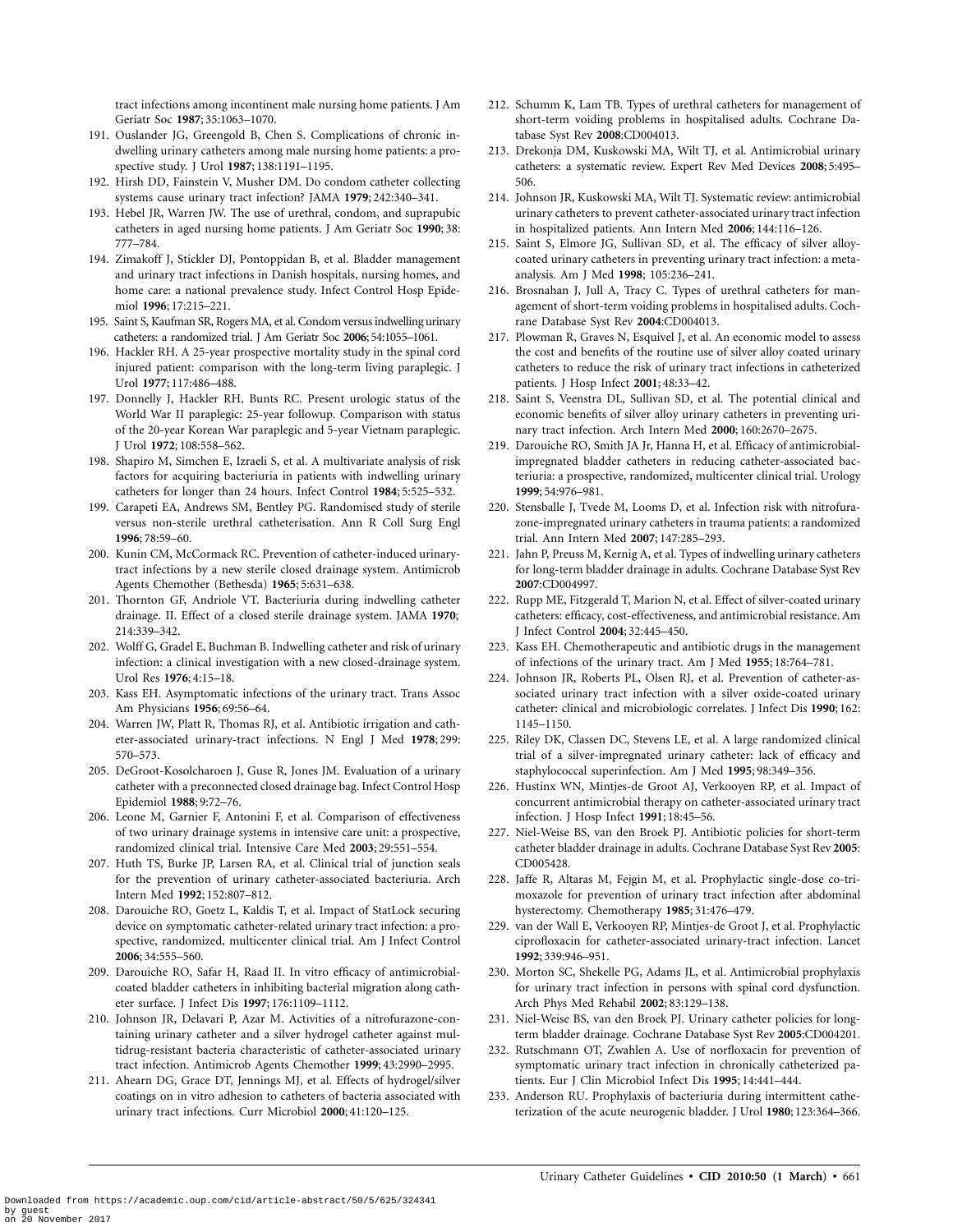- 234. Duffy L, Smith AD. Nitrofurantoin macrocrystals prevent bacteriuria in intermittent self-catheterization. Urology **1982**; 20:47–49.
- 235. Mohler JL, Cowen DL, Flanigan RC. Suppression and treatment of urinary tract infection in patients with an intermittently catheterized neurogenic bladder. J Urol **1987**; 138:336–340.
- 236. Gribble MJ, Puterman ML. Prophylaxis of urinary tract infection in persons with recent spinal cord injury: a prospective, randomized, double-blind, placebo-controlled study of trimethoprim-sulfamethoxazole. Am J Med **1993**; 95:141–152.
- 237. Stamm WE, Hooton TM. Management of urinary tract infections in adults. N Engl J Med **1993**; 329:1328–1334.
- 238. Gleckman R, Alvarez S, Joubert DW, et al. Drug therapy reviews: methenamine mandelate and methenamine hippurate. Am J Hosp Pharm **1979**; 36:1509–1512.
- 239. Pearman JW, Peterson GJ, Nash JB. The antimicrobial activity of urine of paraplegic patients receiving methenamine mandelate. Invest Urol **1978**; 16:91–98.
- 240. Strom JG Jr, Jun HW. Effect of urine pH and ascorbic acid on the rate of conversion of methenamine to formaldehyde. Biopharm Drug Dispos **1993**; 14:61–69.
- 241. Devenport JK, Swenson JR, Dukes GE Jr, et al. Formaldehyde generation from methenamine salts in spinal cord injury. Arch Phys Med Rehabil **1984**; 65:257–259.
- 242. Nahata MC, Cummins BA, McLeod DC. Effect of ascorbic acid on urine pH. Am J Hosp Pharm **1981**; 38:33–36.
- 243. Nahata MC, Cummins BA, McLeod DC, et al. Effect of urinary acidifiers on formaldehyde concentration and efficacy with methenamine therapy. Eur J Clin Pharmacol **1982**; 22:281–284.
- 244. Wall I, Tiselius HG. Long-term acidification of urine in patients treated for infected renal stones. Urol Int **1990**; 45:336–341.
- 245. Hetey SK, Kleinberg ML, Parker WD, et al. Effect of ascorbic acid on urine pH in patients with injured spinal cords. Am J Hosp Pharm **1980**; 37:235–237.
- 246. Lee BB, Haran MJ, Hunt LM, et al. Spinal-injured neuropathic bladder antisepsis (SINBA) trial. Spinal Cord **2007**; 45:542–550.
- 247. Kuhlemeier KV, Stover SL, Lloyd LK. Prophylactic antibacterial therapy for preventing urinary tract infections in spinal cord injury patients. J Urol **1985**; 134:514–517.
- 248. Kevorkian CG, Merritt JL, Ilstrup DM. Methenamine mandelate with acidification: an effective urinary antiseptic in patients with neurogenic bladder. Mayo Clin Proc **1984**; 59:523–529.
- 249. Lee BB, Simpson JM, Craig JC, et al. Methenamine hippurate for preventing urinary tract infections. Cochrane Database Syst Rev **2007**: CD003265.
- 250. Knoff T. Methenamine hippurate. Short-term catheterization in gynecologic surgery. A double-blind comparison of Hiprex and placebo [in Norwegian]. Tidsskr Nor Laegeforen **1985**; 105:498–499.
- 251. Schiotz HA, Guttu K. Value of urinary prophylaxis with methenamine in gynecologic surgery. Acta Obstet Gynecol Scand **2002**; 81:743–746.
- 252. Thomlinson J, Williams JD, Cope E. Persistence of bacteriuria following gynaecological surgery: a trial of methenamine hippurate. Br J Urol **1968**; 40:479–482.
- 253. Tyreman NO, Andersson PO, Kroon L, et al. Urinary tract infection after vaginal surgery: effect of prophylactic treatment with methenamine hippurate. Acta Obstet Gynecol Scand **1986**; 65:731–733.
- 254. Miller H, Phillips E. Antibacterial correlates of urine drug levels of hexamethylenetetramine and formaldehyde. Invest Urol **1970**; 8:21–33.
- 255. Jepson RG, Craig JC. Cranberries for preventing urinary tract infections. Cochrane Database Syst Rev **2008**:CD001321.
- 256. Linsenmeyer TA, Harrison B, Oakley A, et al. Evaluation of cranberry supplement for reduction of urinary tract infections in individuals with neurogenic bladders secondary to spinal cord injury: a prospective, double-blinded, placebo-controlled, crossover study. J Spinal Cord Med **2004**; 27:29–34.
- 257. Waites KB, Canupp KC, Armstrong S, et al. Effect of cranberry extract on bacteriuria and pyuria in persons with neurogenic bladder secondary to spinal cord injury. J Spinal Cord Med **2004**; 27:35–40.

258. Hess MJ, Hess PE, Sullivan MR, et al. Evaluation of cranberry tablets for the prevention of urinary tract infections in spinal cord injured patients with neurogenic bladder. Spinal Cord **2008**; 46:622–626.

- 259. Burke JP, Garibaldi RA, Britt MR, et al. Prevention of catheter-associated urinary tract infections: efficacy of daily meatal care regimens. Am J Med **1981**; 70:655–658.
- 260. Burke JP, Jacobson JA, Garibaldi RA, et al. Evaluation of daily meatal care with poly-antibiotic ointment in prevention of urinary catheterassociated bacteriuria. J Urol **1983**; 129:331–334.
- 261. Marples RR, Kligman AM. Methods for evaluating topical antibacterial agents on human skin. Antimicrob Agents Chemother **1974**; 5: 323–329.
- 262. Dudley MN, Barriere SL. Antimicrobial irrigations in the prevention and treatment of catheter-related urinary tract infections. Am J Hosp Pharm **1981**; 38:59–65.
- 263. Davies AJ, Desai HN, Turton S, et al. Does instillation of chlorhexidine into the bladder of catheterized geriatric patients help reduce bacteriuria? J Hosp Infect **1987**; 9:72–75.
- 264. Waites KB, Canupp KC, Roper JF, et al. Evaluation of 3 methods of bladder irrigation to treat bacteriuria in persons with neurogenic bladder. J Spinal Cord Med **2006**; 29:217–226.
- 265. van den Broek PJ, Daha TJ, Mouton RP. Bladder irrigation with povidone-iodine in prevention of urinary-tract infections associated with intermittent urethral catheterisation. Lancet **1985**; 1:563–565.
- 266. Ball AJ, Carr TW, Gillespie WA, et al. Bladder irrigation with chlorhexidine for the prevention of urinary infection after transurethral operations: a prospective controlled study. J Urol **1987**; 138:491–494.
- 267. Richter S, Kotliroff O, Nissenkorn I. Single preoperative bladder instillation of povidone-iodine for the prevention of postprostatectomy bacteriuria and wound infection. Infect Control Hosp Epidemiol **1991**; 12:579–582.
- 268. Mobley HL, Warren JW. Urease-positive bacteriuria and obstruction of long-term urinary catheters. J Clin Microbiol **1987**; 25:2216–2217.
- 269. Muncie HL Jr, Hoopes JM, Damron DJ, et al. Once-daily irrigation of long-term urethral catheters with normal saline: lack of benefit. Arch Intern Med **1989**; 149:441–443.
- 270. Elliott TS, Reid L, Rao GG, et al. Bladder irrigation or irritation? Br J Urol **1989**; 64:391–394.
- 271. Maizels M, Schaeffer AJ. Decreased incidence of bacteriuria associated with periodic instillations of hydrogen peroxide into the urethral catheter drainage bag. J Urol **1980**; 123:841–845.
- 272. Sweet DE, Goodpasture HC, Holl K, et al. Evaluation of H2O2 prophylaxis of bacteriuria in patients with long-term indwelling Foley catheters: a randomized, controlled study. Infect Control **1985**; 6:263– 266.
- 273. Gillespie WA, Simpson RA, Jones JE, et al. Does the addition of disinfectant to urine drainage bags prevent infection in catheterised patients? Lancet **1983**; 1:1037–1039.
- 274. Reiche T, Lisby G, Jorgensen S, et al. A prospective, controlled, randomized study of the effect of a slow-release silver device on the frequency of urinary tract infection in newly catheterized patients. BJU Int **2000**; 85:54–59.
- 275. Noy MF, Smith CA, Watterson LL. The use of chlorhexidine in catheter bags. J Hosp Infect **1982**; 3:365–367.
- 276. Suryaprakash B, Rao MS, Panigrahi D, et al. Formalin in the urinary bag: a cheap measure to control infection in urology wards. Lancet **1984**; 2:104–105.
- 277. Wazait HD, van der Meullen J, Patel HR, et al. Antibiotics on urethral catheter withdrawal: a hit and miss affair. J Hosp Infect **2004**; 58:297– 302.
- 278. Romanelli G, Giustina A, Cravarezza P, et al. A single dose of aztreonam in the prevention of urinary tract infections in elderly catheterized patients. J Chemother **1990**; 2:178–181.
- 279. Wazait HD, Patel HR, van der Meulen JH, et al. A pilot randomized double-blind placebo-controlled trial on the use of antibiotics on urinary catheter removal to reduce the rate of urinary tract infection: the pitfalls of ciprofloxacin. BJU Int **2004**; 94:1048–1050.

662 • **CID 2010:50 (1 March)** • Hooton et al